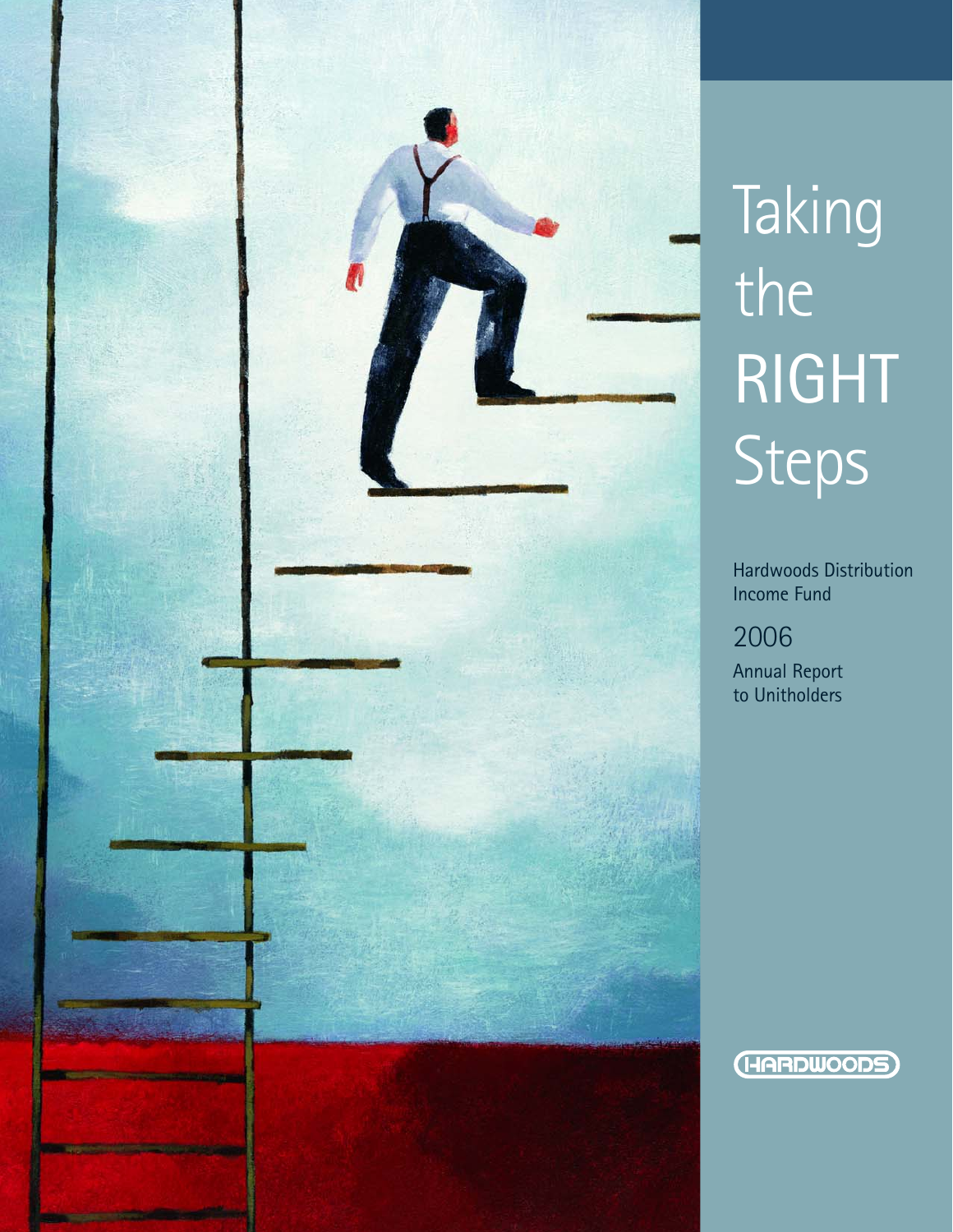## **(HARDWOODS)**

## About the Fund

Hardwoods Distribution Income Fund is an unincorporated, open-ended, limited purpose trust.

The Fund was launched on March 23, 2004 with the completion of an initial public offering (IPO) of 14.4 million trust units at \$10 per unit. Net proceeds of the IPO were used to acquire an 80% interest in the hardwood lumber and sheet goods distribution business ("Hardwoods" or the "Business") from the previous owners.

Hardwoods Distribution Income Fund units trade on the Toronto Stock Exchange under the symbol HWD.UN.

The Fund's performance depends on the performance of the Business.

## About the Business

Hardwoods has been providing quality lumber, hardwood plywood and specialty products to customers for over 45 years.

Today, we are one of the largest distributors of hardwood lumber and sheet goods in North America, operating a network of 36 distribution centres organized into nine regional clusters.



*Contents: Report to Unitholders - 01 | Management's Discussion and Analysis - 03 | Consolidated Financial Statements - 20 Notes to the Statements - 24 | The Beauty of Hardwood - 32 | Unitholder Information - back cover*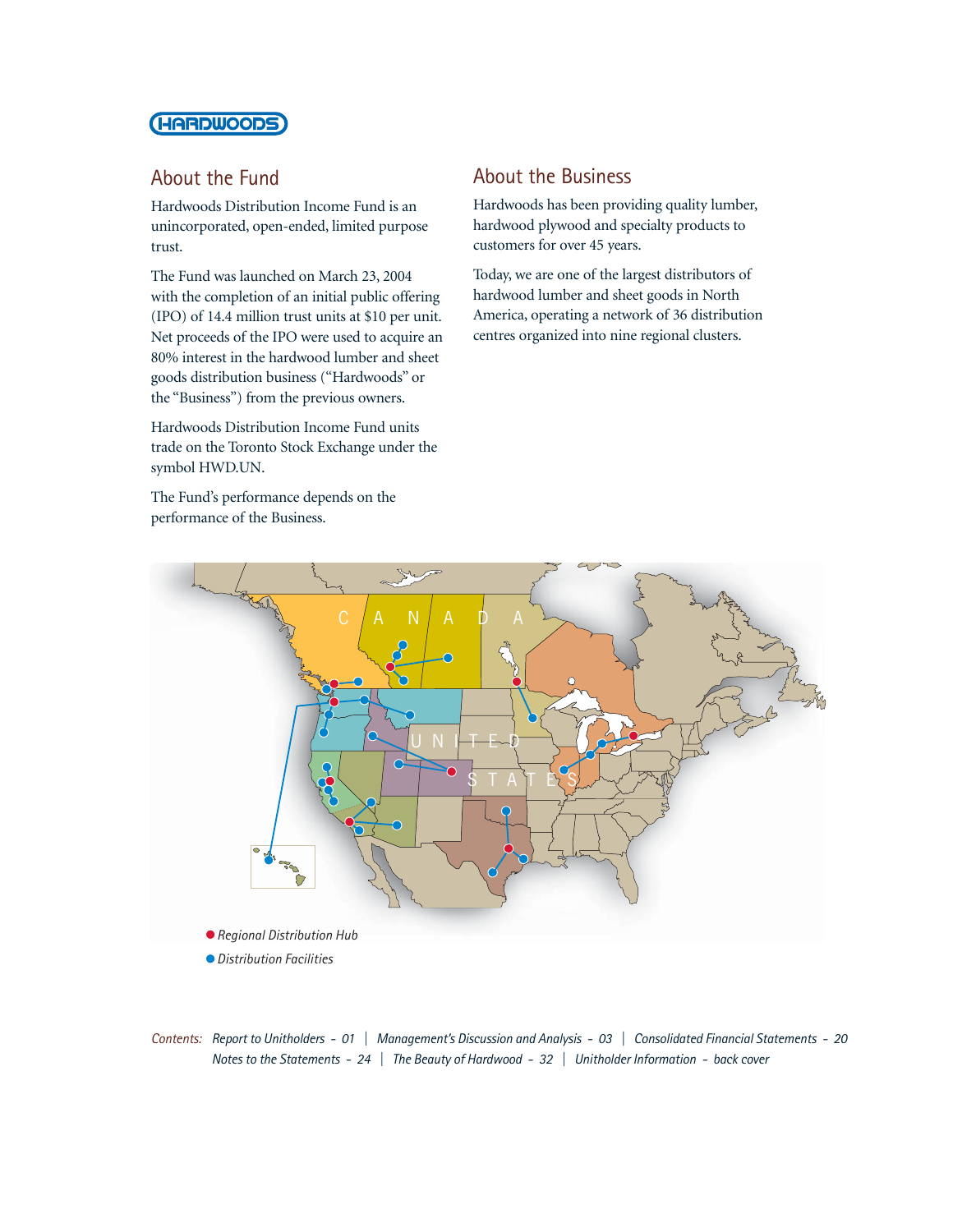

## To Our Unitholders:

## *2006 was a year of taking the right steps in response to a number of business issues.*

We came into the year having successfully completed much-needed investments in our distribution network. From adding new employees to opening two new branches and expanding others, we had built growth capacity into our business.While these steps were essential to support our future growth, they were completed just as market conditions became much more challenging.

According to the US Department of Commerce, housing starts in the United States fell by 12.9% in 2006 compared to 2005. The Canadian housing market performed better, but by year-end, it too showed signs of a slowdown. Simultaneously, we experienced a 10% decline in prices for many of our hardwood lumber species. In addition, the Canadian dollar, which has a significant impact on our business, climbed to a 28-year high.

These issues, combined with our own rising costs, put significant pressure on our ability to sustain profits and distributable cash in the first half of the year. This, in turn, contributed to a rising payout ratio and higher debt levels. We needed to take action, but we were mindful that it could not come at the expense of sales growth if we wanted to achieve longer-term success.

Our Trustees made the difficult decision to reduce monthly cash distributions to our public unitholders and to suspend distributions to our Class B unitholders.

Internally, we increased our emphasis on cost control and on disciplined selling, and we took decisive action on our distribution network. We closed underperforming distribution centres in Albuquerque, Regina and Windsor, while expanding in markets that show long-term promise, including Southern California, where we expanded a hub facility by 50%. We also continued to build our import product program, sourcing and introducing new products, appointing a full time representative in China and ultimately doubling our import volume during the year.

The results were encouraging. Despite the dramatic decline in US housing starts, our underlying sales grew by 6.7% in 2006, before considering the impact of changes in foreign exchange rates. Performance from our US operations was especially strong with sales in US dollars increasing by 11.7%, compared to 2005. These gains reflect the steps taken to promote growth, as well the market diversity of our business.We were also successful in halting the cost creep in our business, bringing selling and administrative expenses under control in the second half of the year.

I am pleased to report that we ended the year with a payout ratio of 79% – a more prudent result in the current market environment than the 91% payout ratio we were tracking midway through 2006. We also succeeded in strengthening our balance sheet. By year-end we had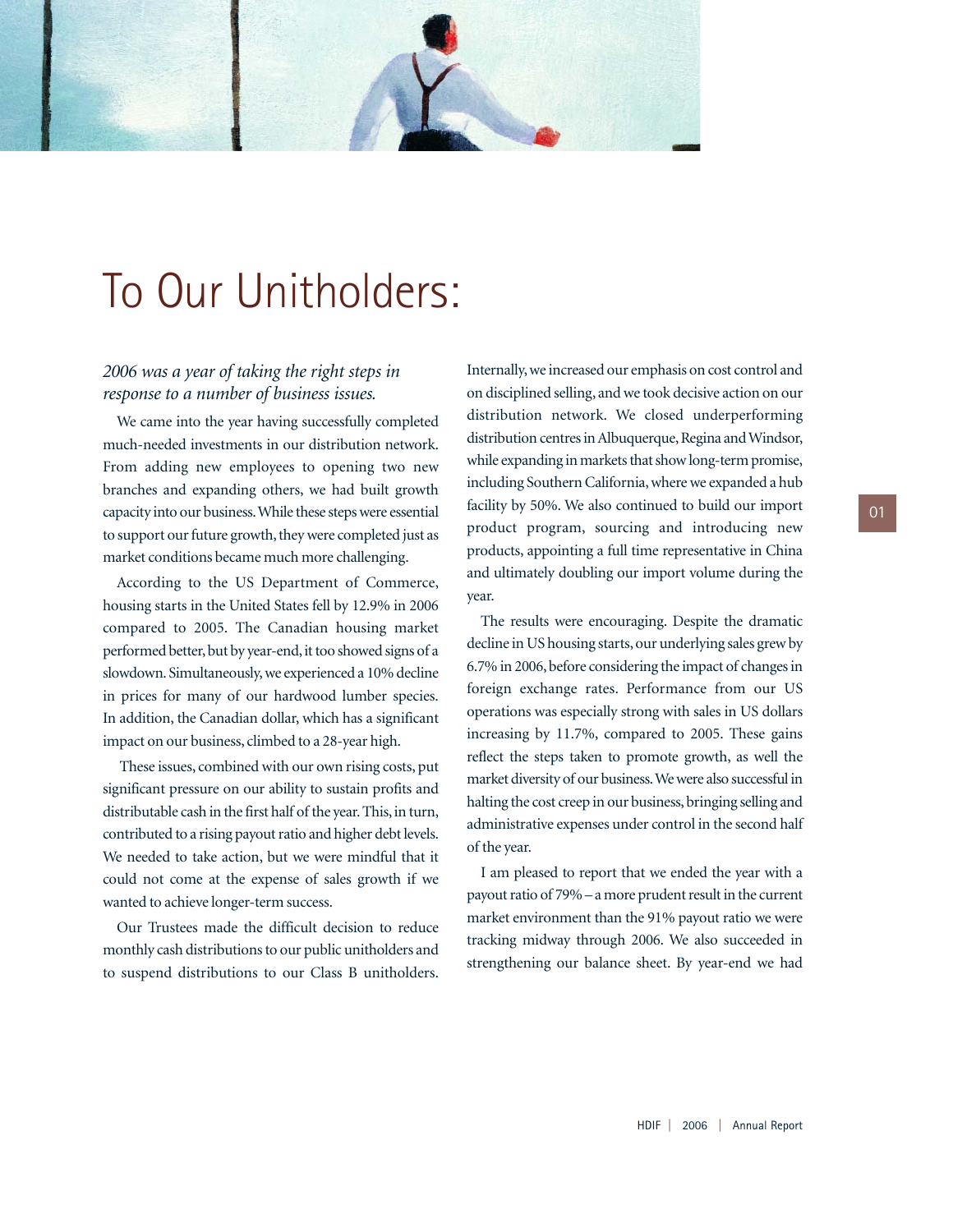lowered our debt-to-EBITDA ratio to 1.77 times and extended our Canadian and US credit facilities for an additional three years on more favourable terms.

We are pleased with this progress, but recognize that our work is not done. While our gross margins improved in the second half of 2006, our full-year gross margin average of 18.2% was below the 18.7% achieved in 2005. One of our key priorities in 2007 will be to return our gross margins to our target range of 18.5% or better.

We are also focused on continuing to grow our sales. Although the residential construction market has entered a weaker cycle, Hardwoods benefits from strong product, market and geographic diversification, and we see opportunities to continue expanding and diversifying our business.

Ultimately, we view our network of 36 distribution facilities as an adaptable "pipeline" for moving products one that comes equipped with established logistical capabilities, and a large and proven sales force. During 2006, we demonstrated that we can use this pipeline to benefit from trends like the increasing importance of China in the supply chain. We will continue to seek out new opportunities that meet our objectives of profitably growing our business as we work to meet the needs of our customers.

Overall, we anticipate flat to moderate sales growth in 2007, which together with discipline on the gross profit margin and cost front, should enable us to generate increased distributable cash.

As we move forward, we are closely monitoring the federal government's proposed changes to income trust taxation, which could come into effect for existing funds like ours beginning in 2011. As 70% of our business is based in the US and already taxed under US laws, we believe the impact may be less on our Fund than on income trusts with operations based primarily in Canada. We will continue to monitor this proposal and take appropriate action as required.

At the close of a challenging year, I want to thank our employees for the hard work that went into improving our business in 2006, and acknowledge the support and guidance of our directors and trustees as we took important strategic steps. Most of all I thank you, our investors, for your continued confidence in Hardwoods. We see a brighter future ahead for Hardwoods, and I look forward to reporting to you on our progress in 2007.

Francie Porutte

Maurice E. Paquette *President and Chief Executive Officer*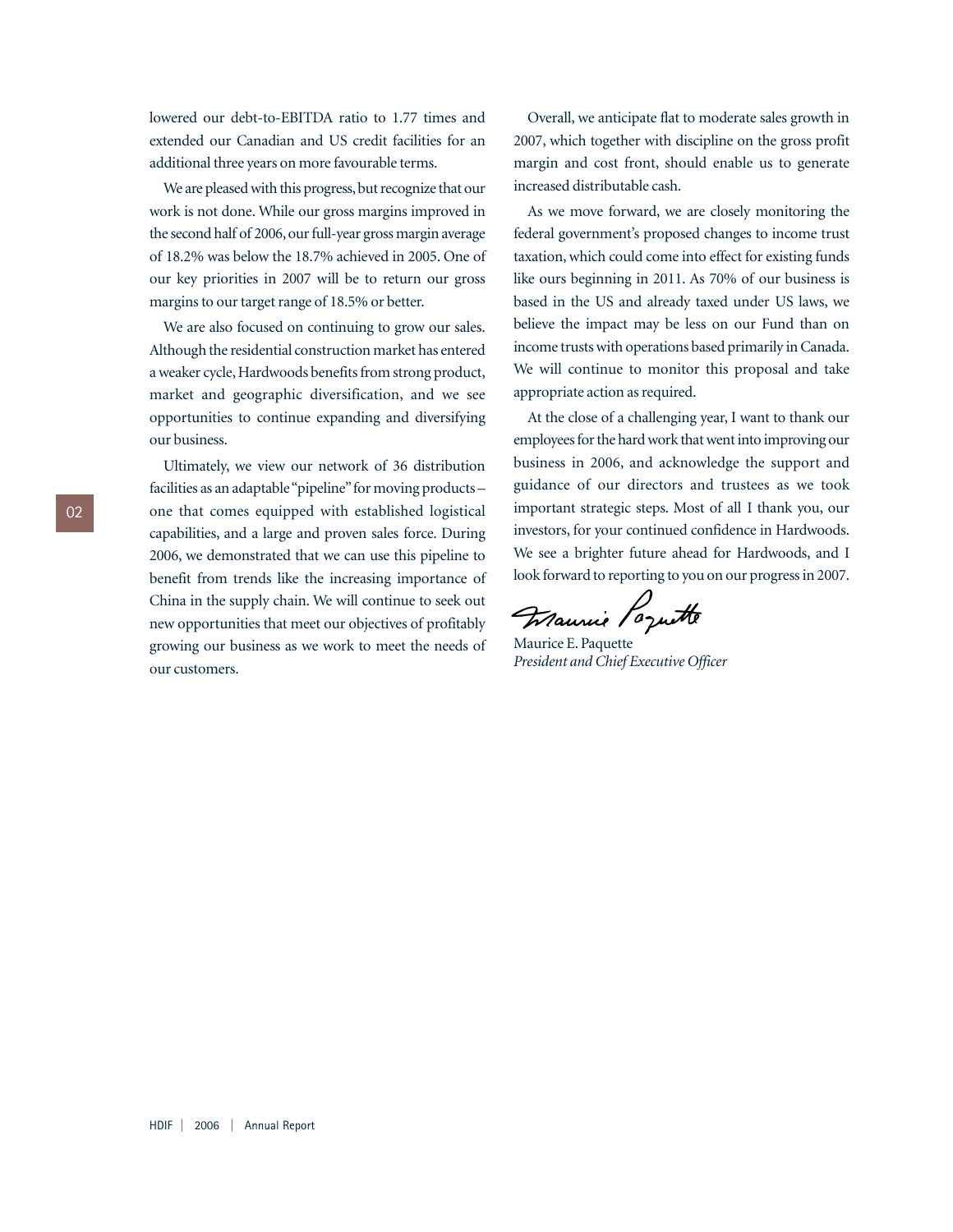

## Management's Discussion and Analysis

*March 12, 2007*

*This management's discussion and analysis ("MD&A") should be read in conjunction with the audited consolidated financial statements and accompanying notes ("Audited Financial Statements") of Hardwoods Distribution Income Fund for the years ended December 31, 2006 and 2005. Results are reported in Canadian dollars unless otherwise stated, and have been prepared in accordance with Canadian generally accepted accounting principles ("GAAP").*

This MD&A includes the following sections:

- 1.0 Background
	- 1.1 About the Fund
	- 1.2 About Our Business and Industry
- 2.0 Overview and Outlook
- 3.0 Results of Operations
	- 3.1 Years Ended December 31, 2006 and December 31, 2005
	- 3.2 Three Month Periods Ended December 31, 2006 and December 31, 2005
- 4.0 Liquidity and Capital Resources
	- 4.1 Distributable Cash and Cash Distributions
	- 4.2 Capital Expenditures
	- 4.3 Utilization of Distributable Cash
	- 4.4 Revolving Credit Facilities
	- 4.5 Contractual Obligations
	- 4.6 Off Balance Sheet Arrangements
- 5.0 Financial Instruments
- 6.0 Related Party Transactions
- 7.0 Critical Accounting Estimates and New Accounting Standards
	- 7.1 Critical Accounting Estimates
	- 7.2 New Accounting Standards
- 8.0 Risks and Uncertainties
- 9.0 Disclosure Controls and Procedures and Internal Control Over Financial Reporting
- 10.0 Selected Financial Information 10.1 Quarterly Financial Information 10.2 Annual Financial Information

This MD&A may contain forward-looking statements. Such statements involve known and unknown risks, uncertainties and other factors outside of our control that could cause actual results to differ materially from those expressed in the forward-looking statements. Hardwoods Distribution Income Fund does not assume responsibility for the accuracy or completeness of the forward-looking statements and does not undertake any obligation to publicly revise these forward-looking statements to reflect subsequent events or circumstances.

References to "EBITDA"are to earnings before interest, income taxes, depreciation and amortization, mark-tomarket adjustments on foreign currency contracts, goodwill and other intangible assets impairments, and the non-controlling interest in earnings. We believe that, in addition to net income or loss, EBITDA is a useful supplemental measure of performance and cash available for distribution prior to debt service, changes in working capital, capital expenditures and income taxes.

EBITDA is not an earnings measure recognized by generally accepted accounting principles in Canada ("GAAP") and does not have a standardized meaning prescribed by GAAP. Investors are cautioned that EBITDA should not replace net income or loss (as determined in accordance with GAAP) as an indicator of our performance, or to cash flows from operating, investing and financing activities or as a measure of our liquidity and cash flows. Our method of calculating EBITDA may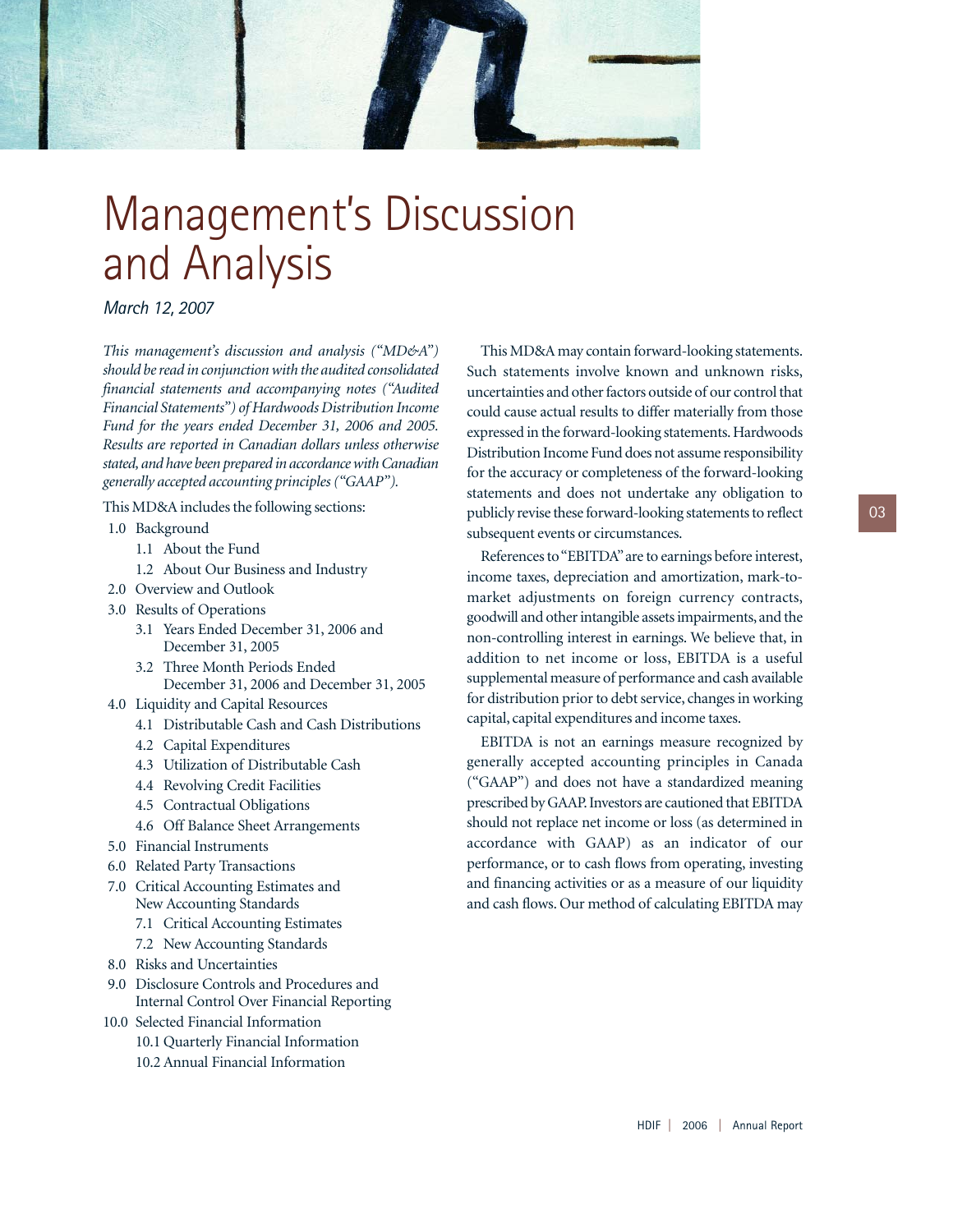differ from the methods used by other issuers. Therefore, our EBITDA may not be comparable to similar measures presented by other issuers. For a reconciliation between EBITDA and net income or loss as determined in accordance with GAAP, please refer to the discussion of Results of Operations described in section 3.0 of this report.

Distributable Cash of the Fund is a non-GAAP measure generally used by Canadian open-ended income funds as an indicator of financial performance. We define Distributable Cash as net earnings before depreciation, amortization, future income taxes, non-controlling interest, gains or losses on the sale of property, plant and equipment, mark-to-market adjustments on foreign currency contracts, and goodwill and other intangible assets impairments, and after capital expenditures and contributions to any reserves that the Board of Trustees deem to be reasonable and necessary for the operation of the Fund.

Our Distributable Cash may differ from similar computations as reported by other similar entities and, accordingly, may not be comparable to distributable cash as reported by such entities.We believe that Distributable Cash is a useful supplemental measure that may assist investors and prospective investors in assessing the return on their investment in Class A Units. For a reconciliation between Distributable Cash and net cash provided by operating activities as determined in accordance with GAAP, please refer to the discussion of Distributable Cash and Cash Distributions described in section 4.1 of this report.

Additional information related to the Fund, including all public filings,are available on SEDAR (www.sedar.com) and our website (www.hardwoods-inc.com).

## 1.0 BACKGROUND 1.1 About the Fund

The Fund is an unincorporated open-ended, limited purpose trust formed under the laws of the Province of British Columbia by a declaration of trust dated January 30, 2004. The Fund was launched on March 23, 2004 with the completion of an initial public offering ("IPO") of 14,410,000 trust Voting Units ("Class A Units"). Net IPO proceeds of \$133.5 million, together with drawings on credit facilities totalling \$31.6 million,were used to acquire an 80% interest in the hardwood lumber and sheet goods distribution business ("Hardwoods" or the "Business") from the previous owners.

The owners of the predecessor companies have retained a 20% interest in the Business in the form of Special Voting Units of the Fund and Class B Limited Partnership units of the Fund's operating subsidiaries ("Class B Units"), which together are exchangeable into Class A Units provided that the Fund achieves certain objectives. Distributions by the Fund's operating subsidiaries to the previous owners are subject to subordination arrangements until certain financial tests established at the time of the IPO and described in the Audited Financial Statements are met. As at December 31, 2006, the following units of the Fund were issued and outstanding:

| Units                | 14,410,000 |
|----------------------|------------|
| Special Voting Units | 3,602,500  |

Hardwoods Distribution Income Fund units trade on the Toronto Stock Exchange under the symbol HWD.UN. The Fund's performance depends on the performance of the Business.

## 1.2 About our Business and Industry

Hardwoods is one of North America's largest distributors of high-grade hardwood lumber and specialty sheet goods to the cabinet, moulding, millwork, furniture and specialty wood products industries.At December 31, 2006 we operated 36 distribution facilities organized into nine geographic regions throughout North America. In a highly fragmented but stable industry, we match products supplied from hundreds of mills to over 2,500 manufacturing customers.

Approximately 55% of our product mix is made up of high-grade hardwood lumber. The balance is made up of sheet goods, consisting primarily of hardwood plywood,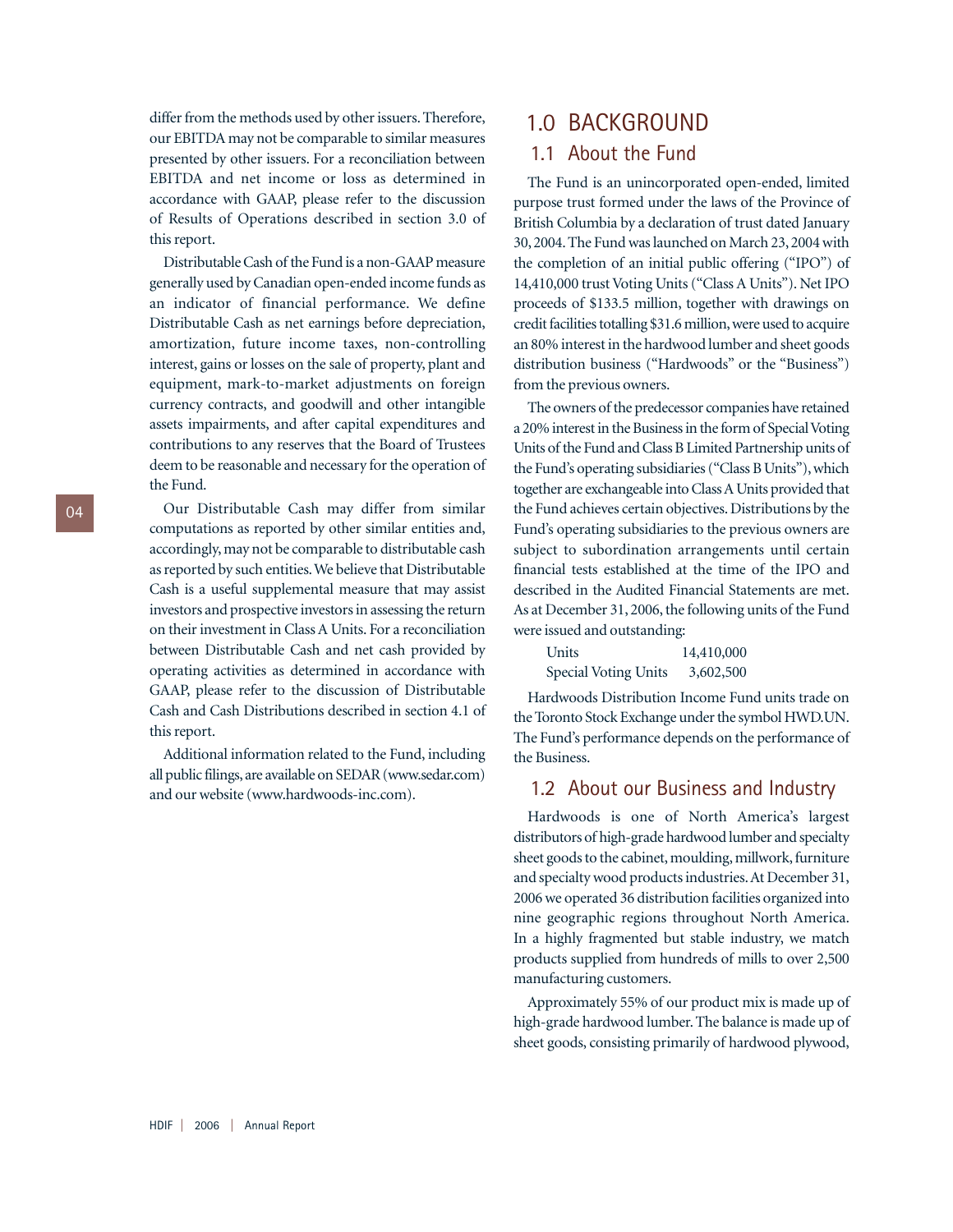and including non-structural sheet goods such as medium density fiberboard, particleboard and melamine-coated stock. Our sheet goods are a key complementary product line as they are used by many purchasers of hardwood lumber in the manufacture of their end products.

Our customer base manufactures a range of end-use products, such as cabinetry, furniture and custom millwork. These products in turn are sold into multiple sectors of the economy, including new home construction, renovation, non-residential construction and institutional markets. As a result of this diversity, it is difficult to determine with certainty what proportion of our products ends up in each sector of the economy. We estimate that approximately 40% to 50% of our products end up in new residential construction, in the form of cabinets, mouldings, custom finishing and home furniture. We believe the balance of our products end up in other sectors of the economy not associated with new residential construction, such as home renovations, finishing millwork for office buildings, restaurant and bar interiors, hotel lobbies, retail point-of-purchase displays, schools, hospitals, custom motor coaches, yacht interiors and other specialty areas.

Approximately 95% of the hardwood lumber distributed in North America is harvested from North American hardwood forests, located principally in the Eastern United States. Imported hardwood lumber is largely limited to specialty species that generally do not compete with domestic hardwood lumber. Sheet goods are generally produced in North America by large manufacturers using domestic hardwoods and other materials,although imported hardwood plywood volumes have been increasing. Both domestic and imported hardwood lumber and plywood are distributed principally by third parties such as us. Historically, balanced supply and demand conditions have resulted in a stable pricing environment for hardwood lumber and hardwood plywood. Prices have generally kept pace with inflation over the long term.

The hardwood distribution industry is highly fragmented. While there are a number of hardwood distributors that operate from multiple locations, most are small, privately held companies serving discrete local markets.

## 2.0 OVERVIEW AND OUTLOOK

2006 brought mixed market conditions with a steep 12.9% decline in US housing starts contrasting with continuing strength in Canadian residential construction markets, and robust North American renovation and commercial construction markets. Product prices were generally lower than in 2005, with approximately half of our hardwood lumber products experiencing a 10% decline in pricing.

Despite the more challenging market conditions, our 2006 sales increased by 6.7%, before considering the impact of changes in foreign exchange rates. The gains were led by our operations in the US which posted an 11.7% year-over-year increase in US dollar sales. This improvement reflects our diversification across multiple product and market segments, as well as the success of several strategic initiatives. In particular, we benefited from the addition of new import products to our product mix, the ramp up of our two new branches in Minneapolis and Illinois, and increased investment in personnel and working capital.

Strategically, we took decisive action to control costs, lower our payout ratio and reduce debt in 2006.Although sales and administrative ("S&A") expenses were higher year-over-year,we were successful in stabilizing costs in the second half of 2006. This was achieved through better cost control and changes to our distribution network. We closed branches with limited growth prospects in Albuquerque, New Mexico and Regina, Saskatchewan. We also closed our Windsor, Ontario branch in the fourth quarter due to weakness in Southern Ontario's economy.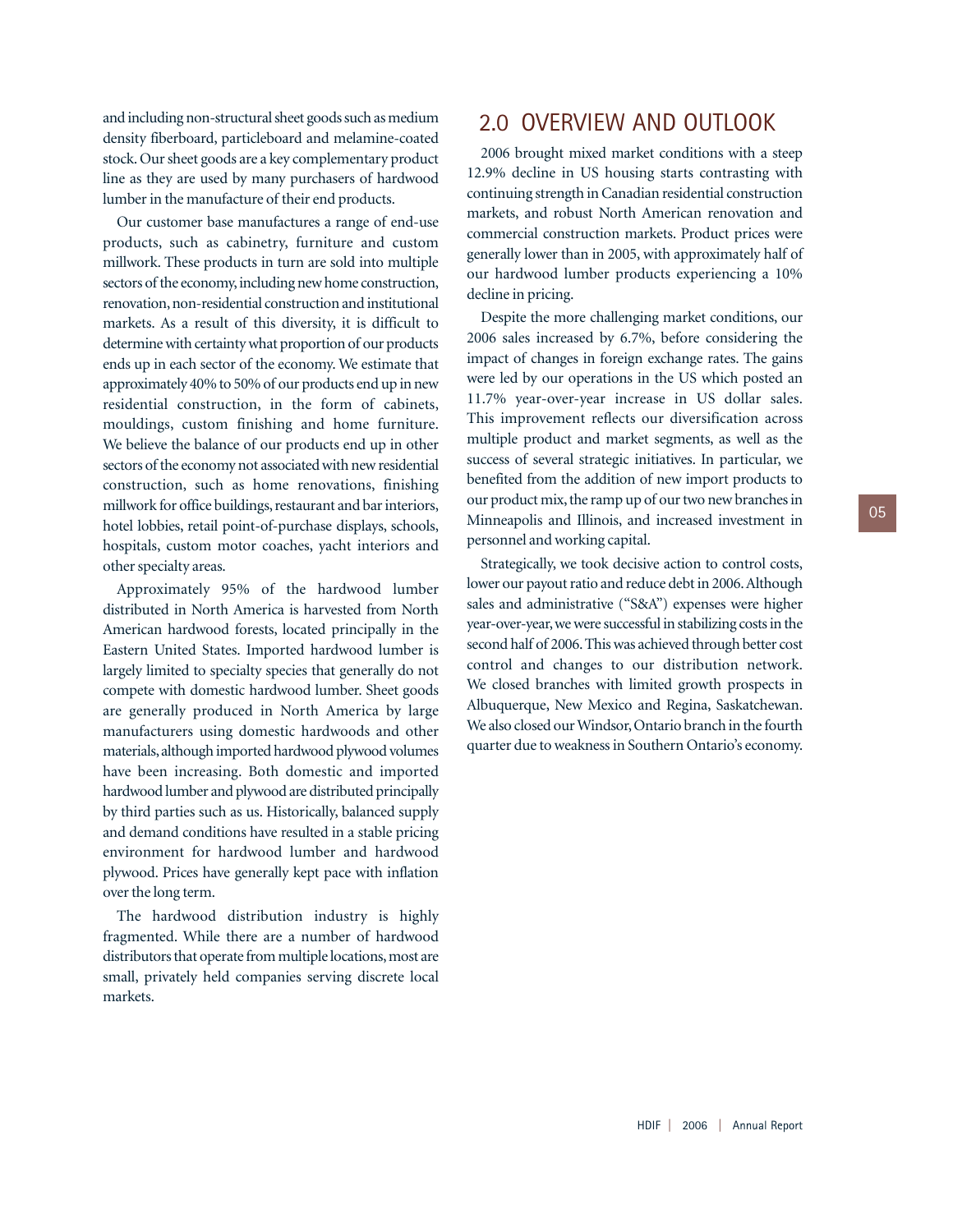Concurrently, we expanded in markets that offer longterm promise, such as Southern California, where we increased space at our hub facility by 50%. Although branch changes were a factor in a 3.8% year-over-year reduction in Canadian sales, we believe our distribution network is now more closely matched to the sales potential in each geographic region.

The Board's decision to lower monthly cash distributions helped us achieve a payout ratio of 79% for the year ended December 31, 2006. In the current market environment, this was more prudent than the 91% ratio we were tracking midway through the year. The reduction in distributions, together with better working capital management, resulted in a reduction of our debt-to-EBITDA ratio to a more conservative 1.77 times by the end of the year.We also extended our Canadian and US credit facilities for an additional three years on more favourable terms .

We are pleased with this progress, but recognize that there is more work to be done.Our gross margin dipped to 18.2% in 2006,from 18.7% in 2005.A key priority for us in 2007 will be to return gross margins to our target level of 18.5% or better. One of the ways we are working to achieve this objective is through continued development of our import product program. We more than doubled our import volume from China in 2006, and we expect to continue to fill our product pipeline with offshore products that offer cost benefits and other competitive advantages. We are also maintaining our focus on strict selling discipline, and careful management of inventory and working capital.

Although US housing starts are not expected to recover in the near term and the Canadian Housing and Mortgage Corporation forecasts a 7.4% decline in Canadian housing starts in 2007, we expect that sales will continue to be supported by our product, end-market and geographic diversification. Looking ahead, we anticipate flat to moderate sales growth and that this, combined with discipline on the gross profit margin and cost front, will result in an increase in the Fund's distributable cash in 2007.

We continue to monitor and assess the impact of the federal government's proposed taxation of income trusts. If passed into law, these changes will begin to affect our Fund in 2011. Overall, we anticipate that the proposed trust tax may have substantially less impact on our Fund than on other trusts that operate principally or exclusively in Canada. Approximately 70% of our business is conducted in the United States and is already subject to US taxation.We believe that we may be able to re-organize our business structure prior to 2011 such that our US source income will not be exposed to additional taxes associated with the proposed new Canadian trust tax. The remaining 30% of our earnings that are generated in Canada would be subject to tax at a rate of 31.5%. The proposed tax has not yet been finalized and passed into law, and accordingly all assessments are preliminary and are subject to change.

We continue to maintain an active hedging program to mitigate the potential impact of foreign exchange fluctuations on Canadian dollar distributions by the Fund. Foreign exchange fluctuations could negatively affect the Fund in 2007, although in recent months, we have benefited from a weakening Canadian dollar.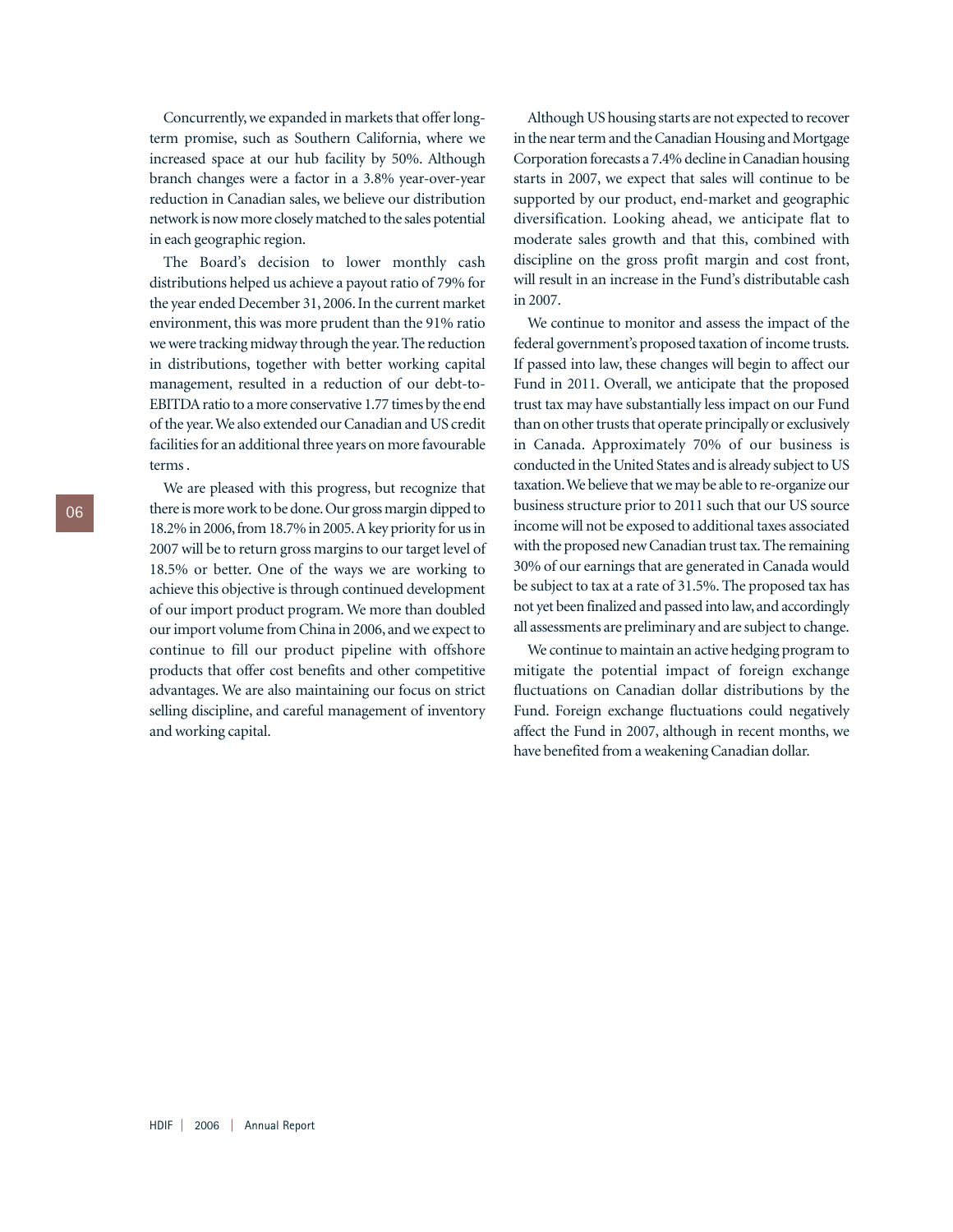## 3.0 RESULTS OF OPERATIONS

## 3.1 Year Ended December 31, 2006 and December 31, 2005

*Selected Unaudited Consolidated Financial Information (Expressed in thousands of Canadian dollars)*

|                                                                                                           | Year ended<br>December 31<br>2006 | Year ended<br>December 31<br>2005 |         |  |
|-----------------------------------------------------------------------------------------------------------|-----------------------------------|-----------------------------------|---------|--|
| Total sales                                                                                               | \$<br>362,528                     | \$<br>355,775                     |         |  |
| Sales in the US (US\$)                                                                                    | 223,509                           | 200,079                           |         |  |
| Sales in Canada                                                                                           | 109,024                           | 113,359                           |         |  |
| Gross profit                                                                                              | 66,042                            | 66,387                            |         |  |
| Gross profit %                                                                                            | 18.2%                             | 18.7%                             |         |  |
| Selling and administrative expenses                                                                       | 45,559                            | 43,480                            |         |  |
| Realized gain on foreign currency contracts                                                               | (1, 338)                          |                                   | (677)   |  |
| Earnings before interest, taxes, depreciation and<br>amortization and non-controlling interest ("EBITDA") | \$<br>21,821                      | \$<br>23,584                      |         |  |
| Add (deduct):                                                                                             |                                   |                                   |         |  |
| Amortization                                                                                              | (2,100)                           |                                   | (2,181) |  |
| Interest                                                                                                  | (3,127)                           |                                   | (2,114) |  |
| Mark-to-market adjustment on foreign                                                                      | (1,280)                           |                                   | 142     |  |
| currency contracts<br>Intangibles impairment                                                              | (326)                             |                                   |         |  |
| Goodwill impairment                                                                                       | (7,566)                           |                                   |         |  |
| Non-controlling interest                                                                                  | (1, 484)                          |                                   | (3,886) |  |
| Income taxes                                                                                              | (2,301)                           |                                   | (2,194) |  |
| Net earnings for the period                                                                               | \$<br>3,637                       | \$<br>13,351                      |         |  |
| Basic and fully diluted earnings per Class A Unit                                                         | \$<br>0.252                       | \$                                | 0.927   |  |
| Average Canadian dollar/US dollar exchange rate                                                           | 1.1342                            | 1.2116                            |         |  |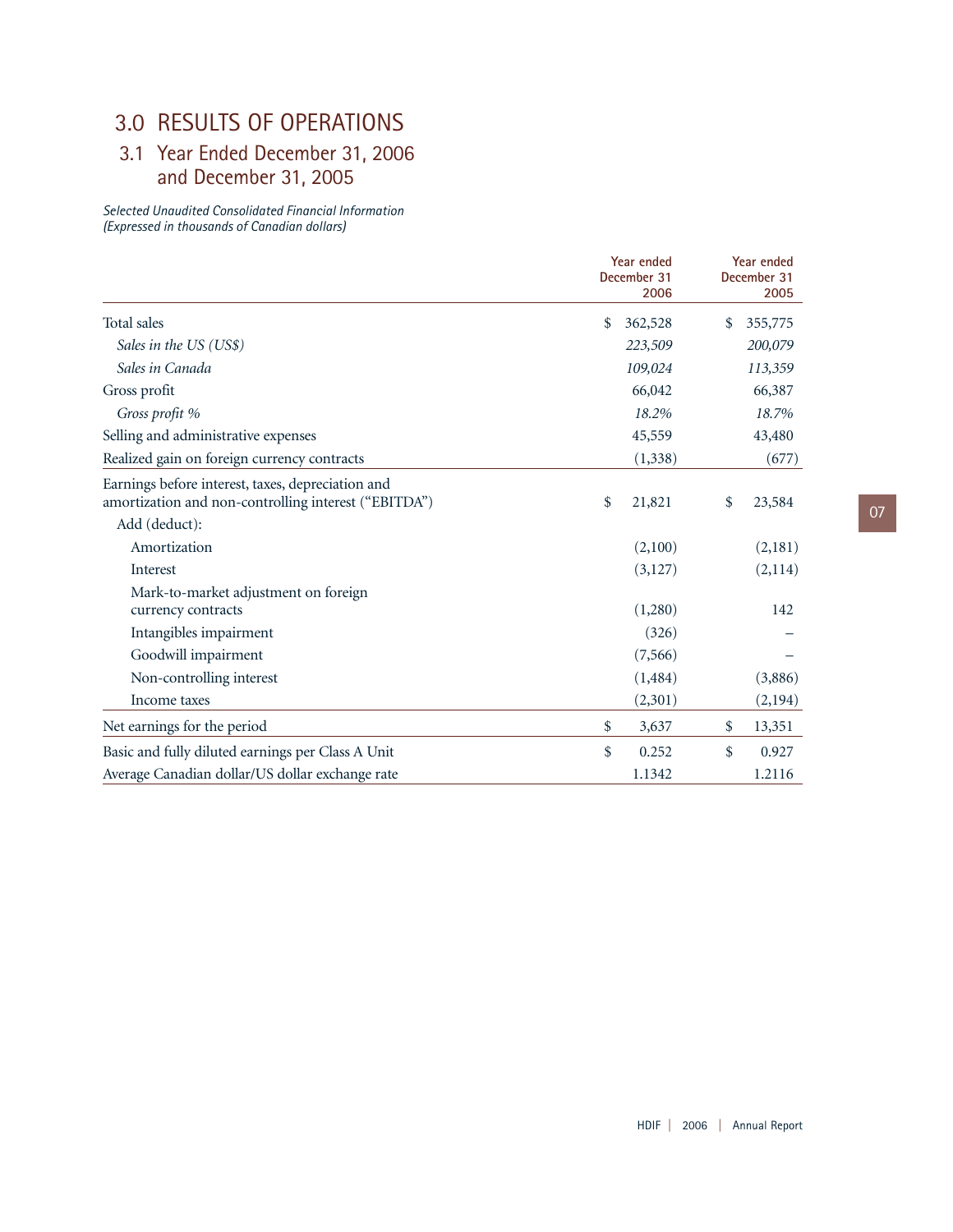## Sales

Sales for the year ended December 31, 2006 were \$362.5 million, up 1.9% from \$355.8 million in 2005. During 2006, the Canadian dollar continued to strengthen, with the average exchange rate up 6.4% compared to 2005. Had exchange rates remained consistent with 2005 levels, our reported revenue for 2006 would have been \$17.3 million higher, at \$379.8 million.

Sales in the United States, as measured in U.S. dollars, increased by 11.7% in 2006. This was achieved despite the slowdown in the residential construction market. The higher sales pace in the U.S. reflects the continued positive impact of adding import products into our sales mix, increased sales from the two new branches opened late in 2005 in Minneapolis and Illinois, and general sales growth at our branch locations. All five of our operating regions in the U.S. either maintained or increased sales in 2006.

## Sales from our Canadian business, as measured in Canadian dollars, declined by 3.8% year-over-year. This was largely due to the negative impact of a stronger Canadian dollar and weaker demand at our Windsor branch. A stronger Canadian dollar affects our Canadian business on two fronts. First, a stronger Canadian dollar reduces the purchase price we pay for products sourced from mills in the United States. When these products are resold to our Canadian customers, it is also at a lower Canadian dollar equivalent selling price, which effectively reduces our revenues in Canada. Second, a stronger Canadian dollar can affect the competitiveness of our Canadian customers who sell their products to customers in the US.

#### Gross Profit

For the year ended December 31, 2006, we reported gross profit of \$66.0 million, compared to \$66.4 million in 2005. Our gross profit percentage decreased to 18.2% in 2006, compared to 18.7% in 2005, resulting in the \$0.4 million reduction in gross profit. Restoring our gross profit percentage to our target rate of 18.5% or better in 2007 is a key priority.

#### Selling and Administrative Expenses

S&A expenses were \$45.6 million in 2006, up \$2.1 million or 4.8% from \$43.5 million in 2005.The three most significant areas of higher costs in 2006 related to personnel, bad debt, and premises expense. The increase in

personnel costs was driven by competitive wage pressures, as well as higher costs associated with delivery of our U.S. medical plan to employees. Increased bad debt expense reflected higher sales activity in 2006, as well as a return to more typical level of bad debt activity (approximately 0.6% of sales) following 2005's favourable collection trend. The third major area of cost increase, premises expense, primarily reflects rent increases in the ordinary course of business at our leased facility locations, and higher rent from expansion of our Riverside, California hub facility.

The benefit of a stronger Canadian dollar on the conversion of S&A expenses at our US operations partially offset these increases, reducing costs by \$2.3 million in 2006.As a percentage of sales, 2006 S&A expenses in 2006 were 12.6%, compared to 12.2% in 2005.

#### Realized Gain on Foreign Currency Contracts

The Fund realized gains of \$1.3 million on foreign currency contracts which matured in 2006, compared to \$0.7 million in 2005. This improvement was driven by the strengthening of the Canadian dollar in 2006. The terms of our foreign currency contracts and the Fund's use of currency derivatives to mitigate the economic impact of fluctuations between the Canadian and US dollar are described under Financial Instruments in section 5.0 of this report.

## EBITDA

Full-year EBITDA was \$21.8 million, compared to \$23.6 million in 2005. The \$1.8 million decrease in EBITDA was due to the \$0.4 million decrease in gross profit and the \$2.1 million increase in S&A, partly offset by a \$0.7 million increase in realized gains on foreign currency contracts.

#### Interest Expense

Interest expense in 2006 was \$3.1 million, up \$1.0 million from \$2.1 million in 2005. The increase in interest expense reflects higher average advances under operating lines of credit available to subsidiaries of the Fund, as well as increases in market borrowing rates. Further discussion of our borrowing arrangements can be found under Revolving Credit Facilities in section 4.4 of this report.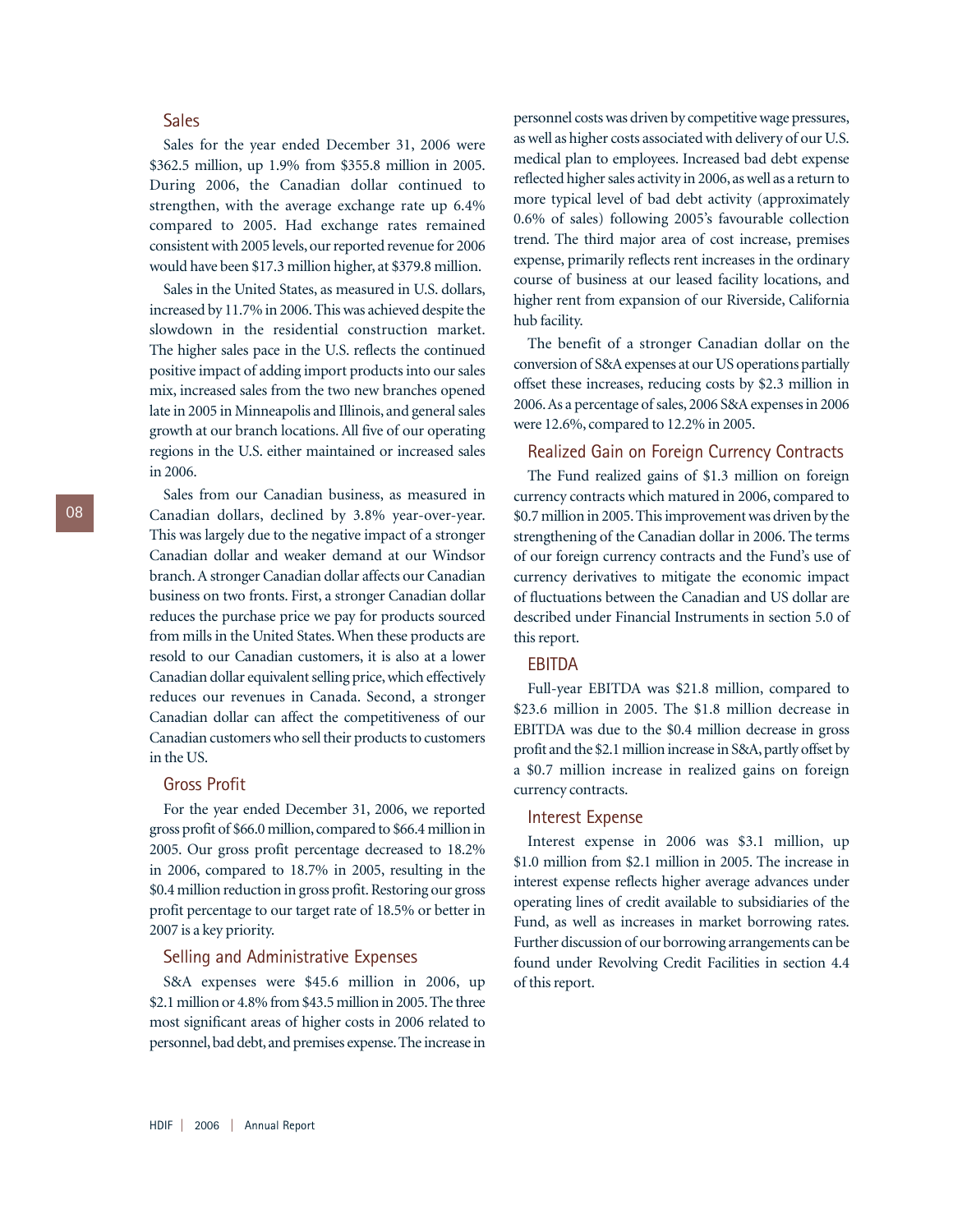## Mark-To-Market Adjustment on Foreign Currency Contracts

For the 12 months ended December 31, 2006, the mark-to-market valuation of our outstanding foreign currency contracts created a loss of \$1.3 million, compared to a gain of \$0.1 million in the same period in 2005. As of December 31, 2006, the combined value of our foreign currency contracts continued to provide a net asset to the Fund with a fair value of \$1.4 million. We continue to monitor our foreign currency contract policy to mitigate the impact of foreign exchange fluctuations on Canadian dollar distributions generated by our U.S. operations. Further discussion of our foreign currency contracts can be found under Financial Instruments in section 5.0 of this report.

#### Goodwill and Intangibles Impairment

Under Canadian GAAP, goodwill and intangible assets are subject to an annual impairment test.When the Fund acquired its 80% indirect interest in Hardwoods, \$104.6 million was assigned as goodwill and \$15.0 million as intangible assets. In the fourth quarter of 2006, the Fund completed its annual impairment test and determined that the carrying value of goodwill exceeded the fair value of goodwill by \$7.6 million, while the carrying value of other intangibles exceeded the fair value of other intangibles by \$0.3 million. Consistent with our accounting policies, the excess of carrying value over fair value was charged to income in the fourth quarter when the impairment was identified. The \$7.9 million total impairment represents a non-cash charge, and consequently has no impact upon the Fund's distributable cash. The write-down of goodwill and intangibles relates solely to Hardwoods'Canadian operations.Approximately two-thirds of the \$7.9 million in impairment charges reflects the anticipated reduction to cash flows resulting from the federal government's intention to tax Canadian income trusts commencing in 2011. The remainder reflects our outlook for lower than previously anticipated Canadian revenue and cash flows. The Overview and Outlook section 2.0 of this report provides further

discussion of how we anticipate the Canadian government's proposed tax will impact upon the Fund. No impairment was identified in relation to our US operations.

## Income Taxes

Income tax expense for 2006 was \$2.3 million, compared to \$2.2 million in 2005. Although earnings for tax purposes were lower in 2006 than in 2005, income taxes rose \$0.1 million due to an increase in estimated taxable income allocated to the Fund for 2006 by its US operating subsidiary. Although the Fund has an 80% indirect interest in its US operating subsidiary, in 2006 it was allocated 100% of the US operating subsidiaries' taxable income, reflecting the fact that no distributions were paid on the Class B Units for the year. Subordination of the Class B Units is described in section 4.1 of this report.

## Net Earnings

Net earnings of \$3.6 million in 2006 declined by \$9.7 million from \$13.4 million in 2005. The decrease in net earnings primarily reflects the \$1.8 million decrease in EBITDA, the \$1.0 million increase in interest expense, the \$1.4 million negative mark-to-market adjustment on foreign currency contracts, the \$7.9 million impairment in goodwill and other intangible assets, and the \$0.1 million increase in income taxes. This was partially offset by a \$2.4 million reduction in non-controlling interest as the result of lower earnings in 2006.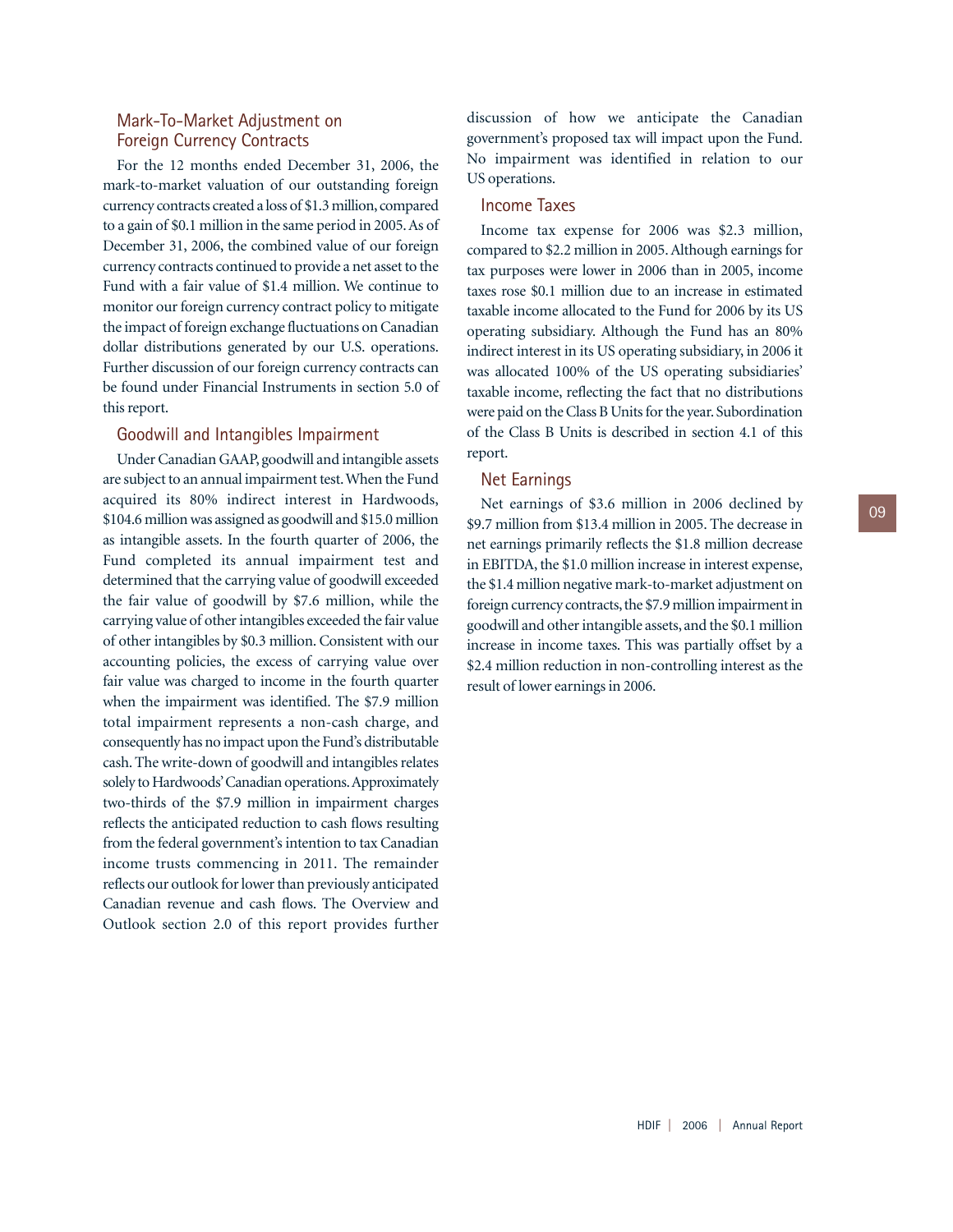## 3.2 Three Months ended December 31, 2006 and December 31, 2005

*Selected Unaudited Consolidated Financial Information (Expressed in thousands of Canadian dollars)*

|                                                                                                           |    | 3 months ended<br>December 31<br>2006 | 3 months ended<br>December 31<br>2005 |
|-----------------------------------------------------------------------------------------------------------|----|---------------------------------------|---------------------------------------|
| Total sales                                                                                               | \$ | 83,120                                | \$<br>84,130                          |
| Sales in the US (US\$)                                                                                    |    | 51,502                                | 49,150                                |
| Sales in Canada                                                                                           |    | 24,466                                | 26,420                                |
| Gross profit                                                                                              |    | 15,116                                | 15,456                                |
| Gross profit %                                                                                            |    | 18.2%                                 | 18.4%                                 |
| Selling and administrative expenses                                                                       |    | 11,354                                | 11,009                                |
| Realized gain on foreign currency contracts                                                               |    | (326)                                 | (259)                                 |
| Earnings before interest, taxes, depreciation and<br>amortization and non-controlling interest ("EBITDA") | \$ | 4,088                                 | \$<br>4,706                           |
| Add (deduct):                                                                                             |    |                                       |                                       |
| Amortization                                                                                              |    | (527)                                 | (524)                                 |
| Interest                                                                                                  |    | (664)                                 | (595)                                 |
| Mark-to-market adjustment on foreign                                                                      |    |                                       |                                       |
| currency contracts                                                                                        |    | (1,212)                               | (399)                                 |
| Intangibles impairment                                                                                    |    | (326)                                 |                                       |
| Goodwill impairment                                                                                       |    | (7,566)                               |                                       |
| Non-controlling interest                                                                                  |    | (1,242)                               | (637)                                 |
| Income taxes                                                                                              |    | 139                                   | (181)                                 |
| Net earnings for the period                                                                               | \$ | (4,826)                               | \$<br>2,370                           |
| Basic and fully diluted earnings per Class A Unit                                                         | \$ | (0.335)                               | \$<br>0.164                           |
| Average Canadian dollar/US dollar exchange rate                                                           |    | 1.1384                                | 1.1732                                |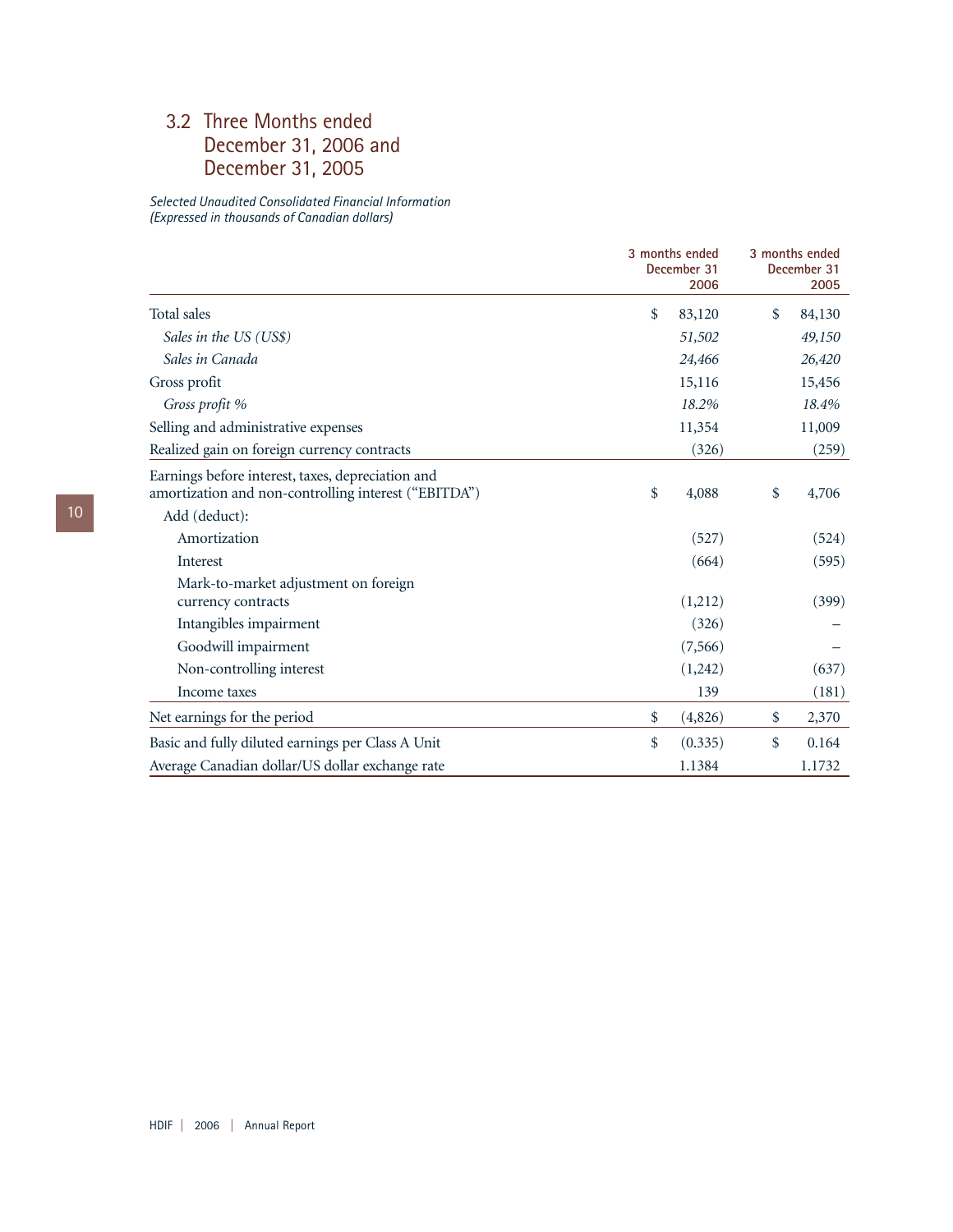## Sales

For the three months ended December 31, 2006, we reported sales of \$83.1 million, down 1.2% from \$84.1 million in 2005. Underlying sales activity remained solid at our US operations, with sales as measured in US dollars, up 4.8% in the quarter. This was achieved despite multi-day, weather-related closures at some customer locations and at some Hardwoods branches in the Pacific Northwest and Rocky Mountain regions. Sales in Canada, as measured in Canadian dollars, were down 7.4% in the fourth quarter, primarily reflecting reduced sales contribution from the closed Windsor branch, as well as the negative impact of a stronger Canadian dollar.

## Gross Profit

Gross profit for the three months ended December 31, 2006 was \$15.1 million, a decrease of \$0.4 million or 2.2%, from the \$15.5 million reported in 2005. The change in gross profit reflects the 1.2% decrease in sales, and a reduced gross profit percentage of 18.2%, compared to 18.4% during the fourth quarter of 2005. Some quarterto-quarter variation in our gross profit percentage is considered normal for the business, with 18% to 19% representing a typical range. Over the longer term, gross profits are targeted to achieve 18.5% of sales or higher.

#### Selling and Administrative Expenses

S&A expenses increased \$0.3 million to \$11.4 million in the fourth quarter of 2006, from \$11.0 million during the same period in 2005. This increase reflects higher rent expense, partially offset by the benefits of the stronger Canadian dollar on the conversion of S&A expenses at our US operations.

## EBITDA

EBITDA decreased to \$4.1 million in the fourth quarter of 2005, down \$0.6 million from \$4.7 million in 2005. The decrease in EBITDA primarily reflects a \$0.4 million decrease in gross profit combined with a \$0.3 million increase in S&A expenses.

## Mark-To-Market Adjustment on Foreign Currency Contracts

For the three months ended December 31, 2006, the mark-to-market valuation of our outstanding foreign currency contracts created a loss of \$1.2 million,compared to a loss of \$0.4 million in the same period in 2005. Further discussion of our foreign currency contracts can be found under Financial Instruments in section 5.0 of this report.

#### Goodwill and Intangibles Impairment

As described previously in section 3.1 of this report, in the fourth quarter of 2006 the Fund completed its annual impairment test. This test determined that the carrying value of goodwill exceeded the fair value of goodwill by \$7.6 million, while the carrying value of other intangibles exceeded the fair value of other intangibles by \$0.3 million.

#### Net Earnings (Loss)

Net loss for the three-months ended December 31,2006 was \$4.8 million, compared to net earnings of \$2.4 million in the comparative period in 2005. The \$7.2 million decrease in net earnings primarily reflects the \$0.6 million decrease in EBITDA, the \$0.8 million increase in mark-tomarket adjustment losses on foreign currency contracts, and the \$7.9 million goodwill and other intangible assets impairment. These reductions to net earnings were partially offset by a \$0.3 million decrease in income taxes and a \$1.9 million reduction in non-controlling interest as a result of lower profits in the quarter.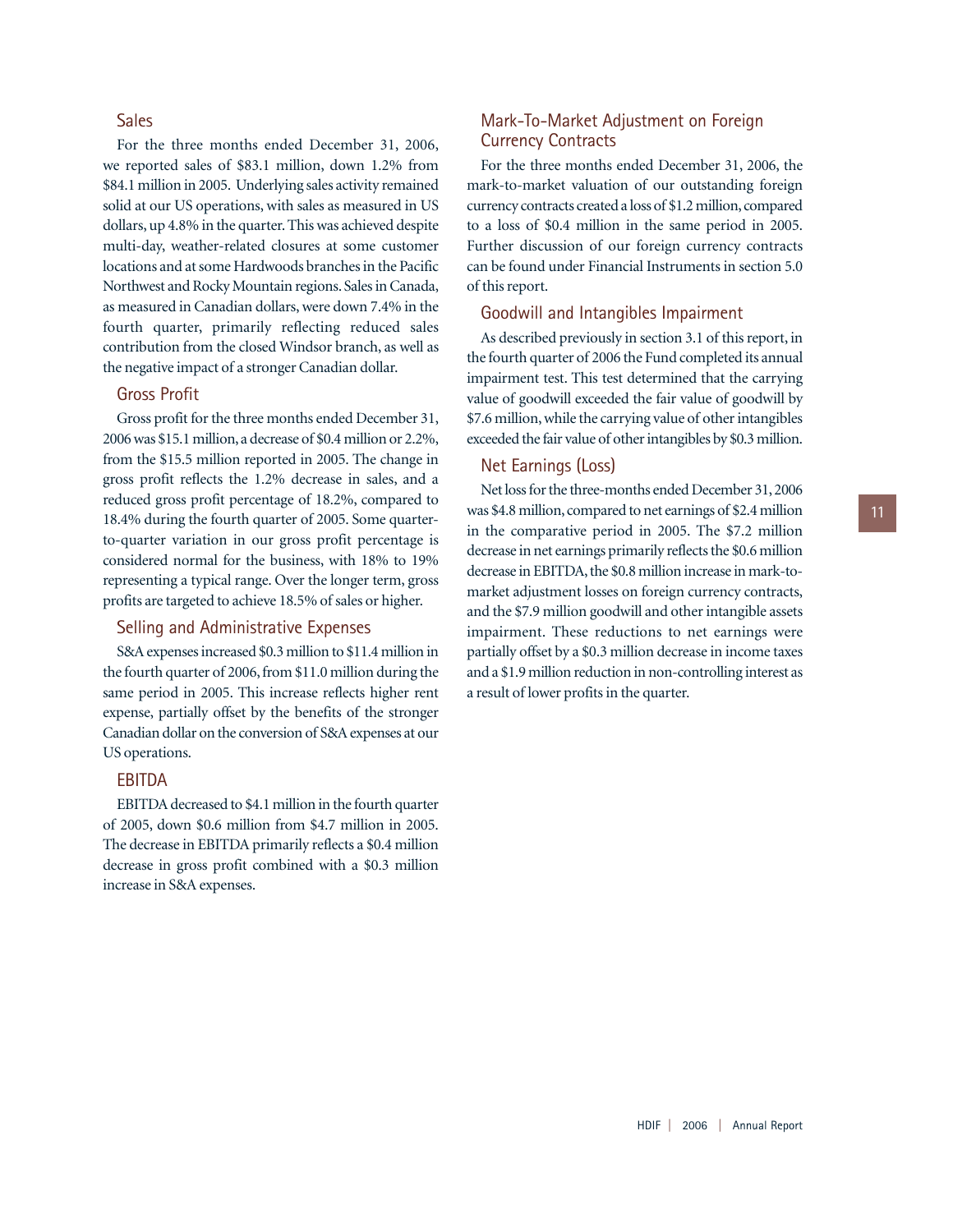## 4.0 LIQUIDITY AND CAPITAL RESOURCES

## 4.1 Distributable Cash and Cash Distributions

*Selected Unaudited Consolidated Financial Information (in thousands of dollars except per unit amounts)*

|                                                              | Year ended<br>December 31<br>2006 | Year ended<br>December 31<br>2005 |               | 3 months ended<br>December 31<br>2006 | 3 months ended<br>December 31<br>2005 |
|--------------------------------------------------------------|-----------------------------------|-----------------------------------|---------------|---------------------------------------|---------------------------------------|
| Net cash provided by operating activities \$                 | 18,539                            | \$<br>13,875                      | \$            | 8,860                                 | \$<br>7,917                           |
| Increase (decrease) in non-cash operating<br>working capital | (889)                             | 6,194                             |               | (5,049)                               | (4,060)                               |
| Cash flow from operations before changes                     |                                   |                                   |               |                                       |                                       |
| in non-cash operating working capital                        | 17,650                            | 20,069                            |               | 3,811                                 | 3,857                                 |
| Capital expenditures                                         | (902)                             | (1,356)                           |               | (97)                                  | (533)                                 |
| Distributable cash                                           | \$<br>16,748                      | \$<br>18,713                      | $\frac{1}{2}$ | 3,714                                 | \$<br>3,324                           |
| Distributions relating to the period:                        |                                   |                                   |               |                                       |                                       |
| Class A Units                                                | $13,265$ <sup>(1)</sup>           | 15,497                            |               | $2,940^{(2)}$                         | 3,825                                 |
| Class B Units                                                | (3)                               | 3,065                             |               | (3)                                   |                                       |
|                                                              | \$<br>13,265                      | \$<br>18,562                      | \$            | 2,940                                 | \$<br>3,825                           |
| Outstanding units and per unit amounts                       |                                   |                                   |               |                                       |                                       |
| Class A Units outstanding                                    | 14,410,000                        | 14,410,000                        |               | 14,410,000                            | 14,410,000                            |
| Class B Units outstanding                                    | 3,602,500                         | 3,602,500                         |               | 3,602,500                             | 3,602,500                             |
| Total Units outstanding                                      | 18,012,500                        | 18,012,500                        |               | 18,012,500                            | 18,012,500                            |
| Distributable Cash per Total Units                           | \$<br>0.930                       | \$<br>1.039                       | \$            | 0.206                                 | \$<br>0.185                           |
| Distributions relating to the period:                        |                                   |                                   |               |                                       |                                       |
| Class A Units                                                | \$<br>0.921(1)                    | \$<br>1.075                       | \$            | 0.204(2)                              | \$<br>0.265                           |
| Class B Units                                                | \$<br>(3)                         | \$<br>0.851                       | \$            | (3)                                   | \$                                    |
| <b>Total Units</b>                                           | \$<br>0.736                       | \$<br>1.031                       | \$            | 0.163                                 | \$<br>0.212                           |
| Payout Ratio <sup>(4)</sup>                                  | 79.2%                             | 99.2%                             |               | 79.2%                                 | 115.1%                                |

(1) Includes the cash distributions of \$0.08542 per Class A Unit per month which relate to the operations of the Fund for the months January through June 2006, and distributions of \$0.068 per Class A Unit per month which relate to the operations of the Fund for July through December 2006.

(2) Includes the cash distributions of \$0.068 per Class A Unit per month which relate to the operations of the Fund for October, November, and December 2006.

(3) On January 10, 2006, Hardwoods Specialty Products LP and Hardwoods Specialty Products US LP, partnerships in which the Fund owns an 80% interest, announced that quarterly distributions were suspended on the subordinated units, represented by the Class B LP and Class B US LP units. The Class B LP units and Class B US LP units represent a 20% interest in the combined business of Hardwoods, which is subordinated to the Fund's ownership interest in the business. Accordingly, no distributions were declared payable relating to the fourth quarter of 2005, and the first, second, third and fourth quarters of 2006 to the non-controlling interests and no current liability for distributions payable to the non-controlling interests is reflected in the December 31, 2006 balance sheet.

(4) Payout ratio measures the ratio of distributions relating to the period to distributable cash in the period. Comparative distributable cash and payout ratio figures have been restated to conform with presentation adopted in the year ended December 31, 2006 as a result of the suspension of quarterly distributions on the Class B Units.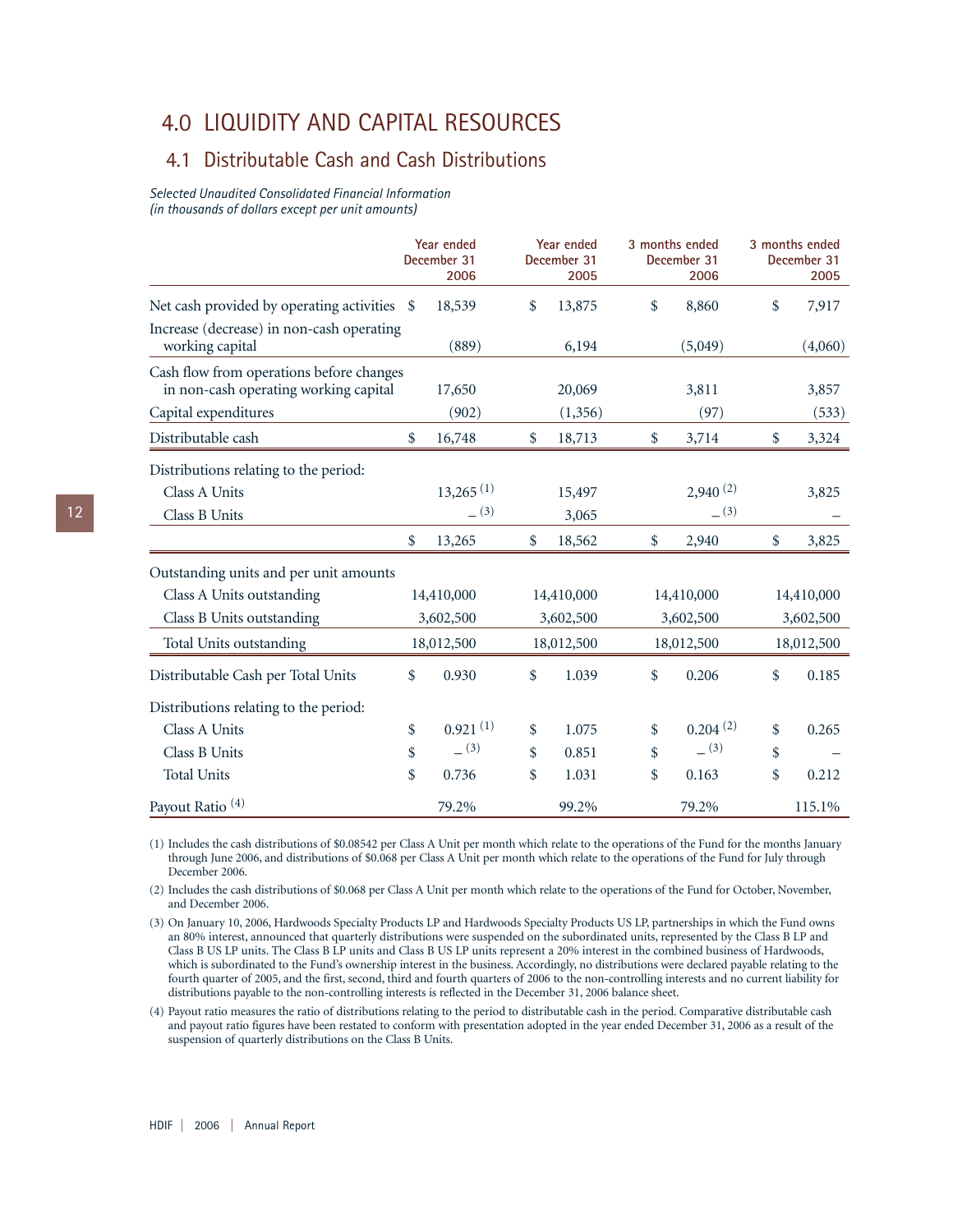We pay distributions on Class A Units at the end of the month following the month in which the cash is earned. Distributions may also be made quarterly on Class B Units in an amount equivalent on an after-tax per-unit basis to distributions made on Class A Units, pursuant to the terms of a subordination agreement as outlined in the Fund's Annual Information Form dated March 20, 2007.

The Fund's subordination feature is designed to stay in place until the EBITDA and distributable cash tests established at the time of the IPO are met. The terms of these EBITDA and distributable cash tests are described in note 7 to the accompanying financial statements of the Fund.

In 2006, the Fund and its subsidiaries generated total distributable cash available to Class A and Class B Unitholders of \$16.7 million, or \$0.930 per unit. Distributions relating to the period were \$13.3 million, or \$0.921 per unit, to our public unitholders (Class A Units). In accordance with the terms of a subordination feature in place with the previous owners (Class B Units), no distributions were made to the previous owners related to the year ended December 31,2006.In the fourth quarter of 2006, the Fund and its subsidiaries generated total distributable cash available to Class A and Class B Unitholders of \$3.7 million, or \$0.206 per unit, and made distributions relating to the period of \$2.9 million, or \$0.204 per unit, to our public unitholders only (Class A Units). These distributions represent an overall payout ratio of 79% for the twelve months ended December 31, 2006, and 79% for the fourth quarter of 2006. The income tax characterization of distributions paid to unitholders in 2006 was 45.03% fully taxable distributions, 26.33% dividends, and 28.64% return of capital.

## 4.2 Capital Expenditures

Capital expenditures were \$0.1 million in the fourth quarter of 2006 and \$0.9 million for the year. Hardwoods leases all of its buildings and contracts out all freight delivery services. As a result, our capital requirements are minimal and principally include replacement of forklifts, furniture and fixtures, leasehold improvements and computer equipment.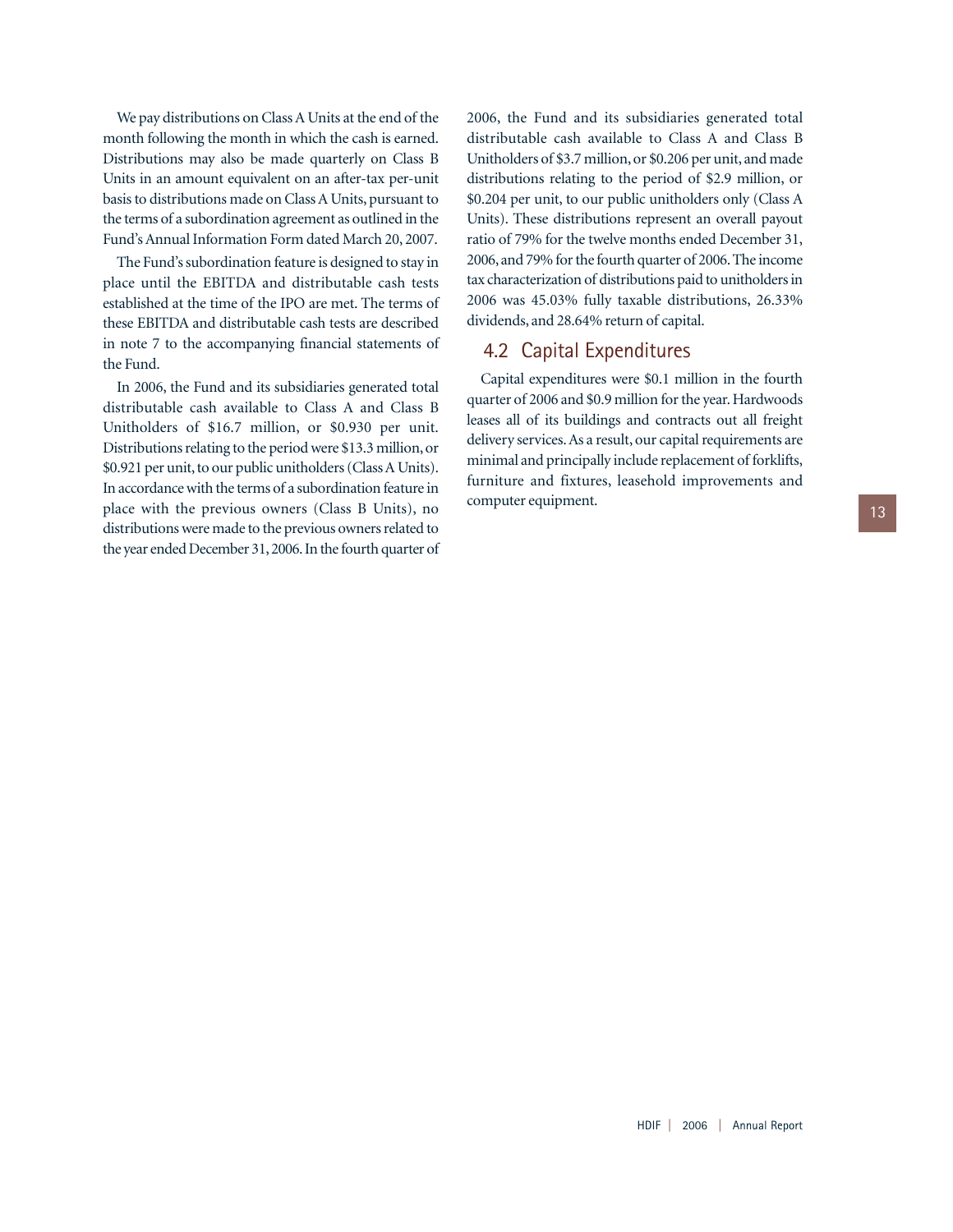## 4.3 Utilization of Distributable Cash

*Selected Unaudited Consolidated Financial Information (in thousands of dollars except per unit amounts)*

|                                                            | Year ended<br>December 31<br>2006 | Year ended<br>December 31<br>2005 | 3 months ended<br>December 31<br>2006 | 3 months ended<br>December 31<br>2005 |
|------------------------------------------------------------|-----------------------------------|-----------------------------------|---------------------------------------|---------------------------------------|
| Distributable Cash                                         | \$<br>16,748                      | \$<br>18,713                      | \$<br>3,714                           | \$<br>3,324                           |
| Cash Distributions paid in the period                      | (13,516)                          | (19,626)                          | (2,940)                               | (4,869)                               |
| Distributable Cash retained                                | \$<br>3,232                       | \$<br>(913)                       | \$<br>774                             | \$<br>(1, 545)                        |
| Decrease (increase) in non-cash<br>working capital         | 889                               | (6,194)                           | 5,049                                 | 4,060                                 |
| Decrease (increase) in long-term<br>receivables            | 2,002                             | (1,836)                           | 2,086                                 | (1,087)                               |
| Decrease (increase) in deferred<br>financing fees          | (33)                              |                                   | (33)                                  |                                       |
| Proceeds from disposal of property,<br>plant and equipment | 34                                | 2,150                             | 17                                    | (15)                                  |
| Decrease (increase) in bank<br>indebtedness, net of cash   | \$<br>6,124                       | \$<br>(6,793)                     | \$<br>7,893                           | \$<br>1,413                           |

Our utilization of distributable cash, and its relation to working capital use and bank line financing in the Business is summarized above.

For the year ended December 31, 2006, the Fund generated distributable cash of \$16.7 million, paid cash distributions of \$13.5 million and retained \$3.2 million of distributable cash.In the same period the Fund reduced its investment in non-cash operating working capital by \$0.9 million and decreased its investment in long-term receivables by \$2.0 million. The retained distributable cash, combined with the reduced non-cash working capital and long-term receivables investment, enabled the Fund to pay down its bank indebtedness (net of cash) by \$6.1 million in 2006. For the fourth quarter of 2006, the Fund generated distributable cash of \$3.7 million, paid cash distributions of \$2.9 million, and retained \$0.8 million of distributable cash. Non-cash operating working capital fell by \$5.0 million in the fourth quarter, primarily due to a \$4.2 million reduction in accounts receivable, and long-term receivables were reduced by \$2.1 million. These factors contributed to the Fund reducing its bank indebtedness (net of cash) by \$7.9 million in the three-months ended December 31, 2006.

We believe that our credit facilities, combined with the retained portion of our distributable cash, are sufficient to meet our current working capital requirements. The terms of our revolving credit facilities are addressed on the following page.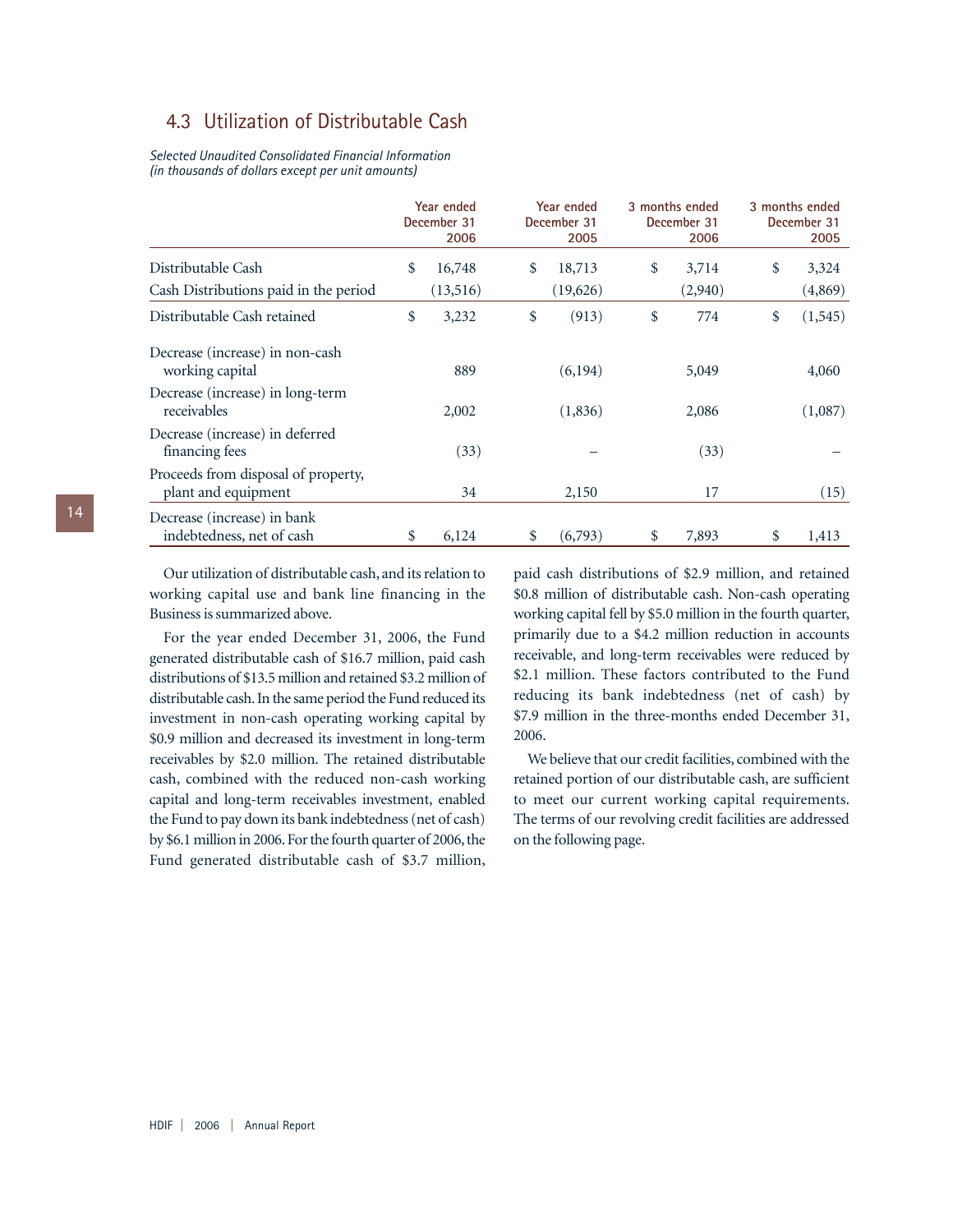## 4.4 Revolving Credit Facilities

*Selected Unaudited Consolidated Financial Information (in thousands of dollars)*

|                                       |    | As at<br>December 31<br>2006 | As at<br>December 31<br>2005 |
|---------------------------------------|----|------------------------------|------------------------------|
| Cash and cash equivalents             | \$ | (594)                        | \$<br>(2,203)                |
| Debt                                  |    | 39,152                       | 46,925                       |
| Net debt                              | \$ | 38,558                       | \$<br>44,722                 |
| Unitholders' equity                   | \$ | 113,310                      | \$<br>124,298                |
| Total capitalization                  | \$ | 151,868                      | \$<br>169,020                |
| Net debt to total capitalization      |    | 25.4%                        | 26.5%                        |
| Previous 12 months EBITDA             |    | 21,821                       | 23,584                       |
| Net debt to previous 12 months EBITDA |    | 1.77                         | 1.90                         |

In the fourth quarter of 2006, we renewed our independent credit facilities in Canada and the U.S. In Canada, the term of our operating line now extends to November 30, 2009 and comprises a maximum facility of \$22.0 million. The balance outstanding on the Canadian operating line as at December 31, 2006 was \$10.8 million. In the US, the term of our operating line now extends to March 31, 2010, comprises a maximum facility of US\$35 million, and as at December 31, 2006 had a balance outstanding of \$27.6 million (US \$23.7 million). The principal terms of the credit facilities available to Hardwoods LP and Hardwoods US LP are described in more detail in the Fund's Annual Information Form dated March 20, 2007.

The Fund's net debt at December 31, 2006 was \$38.6 million, compared to \$44.7 million at December 31, 2005. Overall net debt compared to total capitalization

stands at 25.4% as of December 31, 2006, down from 26.5% as of December 31, 2005. The ratio of net debt to EBITDA in the previous 12 months, an indicator of the Fund's financial leverage, decreased to 1.77 times as of December 31, 2006 from 1.90 times as of December 31, 2005. The maximum ratio of net debt to EBITDA allowed under the Fund's Canadian credit facility is 2.75 times at the end of any financial quarter up to and including September 30, 2007, and not more than 2.50 times at the end of any financial quarter ending thereafter. The maximum ratio of net debt to EBITDA allowed under the Fund's US credit facility is 2.85 times. The Fund's operating subsidiaries were fully compliant with these ratios as at December 31, 2006.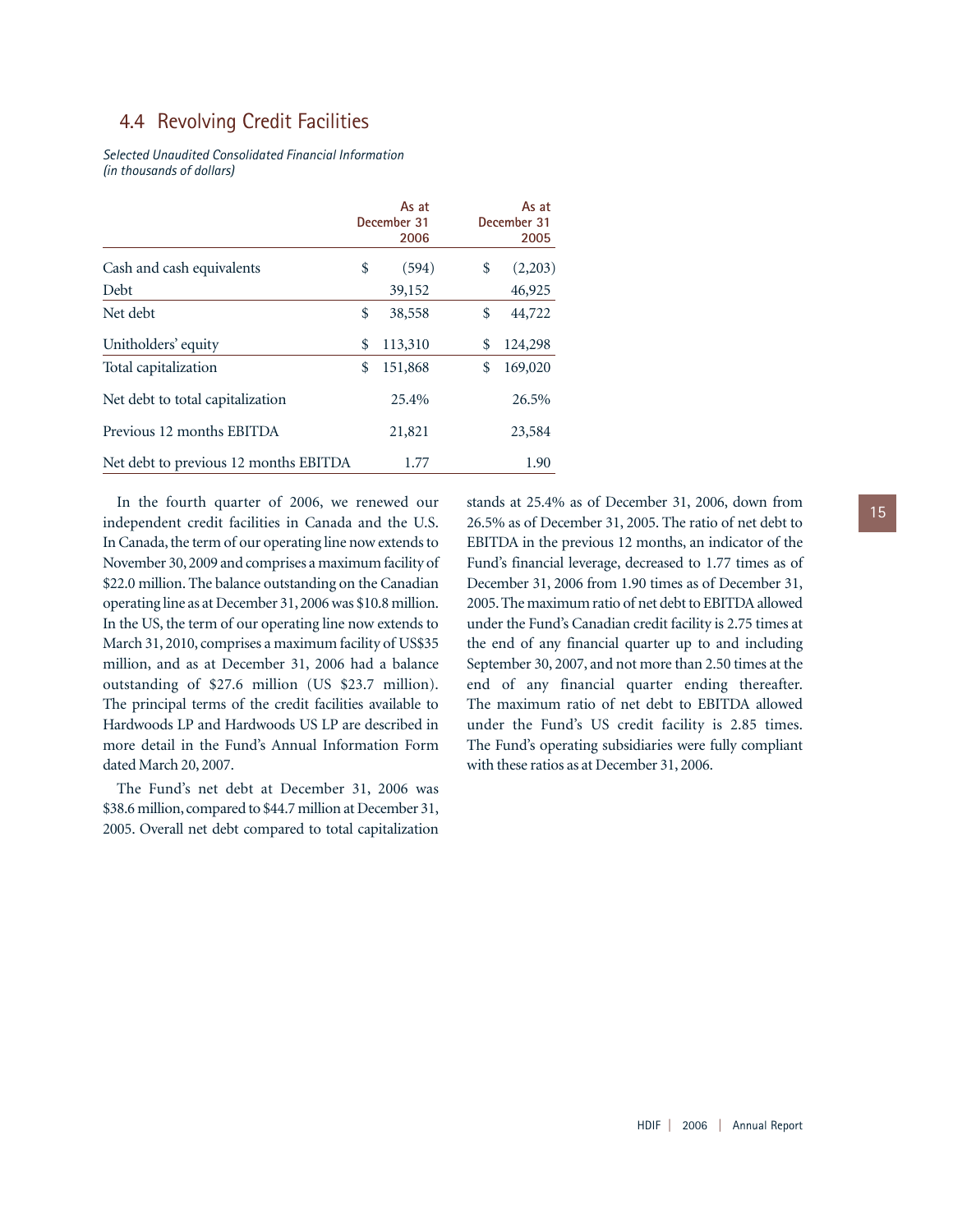## 4.5 Contractual Obligations

The table below sets forth contractual obligations of the Fund as at December 31, 2006. These obligations relate to operating leases on various premises and automobiles and become due in the fiscal years indicated:

#### *(in thousands of Canadian dollars)*

| 2007                | \$<br>7,459  |
|---------------------|--------------|
| 2008                | 6,018        |
| 2009                | 4,659        |
| 2010                | 2,987        |
| 2011                | 1,085        |
| 2012 and thereafter | 1,202        |
| Total               | \$<br>23,410 |
|                     |              |

## 4.6 Off-Balance Sheet Arrangements

The Fund has no off balance sheet arrangements. The foreign currency contracts discussed under Financial Instruments in section 5.0 of this report are marked-tomarket at the end of each quarter, with the fair value recorded on the balance sheet.

## 5.0 FINANCIAL INSTRUMENTS

The Fund uses currency contracts to assist in managing its exposure to fluctuations in exchange rates between the Canadian dollar and the United States dollar. The foreign currency contracts are recognized in the balance sheet and measured at their fair value, with changes in fair value recognized currently in the statement of operations. At December 31, 2006, a subsidiary of the Fund had entered into 16 monthly foreign currency contracts to exchange US\$675,000 into approximately Canadian \$878,000 each month until April 2008. This reflects an exchange rate of Cdn\$1.3001 to US\$1.00. This same subsidiary had an additional 12 monthly foreign currency contracts to exchange US\$675,000 into approximately Canadian \$760,000 each month from May 2008 until April 2009, reflecting an exchange rate of \$1.1255. This means that foreign currency contracts will provide approximately \$118,000 less per month beginning in May 2008 than they do currently. The fair value of the Fund's 16 remaining monthly currency contracts covering the period January 2007 to April 2008 have been reflected in the financial statements and represent a current asset of \$1.1 million and a long-term asset of \$0.4 million at December 31, 2006. The fair value of the Fund's 12 monthly currency contracts covering the period May 2008 to April 2009 has been reflected in the financial statements and represents a long-term liability of \$0.1 million at December 31, 2006.

Based on a monthly distribution of \$0.068 per unit to public unitholders, the principal value of the Fund's current foreign currency contracts (through to April 2009) are sufficient to fully cover the estimated amount of US dollar denominated distributable cash that must be converted to Canadian dollars to pay distributions to Class A Unitholders.

## 6.0 RELATED PARTY **TRANSACTIONS**

Related parties refers to affiliates of the previous owners of the Business who have retained a 20% interest in Hardwoods through ownership of Class B Hardwoods LP units and Class B Hardwoods USLP units, respectively. For the year ended December 31, 2006, sales of \$1.1 million were made to related parties, and the subsidiaries of the Fund purchased \$78,000 from related parties. These sales and purchases took place at prevailing market prices. Subsidiaries of the Fund also paid \$108,000 to related parties to provide services for management information systems.

## 7.0 CRITICAL ACCOUNTING ESTIMATES AND NEW ACCOUNTING STANDARDS

## 7.1 Critical Accounting Estimates

The preparation of financial statements in accordance with Canadian generally accepted accounting principles requires that we make estimates and assumptions that can have a material impact on our results of operations as reported on a periodic basis. We base our estimates and assumptions on past experience and other factors that are deemed reasonable under the circumstances. Actual results could differ from these estimates. The critical estimates used in preparing our financial statements are:

HDIF | 2006 | Annual Report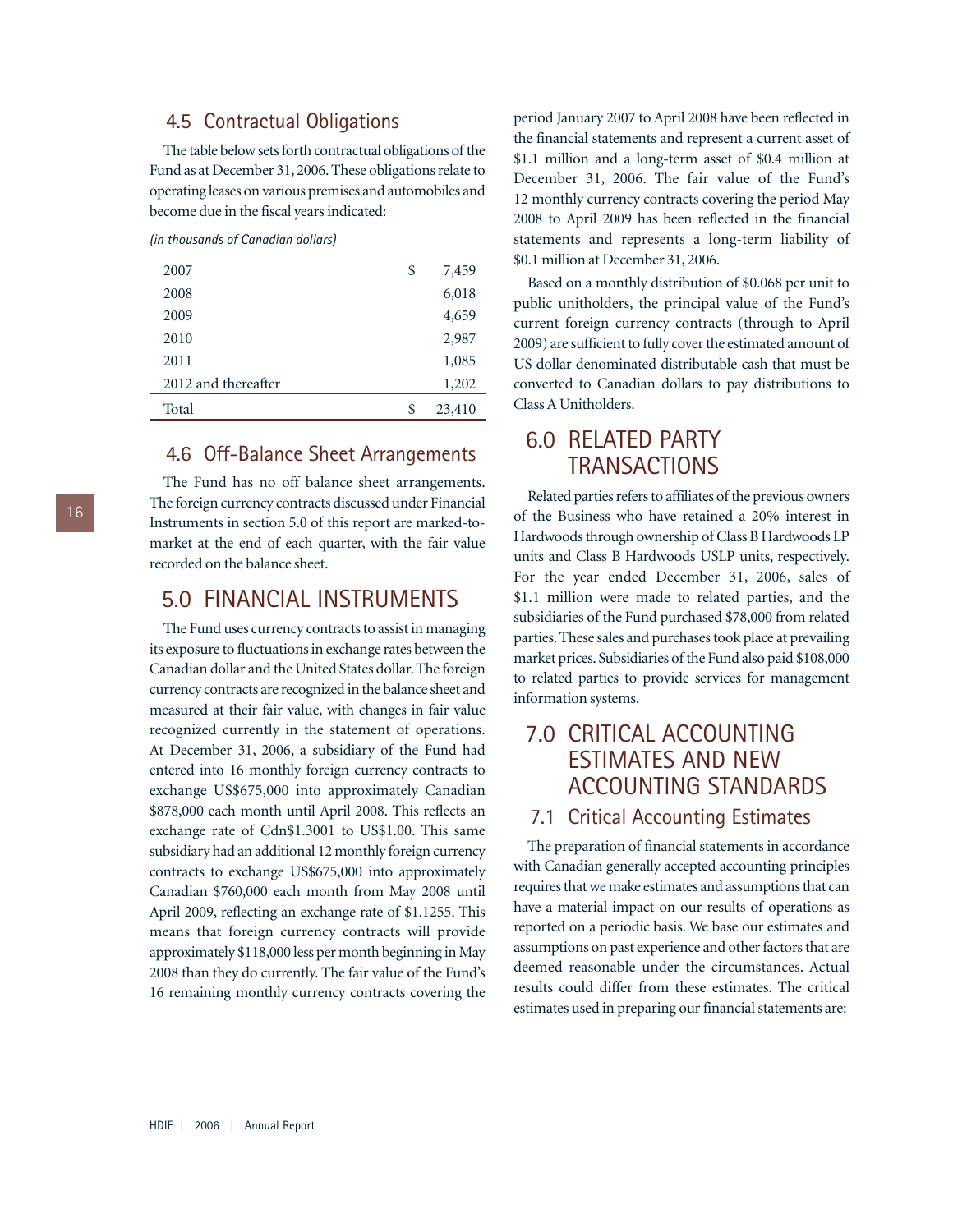*Accounts Receivable Provision:* Due to the nature of our business and the credit terms we provide to our customers, we anticipate that a certain portion of required customer payments will not be made, and we maintain an allowance for these doubtful accounts.The allowance is based on our estimate of the potential of recovering our accounts receivable, and incorporates current and expected collection trends.

*Valuation of Inventories:* We anticipate that the net realizable value of our inventory could be affected by market shifts or damage to our products. Our inventory is valued at the lower of cost and net realizable value.

*Valuation of Other Intangible Assets and Goodwill:*Other intangible assets represent customer relationships acquired at the time of our IPO, and are recorded at cost, less accumulated amortization. Amortization is provided for on a straight line basis over 15 years. Goodwill is recorded at cost and is not amortized. Management reviews the carrying value of goodwill and of other intangible assets annually, or more frequently if events or changes in circumstances indicate that an asset may be impaired. An excess of carrying value over fair value is charged to income in the period in which the impairment is determined.

All significant accounting policies have been included in note 2 to the financial statements.

## 7.2 New Accounting Standards

The Accounting Standards Board of the Canadian Institute of Chartered Accountants ("CICA") issued Section 3855, Financial Instruments – Recognition and Measurement, Section 3861, Financial Instruments – Disclosure and Presentation, Section 3865, Hedges, and Section 1530, Comprehensive Income, all applicable to the Fund for annual or interim accounting periods beginning on January 1, 2007.

Section 3855 requires all financial assets, financial liabilities and non-financial derivatives to be recognized on the balance sheet and measured based on specified categories. Section 3861 identifies and details information to be disclosed in the financial statements

Section 3865 sets out when hedge accounting can be applied and builds on existing Canadian GAAP guidance by specifying how hedge accounting is applied and disclosed.

Section 1530 introduces new standards for the presentation and disclosure of the components of comprehensive income.Comprehensive income is defined as the change in net assets of an enterprise during a reporting period from transactions and other events and circumstances from non-owner sources.

The Fund is currently evaluating the full impact of the standards and will be required to present a new statement entitled "Comprehensive Income".

The CICA also issued Section 1506, Accounting Changes, which revises the current standards on changes in accounting policy, estimates or errors as follows: voluntary changes in accounting policy are allowed only when they result in financial statements that provide reliable and more relevant information; changes in accounting policy are to be applied retrospectively unless doing so is impracticable; changes in estimates are to be recorded prospectively; and prior period adjustments are to be corrected retrospectively.

In addition, these standards call for enhanced disclosure about the effects of changes in accounting policies, estimates and errors on the financial statements.

These revised accounting standards are effective for the Fund from January 1, 2007. The impact of Section 1506 cannot be determined until such time as the Fund makes a change in accounting policy.

## 8.0 RISKS AND UNCERTAINTIES

The Fund is exposed to a number of risks and uncertainties in the normal course of business that could have a negative effect on the Fund's financial condition or results of operations.We identified significant risks that we were aware of in our Annual Information Report dated March 20, 2007, which is available to readers at www.sedar.com.

As discussed in section 2.0 of this report, a number of economic measures in 2006 indicated that a slowdown is underway in the US and Canadian housing sectors.We are diversified geographically, by customer, and by the wide range of commercial and residential applications for hardwoods. However, significant erosion in levels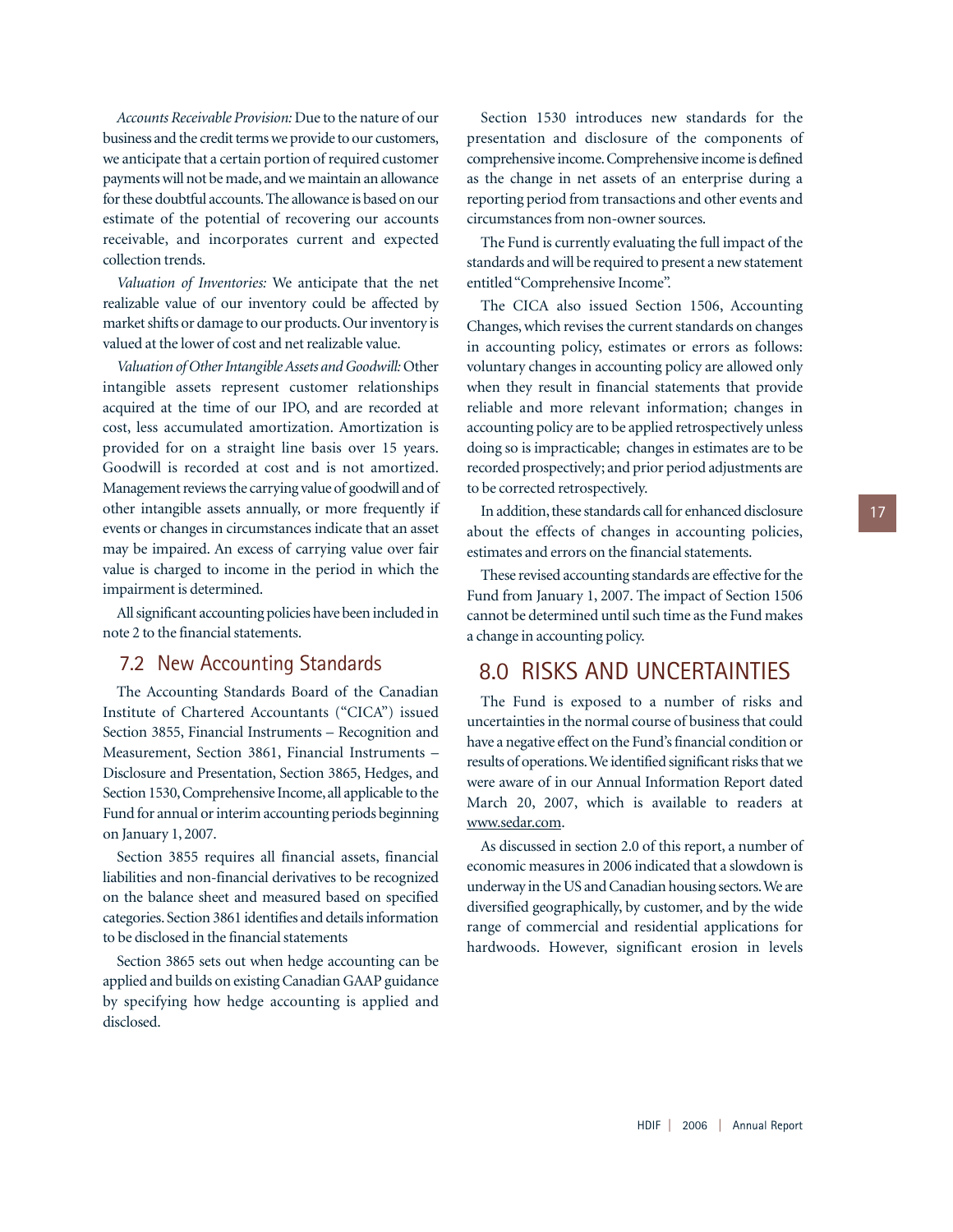of activity in any of these areas, including levels of commercial and new home construction or renovation, could have a negative impact on demand for the hardwood products we sell. The risk of bad debts also increases if some of our customers prove unable to stay in business during a period of reduced hardwood demand. To address these heightened risks, we are prepared to take action by operating region to control costs in the event that we do experience a downturn in the economy that reduces demand for our hardwood products. Where possible, we have also proactively negotiated repayment plans and enhanced security on customer accounts deemed to be most at risk from a credit perspective.

On October 31, 2006, the Canadian Department of Finance announced the "Tax Fairness Plan" whereby the income tax rules applicable to publicly traded trusts and partnerships will be significantly modified. In particular, certain income of, and distributions made by, these entities will be taxed in a manner similar to a corporation. The application of these rules will be delayed to the 2011 taxation year with respect to trusts that were publicly traded prior to November 1, 2006, although the announcement suggested that this transitional relief could be lost under certain circumstances, including the "undue expansion" of an income trust. On December 15, 2006, the Canadian Department of Finance released guidance for income trusts and other flow-through entities that qualify for the four-year transitional relief. The guidance establishes objective tests for income trusts with respect to how much an income trust is permitted to grow without jeopardizing its transitional relief. In general, the Fund will be permitted to issue new equity over the next four years equal to its market capitalization as of the end of trading on October 31, 2006, subject to certain annual limits. Market capitalization, for these purposes, is to be measured in terms of the value of the Fund's issued and outstanding publicly traded units. If these limits are exceeded, the Fund may lose its transitional relief and thereby become immediately subject to the proposed rules. On December 21, 2006, the Department of Finance

issued for public comment the draft legislation to implement these proposals. There is no assurance that the draft legislation will be enacted in the manner proposed or at all.

As previously described in section 2.0 of this report, the Fund is considering these announcements and the possible impact of the proposed rules to the Fund. The proposed rules, including the guidance released on December 15, 2006, may adversely affect the marketability of the Fund's units and the ability of the Fund to undertake financings and acquisitions, and, at such time as the proposed rules apply to the Fund, the Distributable Cash of the Fund may be reduced.

## 9.0 DISCLOSURE CONTROLS AND PROCEDURES AND INTERNAL CONTROL OVER FINANCIAL REPORTING

The Fund's management is responsible for establishing and maintaining disclosure controls and procedures to provide reasonable assurance that material information related to the Fund, including its consolidated subsidiaries, is made known to senior management, including the Chief Executive Officer (CEO) and the Chief Financial Officer (CFO), by others within those entities on a timely basis so that appropriate decisions can be made regarding public disclosure. The CEO and CFO have evaluated the Fund's disclosure controls and procedures and have concluded that they are effective as of December 31, 2006.

The Fund's management are also responsible for designing internal controls over financial reporting, or causing it to be designed under their supervision, to provide reasonable assurance regarding the reliability of financial reporting and the preparation of financial statements for external purposes in accordance with GAAP. As of December 31, 2006, the CEO and CFO have designed, or caused to be designed under their supervision, such internal controls over financial reporting.Additionally, the CEO and CFO have identified no changes in the Fund's internal control over financial reporting that occurred during the Fund's most recent interim period that has materially affected, or is reasonably likely to materially affect, the Fund's internal control over financial reporting.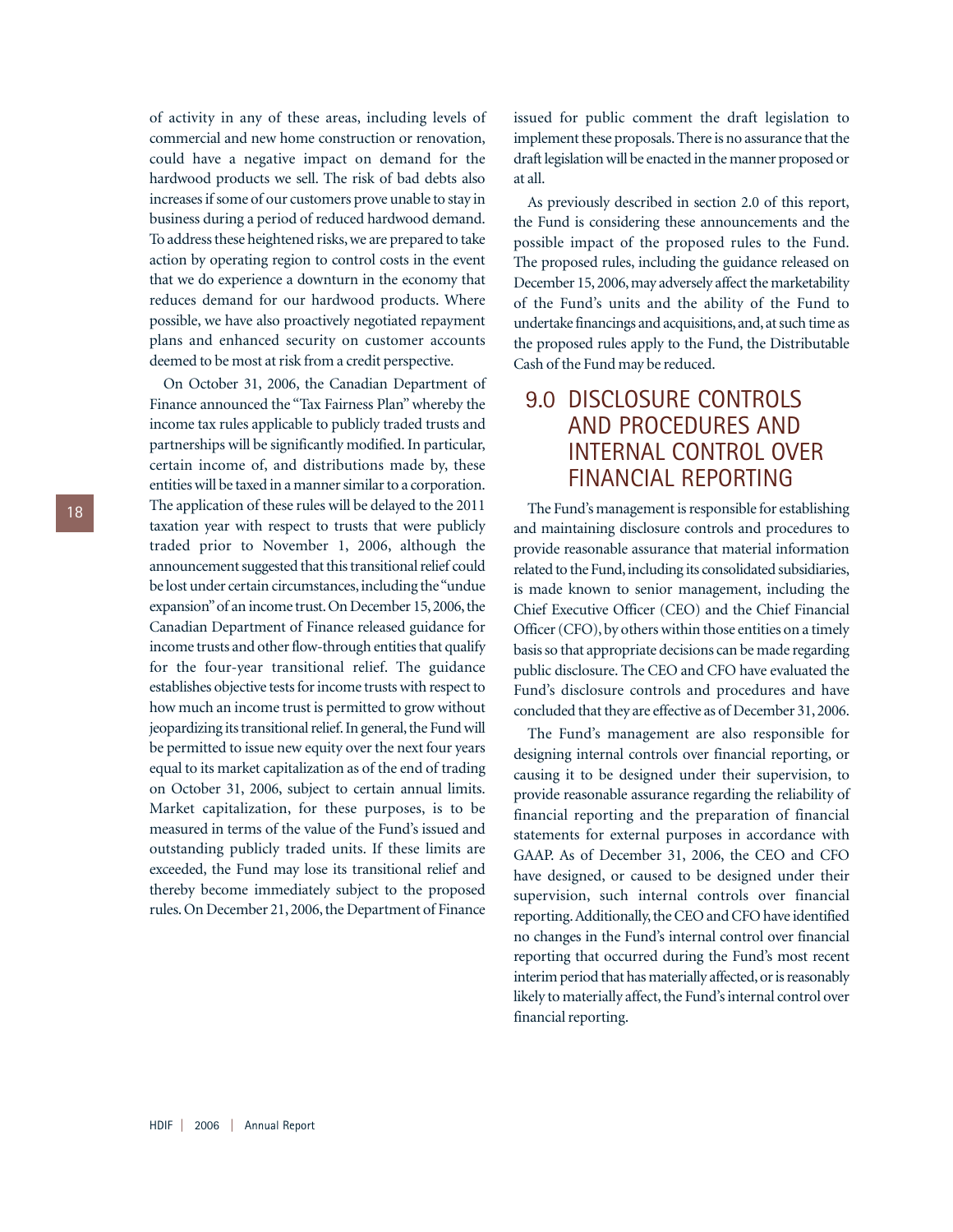## 10.0 SELECTED FINANCIAL INFORMATION

## 10.1 Quarterly Financial Information

*(in thousands of dollars except per Unit and ratio amounts)*

|                                  | Q <sub>4</sub><br>2006 | Q <sub>3</sub><br>2006 | Q <sub>2</sub><br>2006 | Q <sub>1</sub><br>2006 | Q <sub>4</sub><br>2005 | 03<br>2005 | Q <sub>2</sub><br>2005 | Q <sub>1</sub><br>2005 |
|----------------------------------|------------------------|------------------------|------------------------|------------------------|------------------------|------------|------------------------|------------------------|
|                                  |                        |                        |                        |                        |                        |            |                        |                        |
| Total sales                      | 83,120                 | 90,974                 | 95,054                 | 93,380                 | 84,130                 | 94,766     | 91,852                 | 85,027                 |
| Net earnings (loss)              | (4,826)                | 2,656                  | 3,939                  | 1,868                  | 2,370                  | 4,597      | 3,442                  | 2,942                  |
| Basic and fully diluted earnings |                        |                        |                        |                        |                        |            |                        |                        |
| (loss) per Class A Unit          | (0.335)                | 0.184                  | 0.273                  | 0.130                  | 0.164                  | 0.319      | 0.239                  | 0.204                  |
| <b>EBITDA</b>                    | 4,088                  | 6,727                  | 6,427                  | 4,579                  | 4,706                  | 6,679      | 6,691                  | 5,508                  |
| Distributable cash               | 3,714                  | 4,921                  | 4,716                  | 3,397                  | 3,324                  | 5,193      | 5,473                  | 4,723                  |
| Total distributions to           |                        |                        |                        |                        |                        |            |                        |                        |
| Class A and Class B Units        | 2,940                  | 2,940                  | 3,693                  | 3,693                  | 3,825                  | 4,971      | 4,910                  | 4,877                  |
| Payout ratio                     | 79%                    | 60%                    | 78%                    | 109%                   | 115%                   | 96%        | 90%                    | 103%                   |

The table above provides selected quarterly financial information for the eight most recently completed fiscal quarters of the Fund. This information is unaudited, but reflects all adjustments of a normal, recurring nature which are, in our opinion, necessary to present a fair statement of the results of operations for the periods presented. Quarter to quarter comparisons of our financial results are not necessarily meaningful and should not be relied upon as indication of future performance. Historically, the first quarter and fourth quarter have

been seasonally slower periods for our business. In addition, net earnings reported in each quarter may be impacted by changes to the foreign exchange rate of the Canadian and US dollar, write-downs in the carrying value of goodwill and other intangible assets (which occurred in the three months ended December 31, 2006), and gains or losses on foreign currency contracts which are described under Financial Instruments in section 5.0 of this report.

## 10.2 Annual Financial Information

*(in thousands of dollars except per Unit amounts)*

|                                                   | Year ended<br>December 31<br>2006 | Year ended<br>December 31<br>2005 | Period from<br>March 23, 2004<br>to December 31<br>2004(1) |
|---------------------------------------------------|-----------------------------------|-----------------------------------|------------------------------------------------------------|
| Total sales                                       | 362,528                           | 355,775                           | 289,895                                                    |
| Net earnings                                      | 3,637                             | 13,351                            | 14,603                                                     |
| Basic and fully diluted earnings per Class A Unit | 0.252                             | 0.927                             | 1.01                                                       |
| Total assets                                      | 198,404                           | 214,669                           | 209,513                                                    |
| Total long-term financial liabilities             | 37,372                            | 34,215                            | 32,668                                                     |
| Distributions per Unit relating to the period:    |                                   |                                   |                                                            |
| Class A Units                                     | 0.921                             | 1.075                             | 0.819                                                      |
| Class B Units                                     |                                   | 0.851                             | 0.890                                                      |
| <b>Total Units</b>                                | 0.736                             | 1.031                             | 0.833                                                      |

(1) The Fund commenced operations on March 23, 2004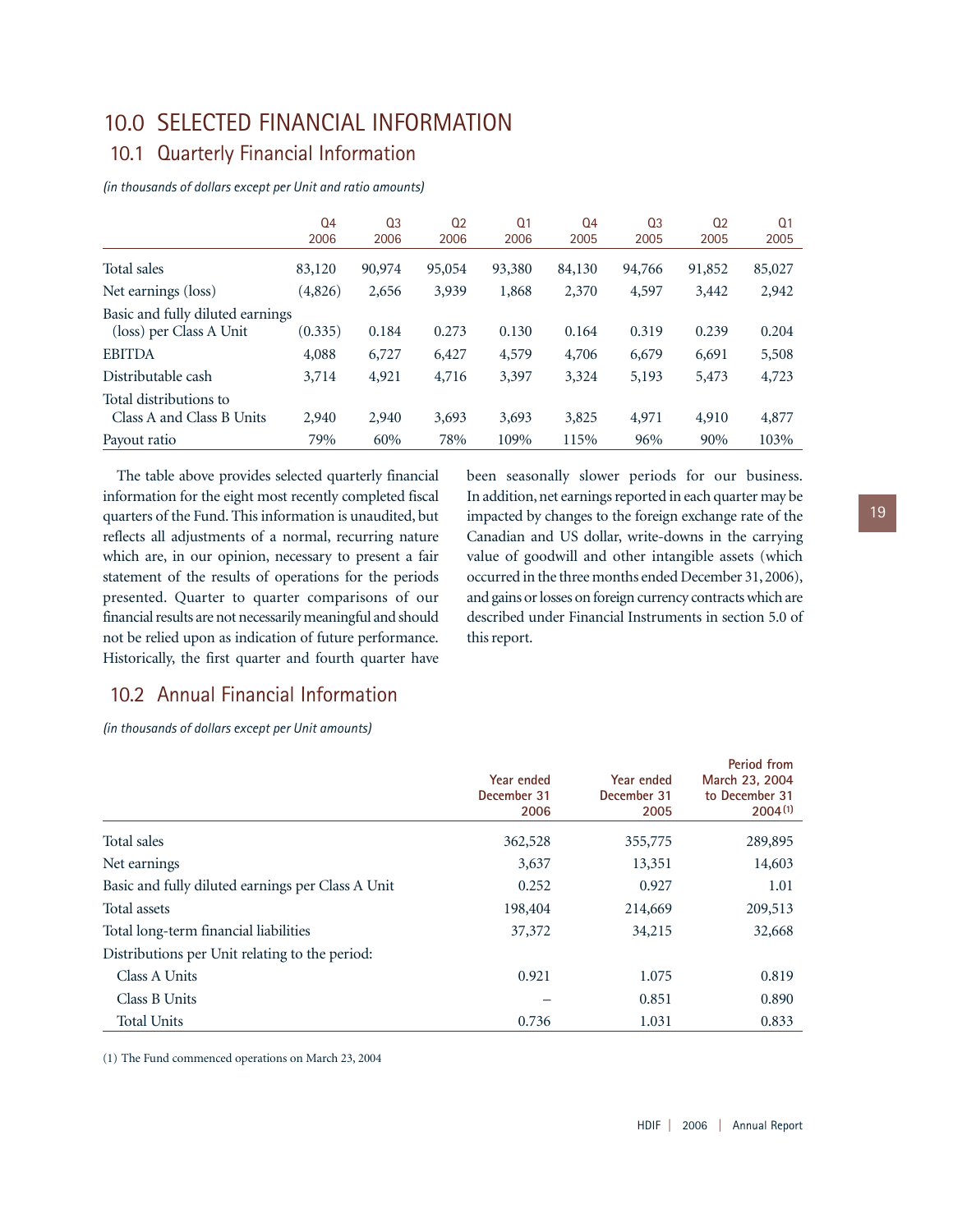

## Management's Statement of Responsibilities

The accompanying consolidated financial statements are the responsibility of management and have been reviewed and approved by the Boards of Directors and the Trustees. The consolidated financial statements have been prepared by management, in accordance with Canadian generally accepted accounting principles and, where appropriate, reflect management's best estimates and judgements. Management has also prepared financial and all other information in the annual report and has ensured that this information is consistent with the consolidated financial statements.

The Fund maintains appropriate systems of internal control, policies and procedures, which provide management with reasonable assurance that assets are safeguarded and the financial records are reliable and form a proper basis for preparation of financial statements.

The Boards of Directors and the Trustees ensure that management fulfills its responsibilities for financial reporting and internal control through an Audit Committee. This committee reviews the consolidated financial statements and is comprised of independent Trustees. The auditors have full and direct access to the Audit Committee.

The consolidated financial statements have been independently audited by KPMG LLP, in accordance with Canadian generally accepted auditing standards. Their report herewith expresses their opinion on the consolidated financial statements of the Fund.

Maurie Poquette

Maurice E. Paquette *President and Chief Executive Officer*

## Auditors' Report to the Unitholders

We have audited the consolidated balance sheets of Hardwoods Distribution Income Fund (the "Fund") as at December 31, 2006 and 2005 and the consolidated statements of earnings and retained earnings (deficit) and cash flows for the years then ended. These financial statements are the responsibility of the Fund's management. Our responsibility is to express an opinion on these financial statements based on our audits.

We conducted our audits in accordance with Canadian generally accepted auditing standards. Those standards require that we plan and perform an audit to obtain reasonable assurance whether the financial statements are free of material misstatement. An audit includes examining, on a test basis, evidence supporting the amounts and disclosures in the financial statements. An audit also includes assessing the accounting principles used and significant estimates made by management, as well as evaluating the overall financial statement presentation.

In our opinion, these consolidated financial statements present fairly, in all material respects, the financial position of the Fund as at December 31, 2006 and 2005 and the results of its operations and its cash flows for the years then ended in accordance with Canadian generally accepted accounting principles.

 $M/MG$   $LLP$ 

Chartered Accountants Vancouver, Canada

February 9, 2007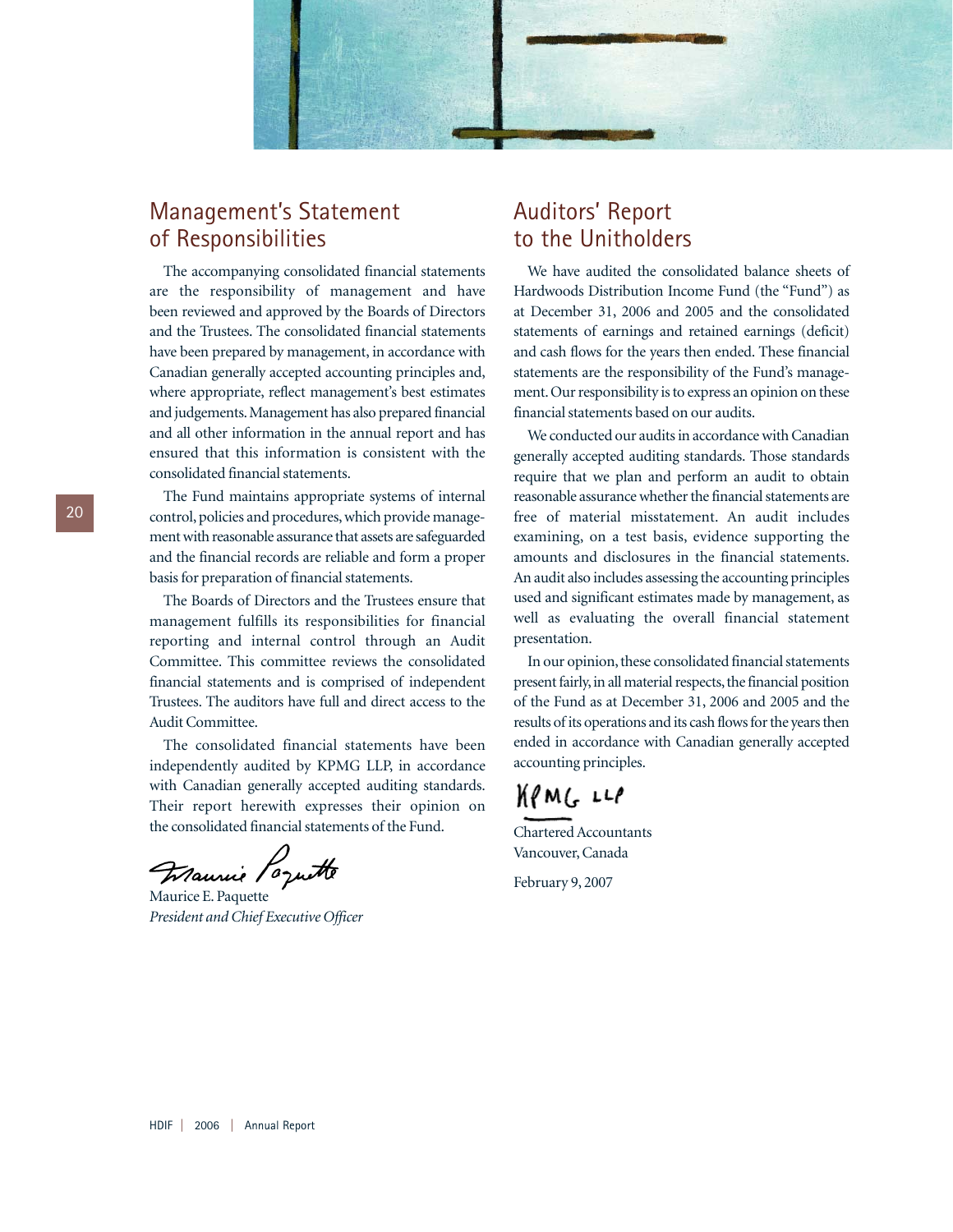## CONSOLIDATED BALANCE SHEETS

*(Expressed in thousands of Canadian dollars)*

|                                                      | December 31<br>2006 |           | December 31<br>2005 |  |
|------------------------------------------------------|---------------------|-----------|---------------------|--|
| Assets                                               |                     |           |                     |  |
| Current assets:                                      |                     |           |                     |  |
| Cash and cash equivalents                            | $\frac{1}{2}$       | 594       | \$<br>2,203         |  |
| Accounts receivable                                  |                     | 43,767    | 46,166              |  |
| Income taxes recoverable                             |                     | 596       | 86                  |  |
| Inventory                                            |                     | 44,584    | 47,666              |  |
| Prepaid expenses                                     |                     | 1,098     | 1,222               |  |
| Foreign currency contracts (note 5)                  |                     | 1,129     | 1,439               |  |
|                                                      |                     | 91,768    | 98,782              |  |
| Long-term receivables (note 3)                       |                     | 3,236     | 2,634               |  |
| Property, plant and equipment (note 4)               |                     | 3,219     | 3,519               |  |
| Deferred financing costs                             |                     | 32        | 77                  |  |
| Foreign currency contracts (note 5)                  |                     | 385       | 1,214               |  |
| Other intangible assets                              |                     | 10,878    | 12,103              |  |
| Goodwill                                             |                     | 88,886    | 96,340              |  |
|                                                      | \$                  | 198,404   | \$<br>214,669       |  |
| Liabilities and Unitholders' Equity                  |                     |           |                     |  |
| Current liabilities:                                 |                     |           |                     |  |
| Bank indebtedness (note 6)                           | $\mathcal{S}$       | 39,152    | \$<br>46,925        |  |
| Accounts payable and accrued liabilities             |                     | 7,590     | 9,231               |  |
| Distributions payable to Unitholders                 |                     | 980       |                     |  |
|                                                      |                     | 47,722    | 56,156              |  |
| Foreign currency contracts (note 5)                  |                     | 141       |                     |  |
| Deferred gain on sale-leaseback of land and building |                     | 719       | 804                 |  |
| Non-controlling interests (note 7)                   |                     | 33,859    | 32,047              |  |
| Future income taxes (note 9)                         |                     | 2,653     | 1,364               |  |
| Unitholders' equity:                                 |                     |           |                     |  |
| Fund Units (note 8)                                  |                     | 133,454   | 133,454             |  |
| Retained earnings (deficit)                          |                     | (8,973)   | 1,886               |  |
| Cumulative foreign currency translation account      |                     | (11, 171) | (11,042)            |  |
|                                                      |                     | 113,310   | 124,298             |  |
| Commitments (note 11)                                |                     |           |                     |  |
| Contingencies (note 16)                              |                     |           |                     |  |
|                                                      | \$                  | 198,404   | \$<br>214,669       |  |

*See accompanying notes to consolidated financial statements.*

Approved on behalf of the Trustees: 0 ه م Р Lawrence NBell  $\bigvee$  Terry M. Holland *Trustee Trustee*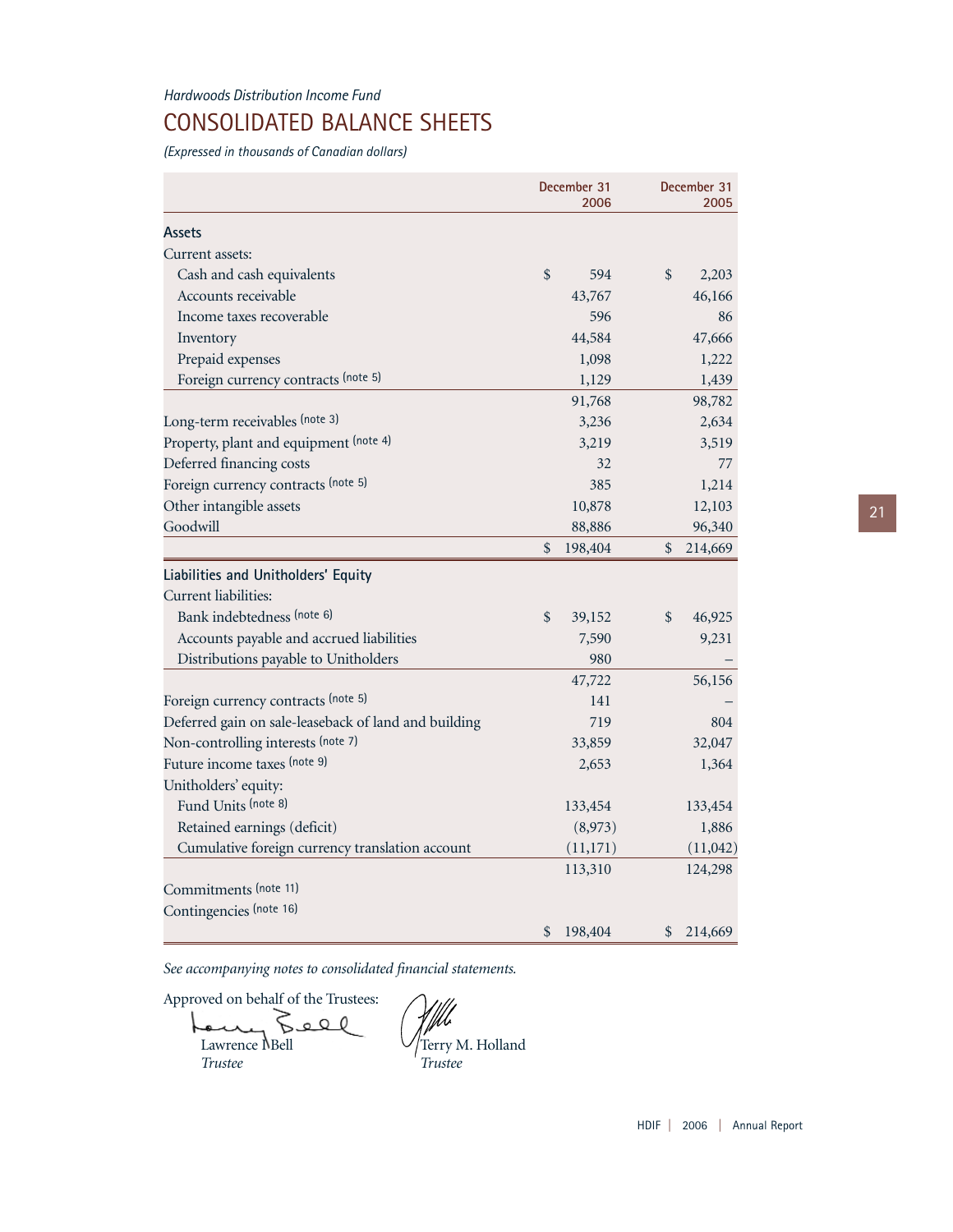## CONSOLIDATED STATEMENT OF EARNINGS AND RETAINED EARNINGS (DEFICIT)

*(Expressed in thousands of Canadian dollars)*

|                                                      | <b>Year Ended</b><br>December 31<br>2006 | <b>Year Ended</b><br>December 31<br>2005 |            |  |
|------------------------------------------------------|------------------------------------------|------------------------------------------|------------|--|
| <b>Sales</b>                                         | \$<br>362,528                            | \$                                       | 355,775    |  |
| Cost of sales                                        | 296,486                                  |                                          | 289,388    |  |
| Gross profit                                         | 66,042                                   |                                          | 66,387     |  |
| Expenses (income):                                   |                                          |                                          |            |  |
| Selling and administrative                           | 45,559                                   |                                          | 43,480     |  |
| Amortization:                                        |                                          |                                          |            |  |
| Plant and equipment                                  | 1,208                                    |                                          | 1,236      |  |
| Deferred financing costs                             | 77                                       |                                          | 64         |  |
| Other intangible assets                              | 899                                      |                                          | 938        |  |
| Deferred gain on sale-leaseback of land and building | (84)                                     |                                          | (57)       |  |
| Interest                                             | 3,127                                    |                                          | 2,114      |  |
| Foreign currency contracts                           | (58)                                     |                                          | (819)      |  |
| Intangibles impairment (note 2(g))                   | 326                                      |                                          |            |  |
| Goodwill impairment (note 2(h))                      | 7,566                                    |                                          |            |  |
|                                                      | 58,620                                   |                                          | 46,956     |  |
| Earnings before non-controlling interests and        |                                          |                                          |            |  |
| income taxes                                         | 7,422                                    |                                          | 19,431     |  |
| Non-controlling interests (note 7)                   | 1,484                                    |                                          | 3,886      |  |
| Earnings before income taxes                         | 5,938                                    |                                          | 15,545     |  |
| Income taxes (note 9)                                | 2,301                                    |                                          | 2,194      |  |
| Net earnings for the year                            | 3,637                                    |                                          | 13,351     |  |
| Retained earnings, beginning of year                 | 1,886                                    |                                          | 2,801      |  |
| Distributions declared to Unitholders                | (14, 496)                                |                                          | (14,266)   |  |
| Retained earnings (deficit), end of year             | \$<br>(8,973)                            | \$                                       | 1,886      |  |
| Basic and diluted earnings per Unit                  | \$<br>0.25                               | \$                                       | 0.93       |  |
| Weighted average number of Units outstanding         | 14,410,000                               |                                          | 14,410,000 |  |

*See accompanying notes to consolidated financial statements.*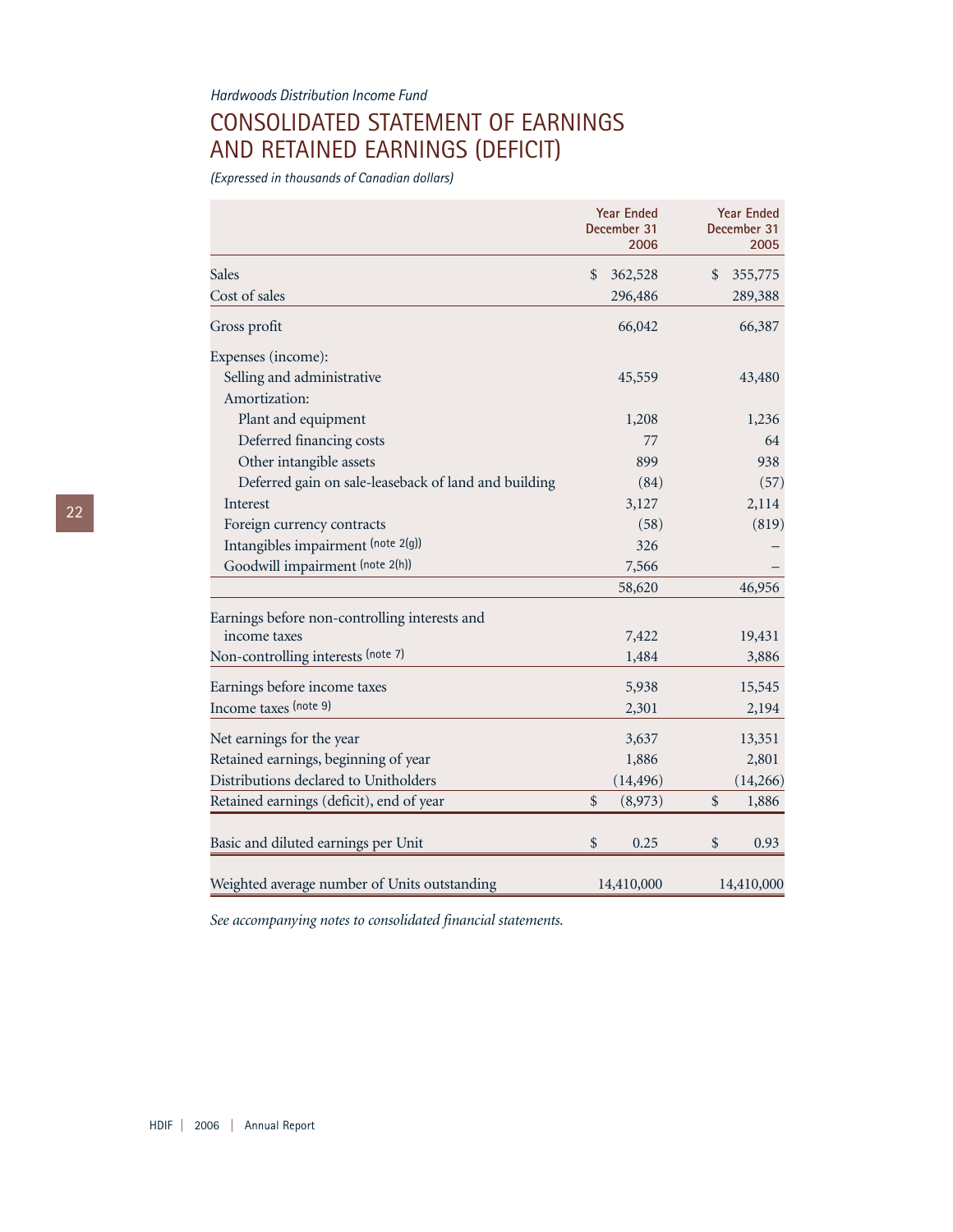## CONSOLIDATED STATEMENTS OF CASH FLOWS

*(Expressed in thousands of Canadian dollars)*

|                                                        |               | <b>Year Ended</b><br>December 31<br>2006 | <b>Year Ended</b><br>December 31<br>2005 |
|--------------------------------------------------------|---------------|------------------------------------------|------------------------------------------|
|                                                        |               |                                          |                                          |
| Cash flows provided by (used in) operating activities: |               |                                          |                                          |
| Net earnings for the year                              | $\frac{1}{2}$ | 3,637                                    | \$<br>13,351                             |
| Items not involving cash:                              |               |                                          |                                          |
| Amortization                                           |               | 2,100                                    | 2,181                                    |
| Gain on sale of property, plant and equipment          |               | (32)                                     | (26)                                     |
| Mark-to-market adjustment on unrealized                |               |                                          |                                          |
| foreign currency contracts                             |               | 1,280                                    | (142)                                    |
| Intangibles impairment (note 2(g))                     |               | 326                                      |                                          |
| Goodwill impairment (note 2(h))                        |               | 7,566                                    |                                          |
| Non-controlling interests                              |               | 1,484                                    | 3,886                                    |
| Future income taxes                                    |               | 1,289                                    | 819                                      |
|                                                        |               | 17,650                                   | 20,069                                   |
| Change in non-cash operating working capital (note 10) |               | 889                                      | (6, 194)                                 |
| Net cash provided by operating activities              |               | 18,539                                   | 13,875                                   |
| Cash flows provided by (used in) financing activities: |               |                                          |                                          |
| Increase (decrease) in bank indebtedness               |               | (7, 733)                                 | 8,996                                    |
| Increase in deferred financing fees                    |               | (33)                                     |                                          |
| Distributions paid to Unitholders                      |               | (13,516)                                 | (15, 563)                                |
| Distributions paid to non-controlling interests        |               |                                          | (4,063)                                  |
| Net cash used in financing activities                  |               | (21, 282)                                | (10, 630)                                |
| Cash flows provided by (used in) investing activities: |               |                                          |                                          |
| Additions to property, plant and equipment             |               | (902)                                    | (1, 356)                                 |
| Proceeds on disposal of property, plant and equipment  |               | 34                                       | 2,150                                    |
| Decrease (increase) in long-term receivables, net      |               | 2,002                                    | (1, 836)                                 |
| Net cash provided by (used in) investing activities    |               | 1,134                                    | (1,042)                                  |
| Increase (decrease) in cash                            |               | (1,609)                                  | 2,203                                    |
| Cash, beginning of year                                |               | 2,203                                    |                                          |
| Cash, end of year                                      | $\frac{1}{2}$ | 594                                      | \$<br>2,203                              |
| Supplemental information:                              |               |                                          |                                          |
| Interest paid                                          | $\frac{1}{2}$ | 3,127                                    | \$<br>2,114                              |
| Income taxes paid                                      |               | 1,572                                    | 946                                      |
| Transfer of accounts receivable to long-term customer  |               |                                          |                                          |
| notes receivable, being a non-cash transaction         |               | 2,167                                    | 509                                      |

*See accompanying notes to consolidated financial statements.*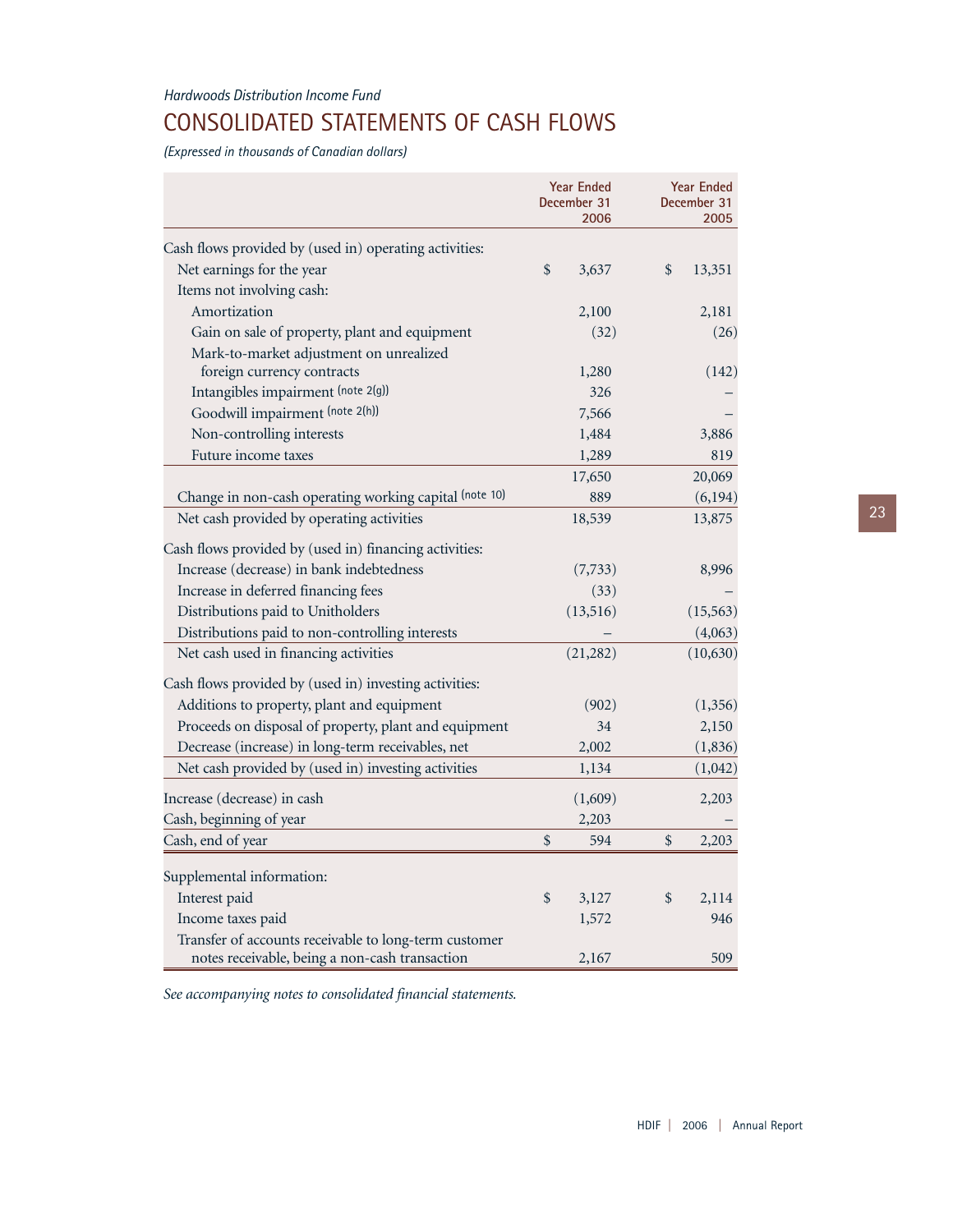

## Notes to the Consolidated Financial Statements

*(Tabular amounts expressed in thousands of Canadian dollars) Years ended December 31, 2006 and 2005*

## 1. Nature of operations and business acquisition:

Hardwoods Distribution Income Fund (the "Fund") is an unincorporated, open-ended, limited purpose trust established under the laws of the Province of British Columbia on January 30, 2004 by a Declaration of Trust. The Fund commenced operations on March 23,2004 when it completed an initial public offering (the "Offering") of Units and acquired an 80% interest in a hardwood lumber and sheet goods distribution business in North America (the "Business") from affiliates of Sauder Industries Limited ("SIL"). The Fund holds, indirectly, 80% of the outstanding limited partnership units of Hardwoods Specialty Products LP ("Hardwoods LP") and Hardwoods Specialty Products US LP ("Hardwoods USLP"), limited partnerships established under the laws of the Province of Manitoba and the state of Delaware, respectively.

#### 2. Significant accounting policies:

These consolidated financial statements have been prepared in accordance with Canadian generally accepted accounting principles.

#### (a) Basis of presentation:

These consolidated financial statements include the accounts of the Fund and its 80% owned subsidiaries Hardwoods LP and Hardwoods USLP, and other wholly owned subsidiaries. All significant intercompany balances and transactions have been eliminated on consolidation.

#### (b) Cash and cash equivalents:

The Fund considers deposits in banks, certificates of deposits and short-term investments with original maturities of three months or less when acquired as cash and cash equivalents.

(c) Accounts receivable:

Accounts receivable includes trade accounts receivable net of allowances for doubtful accounts plus the current portion of housing loans receivable from employees related to their relocation and customer notes receivable.

(d) Inventory:

Inventory is valued at the lower of weighted average cost and net realizable value.

(e) Property, plant and equipment:

Property, plant and equipment are stated at cost. Amortization is provided at straight-line rates sufficient to amortize the cost of the assets over their estimated useful lives as follows:

| Assets                  | Estimated useful life      |
|-------------------------|----------------------------|
| Machinery and equipment | 5 to 10 years              |
| Mobile equipment        | 7 to 10 years              |
| Leasehold improvements  | Over the term of the lease |

(f) Deferred financing costs:

Financing costs incurred to obtain credit facilities are deferred and amortized on a straight-line basis over the term of the related debt.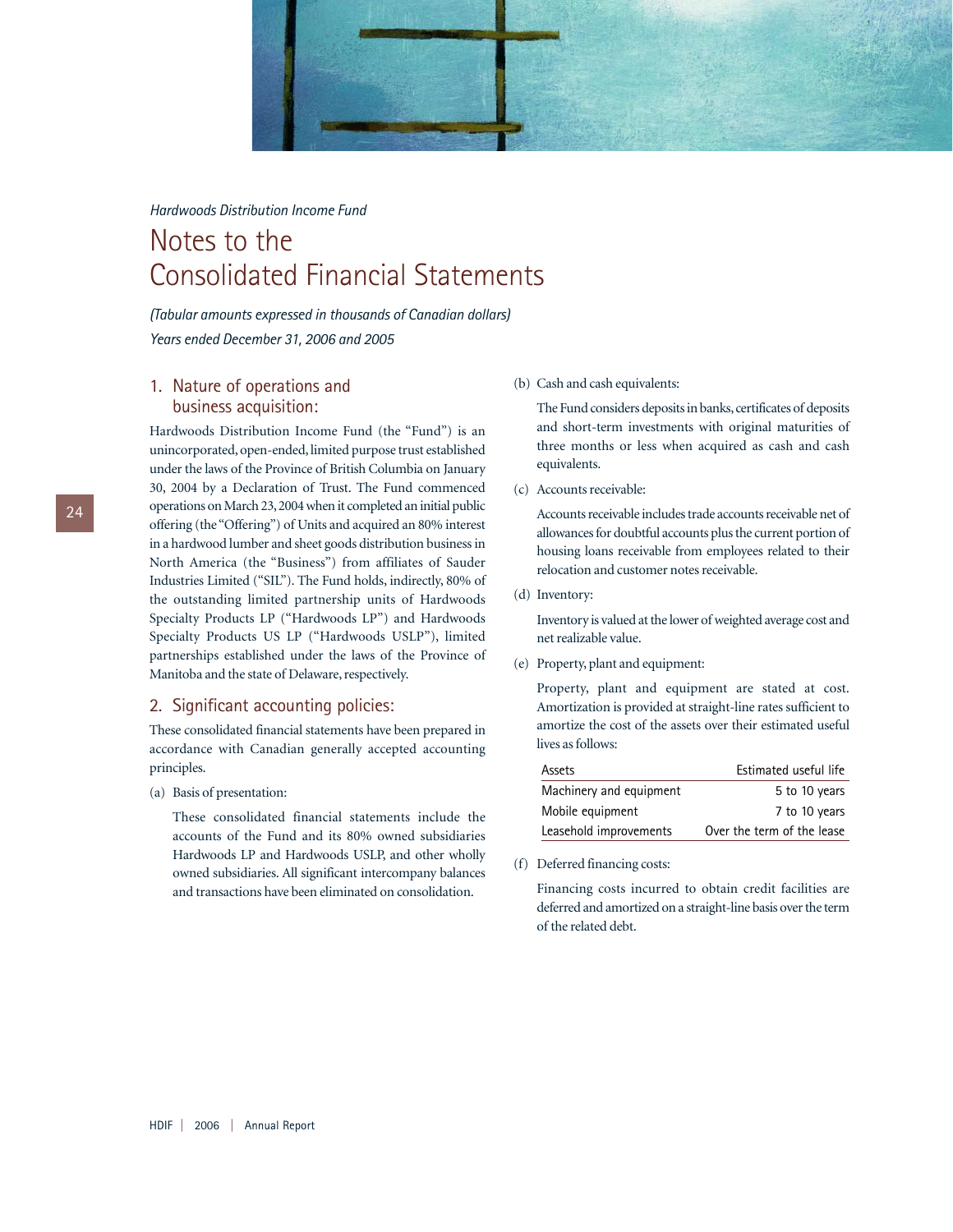#### (g) Other intangible assets:

Other intangible assets represent customer relationships acquired in the business combination (note 1) and are recorded at cost less accumulated amortization and any write-downs.Amortization is provided for on a straight-line basis over 15 years. Management reviews the carrying value of intangible assets for impairment annually, or more frequently if events or changes in circumstances indicate that the asset may be impaired.Any excess of carrying value over fair value is charged to income in the period in which the impairment is determined. During the fourth quarter ended December 31, 2006, management performed its annual impairment test and having determined that the carrying value of intangible assets exceeded their fair value, recorded an impairment of \$326,000.

(h) Goodwill:

Goodwill is recorded at cost less any write-downs and is not amortized. Management reviews the carrying value of goodwill for impairment annually, or more frequently if events or changes in circumstances indicate that the asset may be impaired.Any excess of carrying value over fair value is charged to income in the period in which the impairment is determined. During the fourth quarter ended December 31, 2006, management performed its annual impairment test and having determined that the carrying value of goodwill exceeded its fair value, recorded a goodwill impairment of \$7,566,000. The write-down of goodwill relates solely to the Fund's Canadian business, Hardwoods LP. The goodwill impairment in Hardwoods LP is largely due to the anticipated reduction to cash flows resulting from the Canadian federal government's intention to tax Canadian income trusts commencing in 2011, as well as lower than previously anticipated revenue and cash flows to be generated.

(i) Impairment of long-lived assets:

Long-lived assets, including property, plant and equipment and other intangible assets, are reviewed for impairment whenever events or changes in circumstances indicate that the carrying amount of an asset may not be recoverable. Recoverability of assets is measured by a comparison of the carrying amount of an asset to estimated undiscounted future cash flows expected to be generated by the asset. If the carrying amount for the asset exceeds its estimated future cash flows, an impairment charge is recognized by the amount that the carrying amount of the asset exceeds its fair value.

#### (j) Sales-leaseback of land and building:

During the year ended December 31, 2005, a subsidiary of the Fund sold a building and related land and leased back the facilities. The gain on the sale has been deferred and is amortized in proportion to the rental payments over the lease term.

(k) Income taxes:

Incorporated subsidiaries of the Fund use the asset and liability method of accounting for income taxes. Under the asset and liability method, future income tax assets and liabilities are recognized for the future tax consequences attributable to differences between the financial statement carrying amounts of existing assets and liabilities and their respective tax bases. Future tax assets and liabilities are measured using enacted or substantively enacted tax rates expected to apply to taxable income in the years in which those temporary differences are expected to be recovered or settled. The effect on future tax assets and liabilities of a change in tax rates is recognized in income in the period that includes the substantive enactment date. The amount of future income tax assets recognized is limited to the amount that is more likely than not to be realized.

As the Fund allocates all of its net earnings to Unitholders and deducts these amounts in computing its taxable income, Unitholders, rather than the Fund, will generally be liable for any income tax obligations. Accordingly, no provision for income taxes has been made in respect of the Fund itself.

(l) Revenue recognition:

Revenue from the sale of hardwood lumber and sheet goods is recognized at the time of delivery, which is when title and the risks and rewards of ownership transfer to the customer.

(m) Translation of foreign currencies:

The accounts of the Fund's self-sustaining foreign operations are translated into Canadian dollars using the current rate method. Assets and liabilities are translated at the exchange rate in effect at the balance sheet date and revenue and expenses are translated at average exchange rates for the period. Gains or losses arising from the translation of the financial statements of the self-sustaining foreign operations are deferred in the cumulative foreign currency translation account in Unitholders' equity.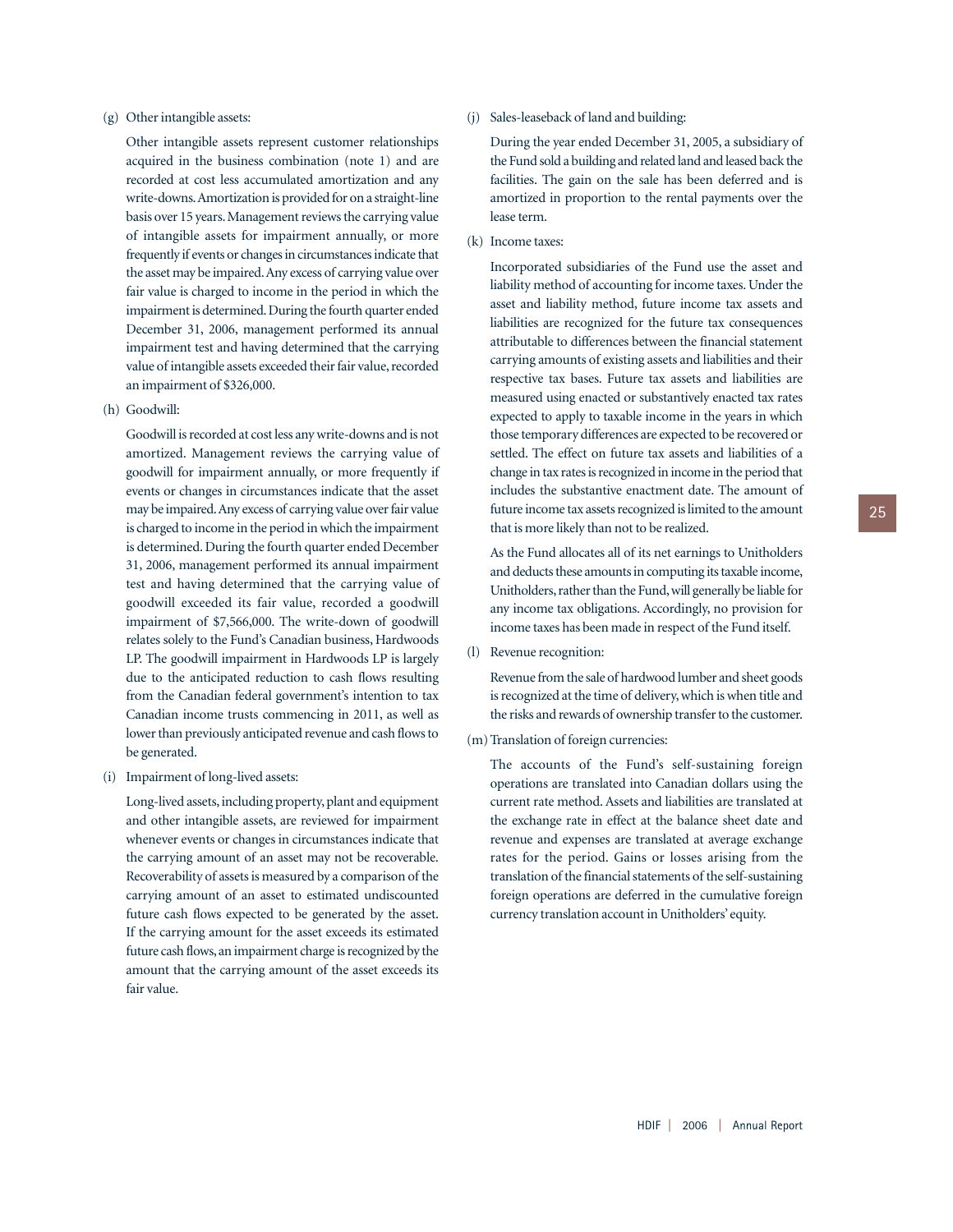#### 2. Significant accounting policies (continued)

Foreign monetary assets and liabilities of the Canadian operations have been translated into Canadian dollars using the rate of exchange in effect at the balance sheet date. Revenue and expenses of the Canadian operations denominated in foreign currencies are translated at the average exchange rates for the period. Exchange gains or losses arising from translation of these foreign monetary balances and transactions are reflected in earnings.

(n) Foreign currency contracts:

The Fund uses currency derivatives to manage its exposure to fluctuations in exchange rates between the Canadian and the United States dollar. The foreign currency contracts are recognized in the balance sheet and measured at fair value, with changes in fair value recognized currently in the statement of operations.

(o) Earnings per Unit:

Basic earnings per Unit is calculated by dividing net earnings by the weighted average number of Units outstanding during the reporting period. Diluted earnings per Unit is calculated by application of the if-converted method for convertible securities (being exchangeable Units held by the non-controlling interest). As the conversion of convertible securities would not have a dilutive effect on earnings per Unit, diluted and basic earnings per Unit are the same amount.

(p) Use of estimates:

The preparation of financial statements requires management to make estimates and assumptions that affect the reported amounts of assets and liabilities and disclosure of contingent assets and liabilities at the date of the financial statements and the reported amounts of revenue and expenses during the reporting period. Areas requiring significant management estimates include the valuation and impairment analysis of goodwill and other intangible assets, the determination of the allowance for doubtful

accounts, future income taxes and amounts of accrued liabilities. Actual amounts may differ from the estimates applied in the preparation of these financial statements.

(q) Comparative figures:

Certain comparative figures have been restated to conform to the current year's financial statement presentation.

#### 3. Long-term receivables:

|                        | 2006  | 2005        |
|------------------------|-------|-------------|
| Employee housing loans | 1.766 | \$<br>3,364 |
| Customer notes         | 2,277 | 477         |
| Security deposits      | 606   | 611         |
|                        | 4.649 | 4,452       |
| Less: current portion  | 1.413 | 1,818       |
|                        | 3,236 | 2.634       |

Long-term receivables consist of non-interest bearing housing loans receivable from employees related to their relocation, interest bearing notes receivable from certain customers, and security deposits recoverable on leased premises. The housing loans are secured by a deed of trust or mortgage depending upon the jurisdiction. The customer notes receivable have various security arrangements and bear interest rates ranging from 8%-18%.

#### 4. Property, plant and equipment:

| December 31, 2006      | Cost  | Accumulated<br>amortization |    | Net book<br>value |
|------------------------|-------|-----------------------------|----|-------------------|
| Machinery and          |       |                             |    |                   |
| \$<br>equipment        | 2.312 | \$<br>1,228                 | \$ | 1,084             |
| Mobile equipment       | 3,322 | 1,549                       |    | 1,773             |
| Leasehold improvements | 765   | 403                         |    | 362               |
| \$                     | 6,399 | \$<br>3,180                 | \$ | 3,219             |
|                        |       |                             |    |                   |
|                        |       | Accumulated                 |    | Net book          |
| December 31, 2005      | Cost  | amortization                |    | value             |
| Machinery and          |       |                             |    |                   |
| \$<br>equipment        | 1,919 | \$<br>743                   | \$ | 1,176             |
| Mobile equipment       | 2,922 | 1,021                       |    | 1,901             |
| Leasehold improvements | 715   | 273                         |    | 442               |
| \$                     | 5.556 | \$<br>2,037                 | \$ | 3,519             |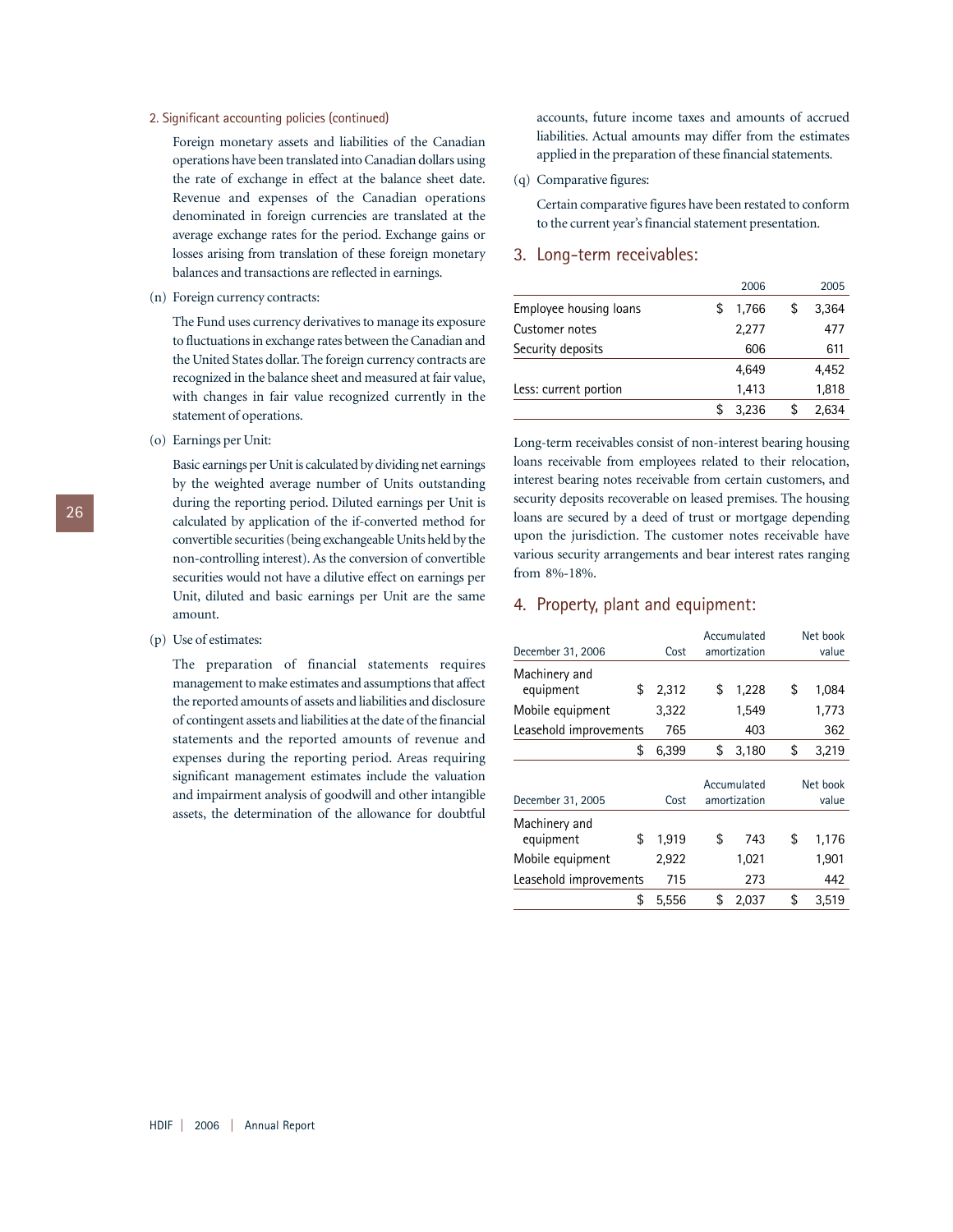## 5. Foreign currency contracts:

In order to manage the Fund's exposure to exchange rate fluctuations on United States dollar denominated distributable cash, at December 31, 2006 a subsidiary of the Fund had entered into 16 foreign currency contracts to exchange US\$675,000 each month for approximately \$878,000 until April 2008, reflecting an exchange rate of \$1.30. The subsidiary of the Fund also had an additional 12 monthly foreign currency contracts to exchange US\$675,000 into approximately \$760,000 each month from May 2008 until April 2009, reflecting an exchange rate of \$1.1255. The fair value of the Fund's 16 remaining monthly foreign currency contracts covering the period January 2007 to April 2008 represent a current asset of \$1,129,000 and a longterm asset of \$385,000 at December 31, 2006. The fair value of the Fund's 12 monthly currency contracts covering the period May 2008 to April 2009 represent a long-term liability of \$141,000 at December 31, 2006. The fair values were determined based on valuations obtained from the counter-party.

#### 6. Bank indebtedness:

|                                                        | 2006      |     | 2005   |
|--------------------------------------------------------|-----------|-----|--------|
| Checks issued in excess of funds<br>on deposit         | \$<br>797 | \$. | 753    |
| Credit facility, Hardwoods LP                          | 10.788    |     | 13.201 |
| Credit facility, Hardwoods USLP<br>(2006 - US\$23,655; |           |     |        |
| 2005 - US\$28,350)                                     | 27,567    |     | 32,971 |
|                                                        | \$39.152  |     | 46.925 |

Bank indebtedness consists of checks issued in excess of funds on deposit and advances under operating lines of credit available to Hardwoods LP and Hardwoods USLP. Hardwoods LP has a revolving credit facility of up to an aggregate amount of \$22,000,000 and Hardwoods USLP has a revolving credit facility of up to an aggregate amount of \$40,789,000 (US\$35,000,000), less the net exposure under the foreign currency contracts facility as described in note 5.

The Hardwoods LP credit facility was renegotiated in November 2006 and now expires November 30, 2009, and is secured by a first security interest in all of the present and after acquired property of Hardwoods LP and its operating subsidiaries, and by the Hardwoods LP Units held indirectly by the Fund. The Hardwoods USLP credit facility and the foreign currency contract arrangements were renegotiated in December 2006 and now expire March 31, 2010. They are secured by a first security interest in all of the present and after acquired property of Hardwoods USLP and by the Hardwoods USLP Units held indirectly by the Fund.

The credit facilities are repayable without any prepayment penalties and bear interest at a floating rate based on the Canadian dollar or US dollar prime rate (as the case may be), LIBOR or bankers acceptance rates plus, in each case, an applicable margin. Letters of credit are also available under the credit facilities. The rates vary with the ratio of total debt for borrowed money, capital leases and letters of credit (as adjusted for certain items) to earnings before interest, taxes, depreciation and amortization, as defined in the credit agreements. Commitment fees and standby charges are payable.

The average annual interest rates payable for the year ended December 31, 2006 were 6.6% and 7.2% (2005 - 5.0% and 4.9%) for the Hardwoods LP and Hardwoods USLP credit facilities, respectively.

## 7. Non-controlling interests:

|                                                                                             | 2006     |     | 2005    |
|---------------------------------------------------------------------------------------------|----------|-----|---------|
| Balance, beginning of the year                                                              | \$32,047 | \$. | 32,123  |
| Interest in earnings for the year                                                           | 1,484    |     | 3,886   |
| Distributions declared to<br>non-controlling interests                                      |          |     | (3,066) |
| Foreign currency translation<br>adjustment of non-controlling<br>interest in Hardwoods USLP |          |     |         |
| and other                                                                                   | 328      |     | (896)   |
| Balance, end of the year                                                                    | \$33,859 |     | 32,047  |

The previous owners of the Business (note 1) have retained a 20% interest in Hardwoods LP and Hardwoods USLP through ownership of Class B Hardwoods LP units ("Class B LP Units") and Class B Hardwoods USLP units ("Class B USLP Units"), respectively. The Fund owns an indirect 80% interest in Hardwoods LP and Hardwoods USLP through ownership of all Class A Hardwoods LP units ("Class A LP Units") and Class A Hardwoods USLP units ("Class A USLP Units"), respectively.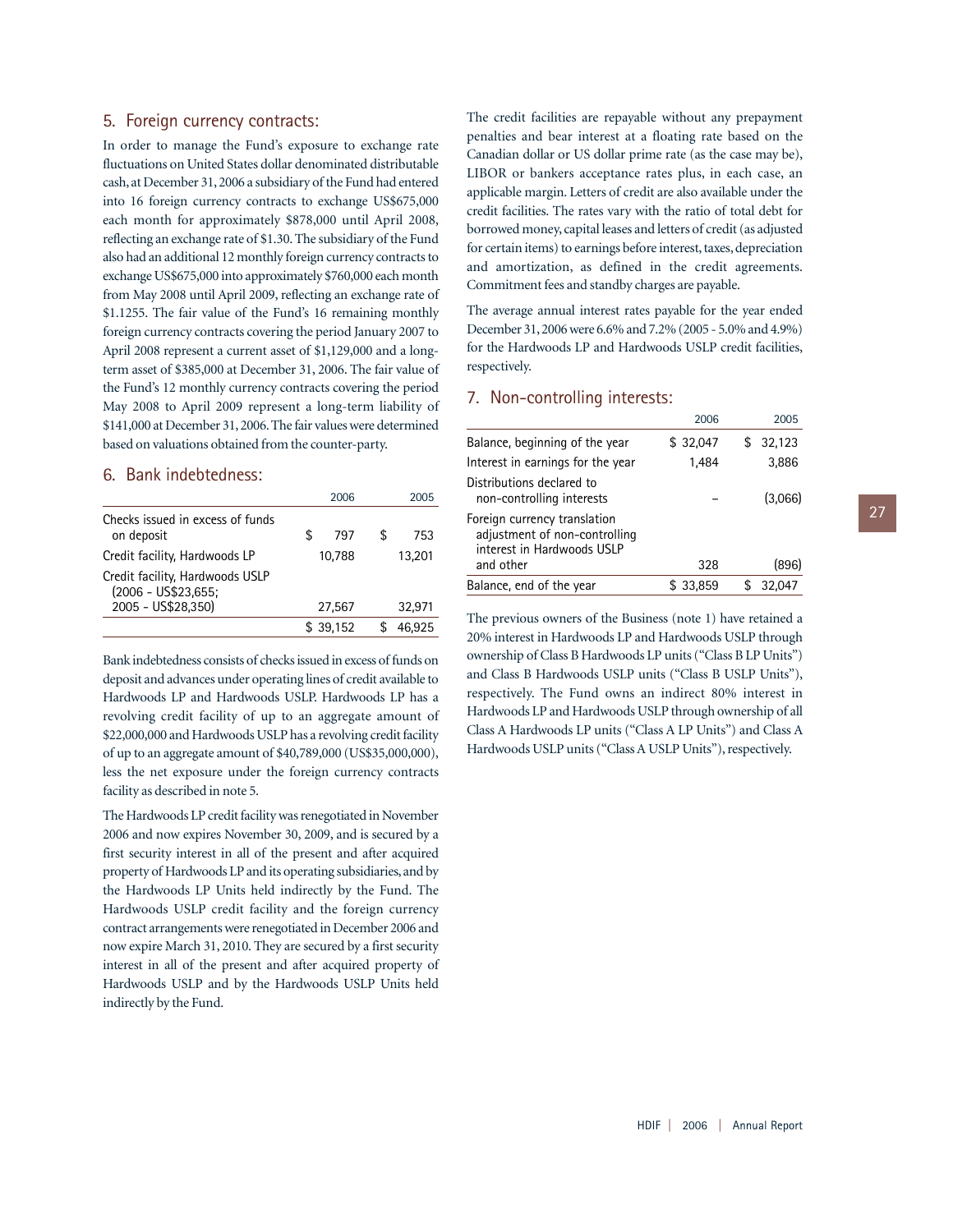#### 7. Non-controlling interests (continued)

The Class A LP Units and Class B LP Units and the Class A USLP Units and Class B USLP Units, respectively, have economic and voting rights that are equivalent in all material respects except distributions on the Class B LP Units and Class B USLP Units are subject to the subordination arrangements described below until the date (the "Subordination End Date") on which:

- the consolidated Adjusted EBITDA, as defined in the Subordination Agreement dated March 23, 2004, of the Fund for the 12 month period ending on the last day of the month immediately preceding such date is at least \$21,300,000; and
- cash distributions of at least \$29,540,000 (\$2.05 per Unit) have been paid on the Units and a combined amount of cash advances or distributions of at least \$7,385,000 has been paid on the Class B LP Units and Class B USLP Units, being \$2.05 per combined Class B LP and Class B USLP Units (as adjusted for issuances, redemptions and repurchases of Units, LP Units and USLP Units subsequently and by converting the cash distributions or advances by Hardwoods USLP on the USLP Units at the rate of exchange used by the Fund to convert funds received by it in US dollars into Canadian dollars) for the 24 month period ending on the last day of the month immediately preceding such date.

The Subordinated End Date had not occurred at December 31, 2006.

Prior to the Subordination End Date, advances and distributions on the LP Units and the USLP Units will be made in the following order of priority:

- At the end of each month, cash advances or distributions will be made to the holders of Class A LP Units and Class A USLP Units in a combined amount that is sufficient to provide available cash to the Fund to enable the Fund to make cash distributions upon the Units for such month at least equal to \$0.08542 per Unit or, if there is insufficient available cash to make distributions or advances in such amount, such lesser amount as is available as determined by the board of directors of the general partners;
- At the end of each fiscal quarter of Hardwoods LP and Hardwoods USLP, including the fiscal quarter ending on the fiscal year end, available cash of Hardwoods LP and Hardwoods USLP will be advanced or distributed in the following order of priority:
	- First, in payment of the monthly cash advance or distribution to the holders of Class A LP Units and Class A USLP Units as described above, for the month then ended;
- Second, to the holders of Class A LP Units and Class A USLP Units, to the extent that the combined monthly cash advances or distributions in respect of the 12 month period then ended (and not, for greater certainty, in any previous 12 month period) on Class A LP Units and Class A USLP Units were not made or were made in amounts less than a combined amount at least equal to \$1.025 per Unit, the amount of any such deficiency. As of December 31, 2006, the amount of such deficiency was \$1.5 million;
- Third, to the holders of Class B LP Units and Class B USLP Units in a combined amount for one Class B LP Unit and one Class B USLP Unit equal, on a pro-rated basis, to the combined amount advanced or distributed on one Class A LP Unit and one Class A USLP Unit during such fiscal quarter or, if there is insufficient available cash to make advances or distributions in such amount, such lesser amount as is available;
- Fourth, to the holders of Class B LP Units and Class B USLP Units, to the extent only that combined advances or distributions in respect of any fiscal quarter(s) during the 12 month period then ended (and not, for greater certainty, in any previous 12 month period) on one Class B LP Unit and one Class B USLP Unit were not made, or were made in amounts less, on a pro-rated basis, that the combined amount advanced or distributed on one Class A LP Unit and one Class A USLP Unit during such 12 month period, the amount of such deficiency. As of December 31, 2006, the amount of such deficiency was \$3.3 million;
- Fifth, to the extent of any excess, to the holders of the Class A LP Units and Class B LP Units and Class A USLP Units and Class B USLP Units, respectively, so that the combined advances or distributions on one Class A LP Unit and one Class A USLP Unit are the same as the combined advances or distribution on one Class B LP Unit and one Class B USLP Unit in respect of the 12 month period then ended (and not, for greater certainty, any previous 12 month period).

After the Subordination End Date, the holders of the Class B LP Units and Class B USLP Units will generally be entitled to effectively exchange all or a portion of their Class B LP Units and Class B USLP Units together for up to 3,602,500 Units of the Fund, representing 20% of the issued and outstanding Units of the Fund on a fully diluted basis. In the event the Fund enters into an agreement in respect of an acquisition or a take-over bid of the Fund, the holders of the Class B LP Units and Class B USLP Units will be entitled to exchange such units for Units of the Fund.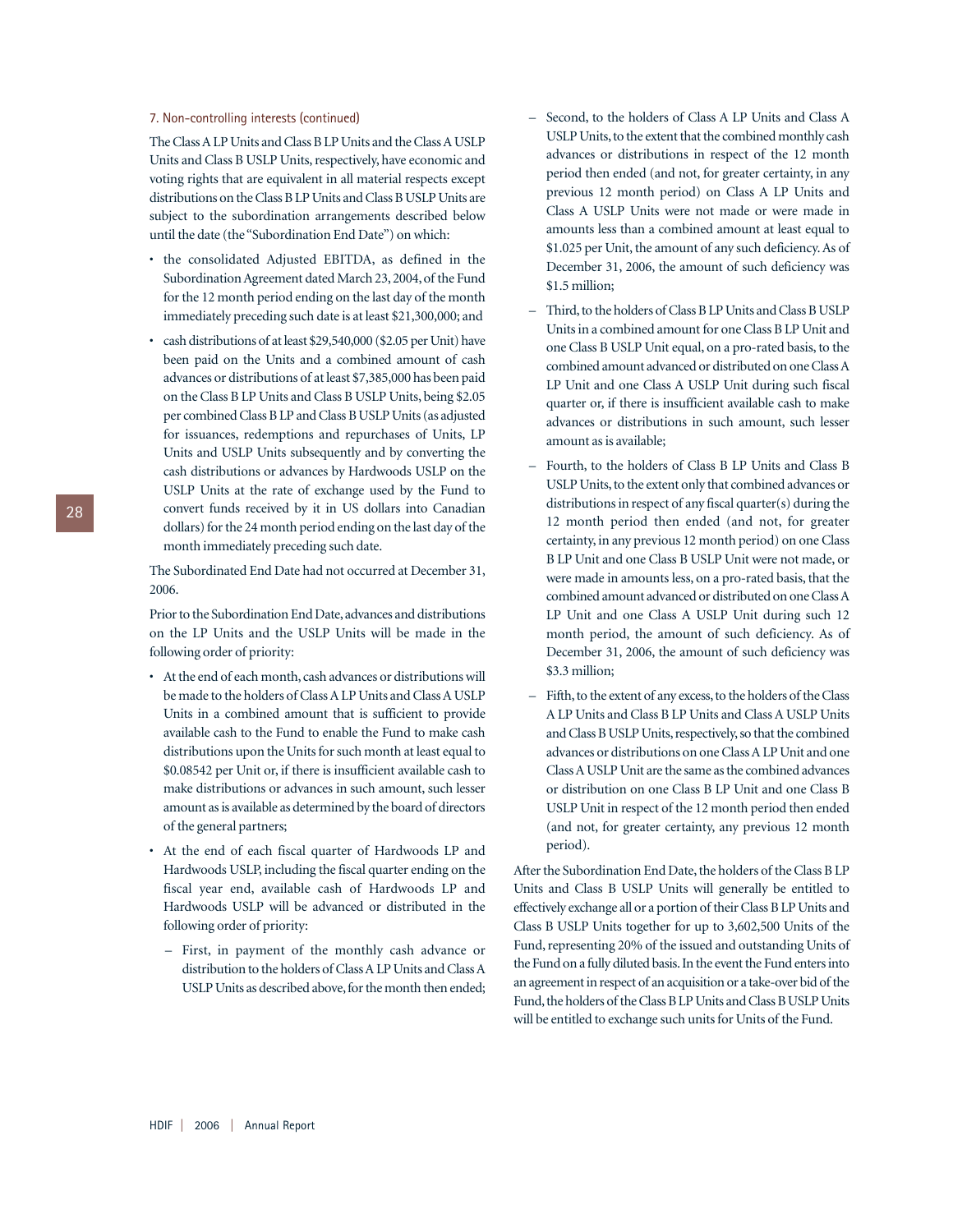## 8. Fund Units:

(a) An unlimited number of Units and Special Voting Units may be created and issued pursuant to the Declaration of Trust. Each Unit is transferable and represents an equal undivided beneficial interest in any distributions from the Fund, whether of net income, net realized capital gains or other amounts and in the net assets of the Fund in the event of a termination or winding up of the Fund. The Special Voting Units are not entitled to any beneficial interest in any distribution from the Fund or in the net assets of the Fund in the event of a termination or winding up of the Fund. Each Unit, or Special Voting Unit, entitles the holder thereof to one vote at all meetings of voting Unitholders.

On March 23, 2004, the Fund issued 14,410,000 Units at a price of \$10 per Unit pursuant to the Offering. Net proceeds from the Offering were \$133,454,000 after deducting expenses of the Offering of \$10,646,000. The holders of the Class B Units of Hardwoods LP and Hardwoods USLP were issued 3,602,500 Special Voting Units of the Fund, the value of which is included in non-controlling interests (note 7). Such Special Voting Units are to be cancelled on the exchange of Class B Units of Hardwoods LP and Hardwoods USLP for Units of the Fund.

(b) The Trustees of the Fund approved the adoption of a Unitholders Rights Plan (the "Rights Plan") dated December 12, 2006, that is intended to ensure fair treatment for all Unitholders in the event of a take-over bid or any other attempt to acquire a controlling interest in the Fund. Provisions of the Rights Plan include the limitation on Unitholder ownership at 20% of outstanding units in the absence of a take-over bid for all outstanding units and a requirement for a take-over bid to be open for a minimum of 60 days.At the effective date of the Rights Plan, beneficial owners of 20% or more of the units of the Fund (including holders of securities exchangeable for units of the Fund) are deemed to be "Grandfathered Persons" and are exempt from the definition of an "Acquiring Person" under the Rights Plan provided their beneficial interest in the outstanding units does not increase by more than 1.0% following December 12,2006.The rights become exercisable only when a person or party acquires 20% or more of the Units, or in the case of a Grandfathered Person increases their beneficial interest in Units by more than 1.0%, each

without complying with certain provisions of the Rights Plan. Each right would entitle each holder of Units (other than the acquiring person or party) to purchase additional Units of the Fund at a 50 per cent discount to the market price at the time. Although the Rights Plan has been conditionally accepted by the Toronto Stock Exchange and took effect immediately, the Fund will ask its Unitholders to approve it at the next meeting of Unitholders. The Rights Plan will expire if Unitholder approval is not obtained within six months of December 12, 2006. If approved by Unitholders, it will continue in effect until the annual general meeting of Unitholders in 2010.

#### 9. Income taxes:

|         | 2006        |   | 2005  |
|---------|-------------|---|-------|
| Current | \$<br>1,054 | S | 1,323 |
| Future  | 1.247       |   | 871   |
|         | 2,301       | S | 2,194 |

Income tax expense differs from that calculated by applying U.S. federal and state statutory income tax rates in effect in the jurisdiction in which a subsidiary of the Fund is subject to tax of 39.4% (2005 - 39.4%) to earnings before income taxes for the following reasons:

|                                                             | 2006        | 2005         |
|-------------------------------------------------------------|-------------|--------------|
| Earnings before income tax                                  | \$<br>5,938 | \$<br>15,545 |
| Computed tax expenses at<br>statutory rate                  | \$<br>2.340 | \$<br>6,125  |
| Income of Fund distributed directly<br>to Unitholders       | (763)       | (3,801)      |
| Income and deductions not<br>subject to tax                 | (386)       | (250)        |
| Deductible state taxes                                      | (8)         | (67)         |
| Other                                                       | 275         | 187          |
| Taxes paid as a result of<br><b>Subordination Agreement</b> | 843         |              |
|                                                             | \$<br>2,301 | \$<br>2.194  |
|                                                             |             |              |

Taxes paid as a result of Subordination Agreement represent additional taxes incurred by the Fund due to distributions having not been made to the non-controlling interests on a proportional basis.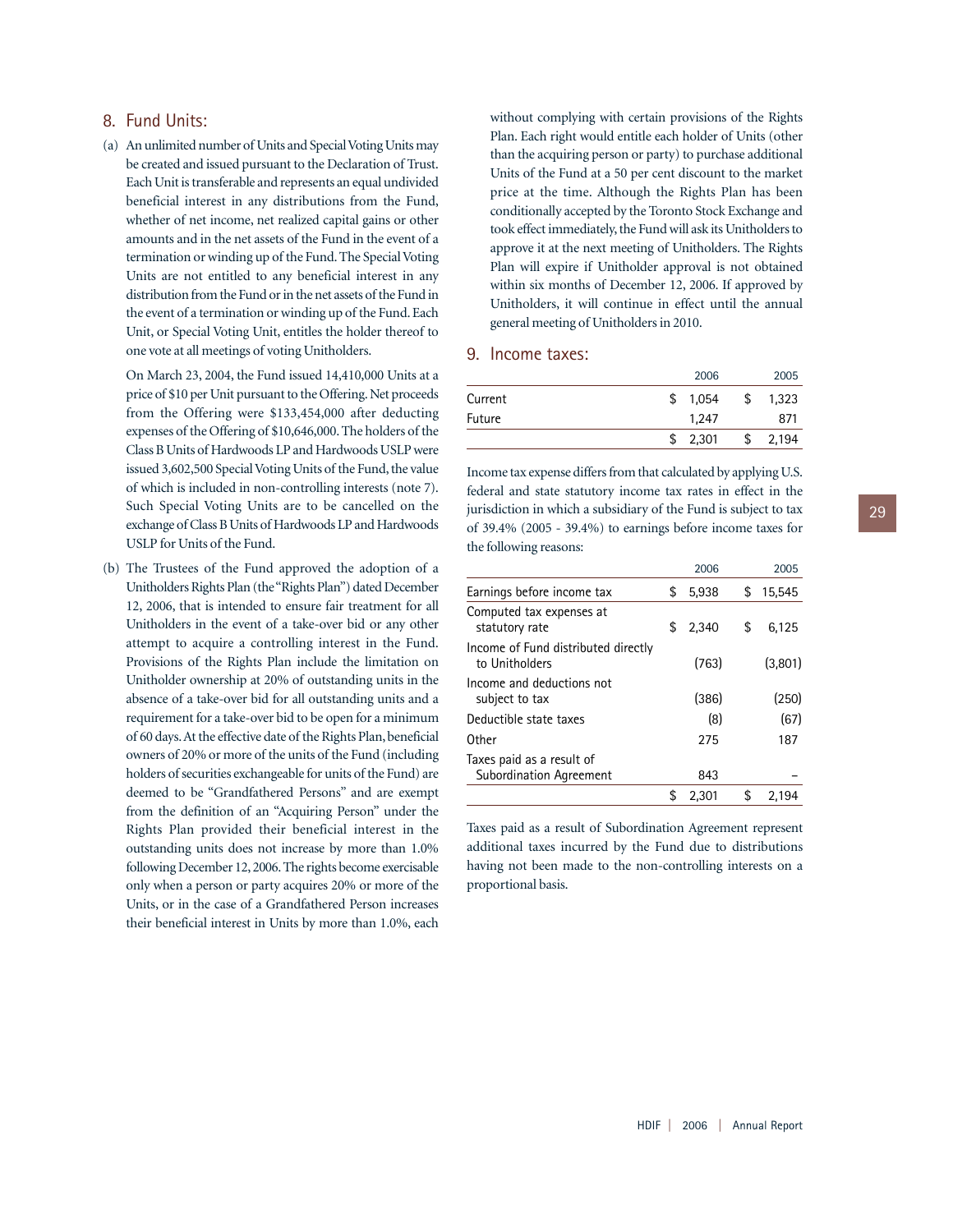#### 9. Income taxes (continued)

The tax effect of temporary differences that give rise to significant portions of the future income tax assets and liabilities at December 31, 2006 is as follows:

| 2006          | 2005          |
|---------------|---------------|
|               |               |
| \$<br>21      | \$<br>196     |
| 227           | 253           |
| 453           | 410           |
| 272           | 45            |
|               | 35            |
| 973           | 939           |
|               |               |
| (69)          |               |
| (3.466)       | (2,200)       |
| (91)          | (103)         |
| (3,626)       | (2,303)       |
| \$<br>(2,653) | \$<br>(1,364) |
|               |               |

On October 31, 2006, proposed legislation was announced by the Canadian federal government that would subject the Fund to tax on income of certain of the Fund's subsidiary operations that are currently not subject to tax in the Fund. The proposed taxation changes, if substantively enacted, would require recognition of future income tax assets and liabilities with a corresponding impact on future tax expense (recovery) when so enacted, based on the temporary differences expected to reverse after the date the taxation changes take effect. If substantively enacted in the form currently proposed, the Fund expects these taxation changes to take effect in 2011.

At December 31, 2006, the tax bases exceeds the reported amounts of the Fund's consolidated assets and liabilities for entities that are not subject to income taxes by \$7,628,000  $(2005 - $5,025,000)$ .

## 10.Changes in non-cash operating working capital:

|                                             | 2006        | 2005          |
|---------------------------------------------|-------------|---------------|
| Accounts receivable                         | \$<br>(122) | \$<br>(1,054) |
| Income taxes recoverable                    | (510)       | 314           |
| Inventory                                   | 3,070       | (6, 371)      |
| Prepaid expenses                            | 123         | (625)         |
| Accounts payable and<br>accrued liabilities | (1,672)     | 1.542         |
|                                             | \$<br>889   | (6.194)       |

## 11. Commitments:

(a) The Fund's subsidiaries are obligated under various building and automobile operating leases that require minimum rental payments in each of the next five years as follows:

| 2007       | \$<br>7,459  |
|------------|--------------|
| 2008       | 6,018        |
| 2009       | 4,659        |
| 2010       | 2,987        |
| 2011       | 1,085        |
|            | 22,208       |
| Thereafter | 1,202        |
|            | 23,410<br>\$ |
|            |              |

(b) At December 31, 2006, the Fund's subsidiaries were committed in the amount of \$26,222 (US\$22,500) (2005 - \$151,702 (US\$130,411)) under letters of credit.

#### 12.Segment disclosure:

Information about geographic areas is as follows:

|                                  |    | 2006      | 2005         |  |
|----------------------------------|----|-----------|--------------|--|
| Revenue from external customers: |    |           |              |  |
| Canada                           |    | \$109.024 | \$113.359    |  |
| <b>United States</b>             |    | 253,504   | 242,416      |  |
|                                  |    | \$362,528 | \$355,775    |  |
| Property, plant and equipment:   |    |           |              |  |
| Canada                           | \$ | 1,156     | \$<br>1,559  |  |
| <b>United States</b>             |    | 2.063     | 1,960        |  |
|                                  | \$ | 3,219     | \$<br>3,519  |  |
| Goodwill                         |    |           |              |  |
| Canada                           |    | \$34,477  | \$<br>42,043 |  |
| <b>United States</b>             |    | 54.409    | 54.297       |  |
|                                  | S. | 88,886    | \$<br>96.340 |  |

#### 13.Financial instruments:

#### (a) Fair values of financial instruments:

The carrying values of cash and cash equivalents, trade accounts receivable, accounts payable and accrued liabilities and distributions payable approximate their fair values due to the relatively short period to maturity of the instruments. The fair value of long-term receivables is not expected to differ materially from the carrying value. The carrying values of the credit facilities approximate their fair values due to the existence of floating market based interest rates. The foreign currency contracts are carried at market values.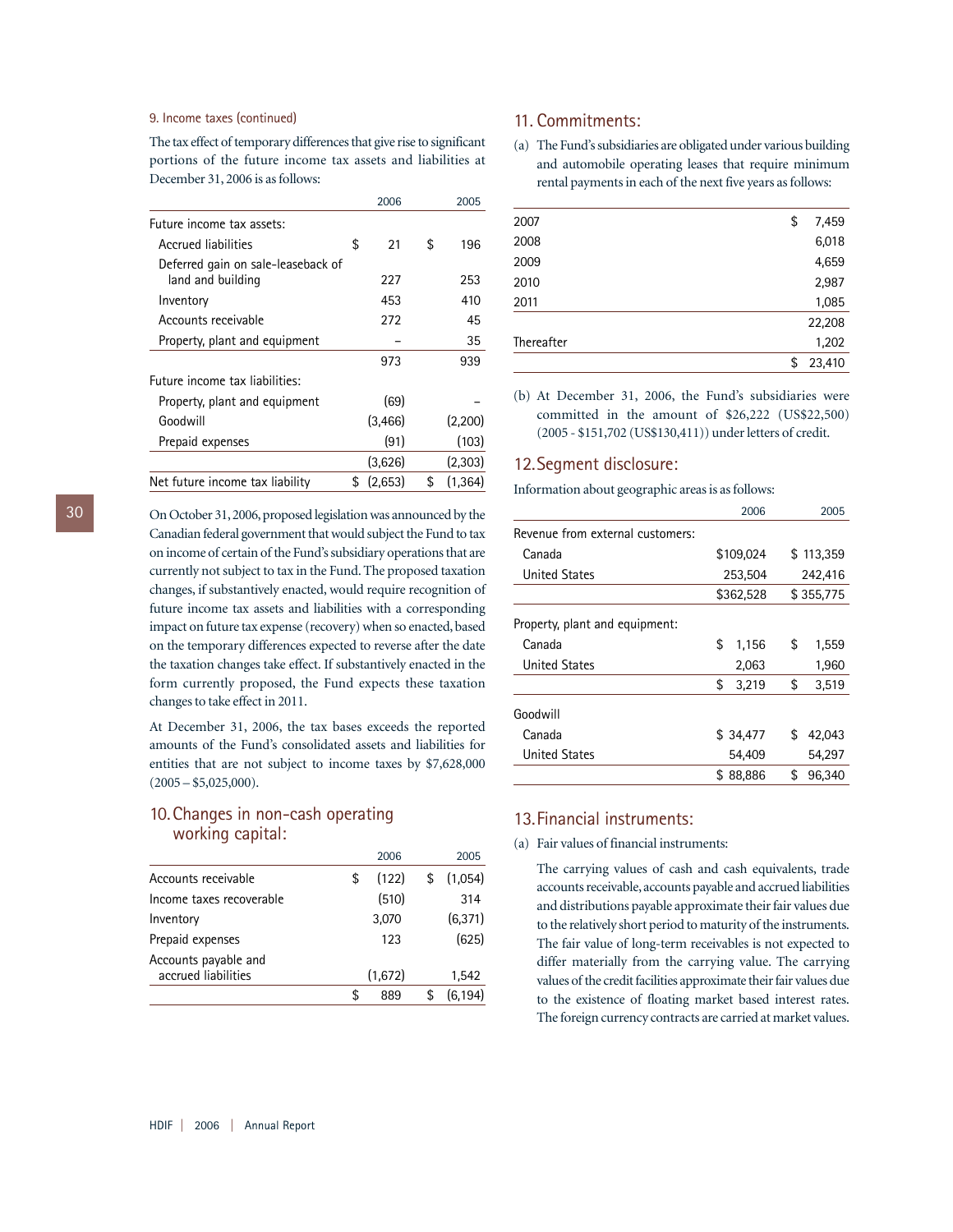#### (b) Credit risk:

The Fund is exposed to credit risk in the event it is unable to collect in full amounts receivable from its customers. The Fund employs established credit approval practices and engages credit attorneys when appropriate to mitigate the credit risk. It is the Fund's policy to secure credit terms with customers whenever possible by registering security interests in the assets of the customer and by obtaining personal guarantees. Our largest individual customer balance amounted to 5.7% of accounts receivable and customer notes receivable at December 31, 2006.

(c) Counterparty risk:

Changes in the exchange rates and interest rates will result in market gains and losses on the foreign currency contracts entered into by the Fund. Furthermore, the Fund may be exposed to losses should the counterparty to its foreign currency contracts fail to fulfill its obligations. The Fund has sought to minimize potential counter party losses by transacting with high credit quality institutions.

## 14.Pensions:

Hardwoods USLP maintains a defined contribution 401 (k) retirement savings plan (the "USLP Plan"). The assets of the USLP Plan are held, and related investment transactions are executed, by the Plan's Trustee, ING National Trust, and, accordingly, are not reflected in these consolidated financial statements. During the year ended December 31, 2006, Hardwoods USLP contributed and expensed \$394,505 (US\$347,826) (2005 - 400,329 (US\$330,414)) in relation to the USLP Plan.

Hardwoods LP does not maintain a pension plan. Hardwoods LP does, however, administer a group registered retirement savings plan ("LP Plan") that has a matching component whereby Hardwoods LP makes contributions to the LP Plan which match contributions made by employees up to a certain level.The assets of the LP Plan are held, and related investment transactions are executed, by LP Plan's Trustee, Sun Life Financial Trust Inc., and, accordingly, are not reflected in these consolidated financial statements. During the year ended December 31, 2006, Hardwoods LP contributed and expensed \$266,153 (2005 - \$266,450) in relation to the LP Plan.

### 15.Related party transactions:

For the year ended December 31, 2006, sales of \$1,141,799 (2005 - \$2,046,323) were made to affiliates of SIL, and the Fund made purchases of \$77,932 (2005 - \$586,549) from affiliates of SIL.All these sales and purchases took place at prevailing market prices.

During the year ended December 31, 2006, the Fund expensed \$108,000 (2005 - \$122,384) for management information systems services provided by affiliates of SIL.This cost is included in selling and administrative expense in the consolidated statement of earnings and retained earnings (deficit).

#### 16.Contingencies:

The Fund and its subsidiaries are subject to legal proceedings that arise in the ordinary course of its business. Management is of the opinion, based upon information presently available, that it is unlikely that any liability, to the extent not provided for through insurance or otherwise, would be material in relation to the Fund's consolidated financial statements.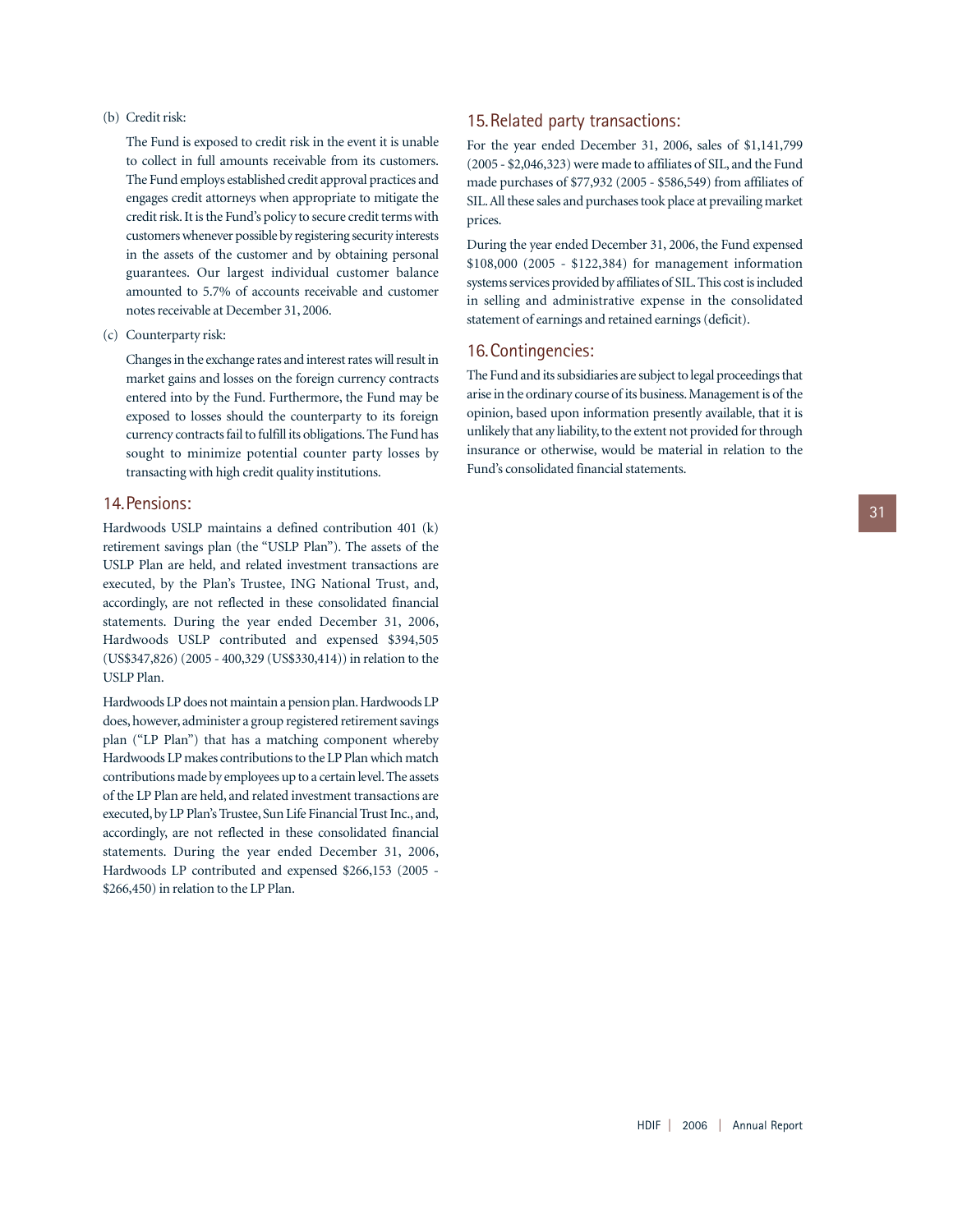## THE BEAUTY OF HARDWOOD



People love hardwood and find many different ways to bring it into their lives. Whether in furniture, kitchen cabinets, doors and mouldings, or custom interior millwork, people place a higher value on products crafted from real wood. It's a preference that doesn't change with the whims of fashion.

Demand for hardwood has remained remarkably stable decade after decade, in part because hardwood has no real substitute. There's a warmth to the look and touch of hardwood that no other material can match.

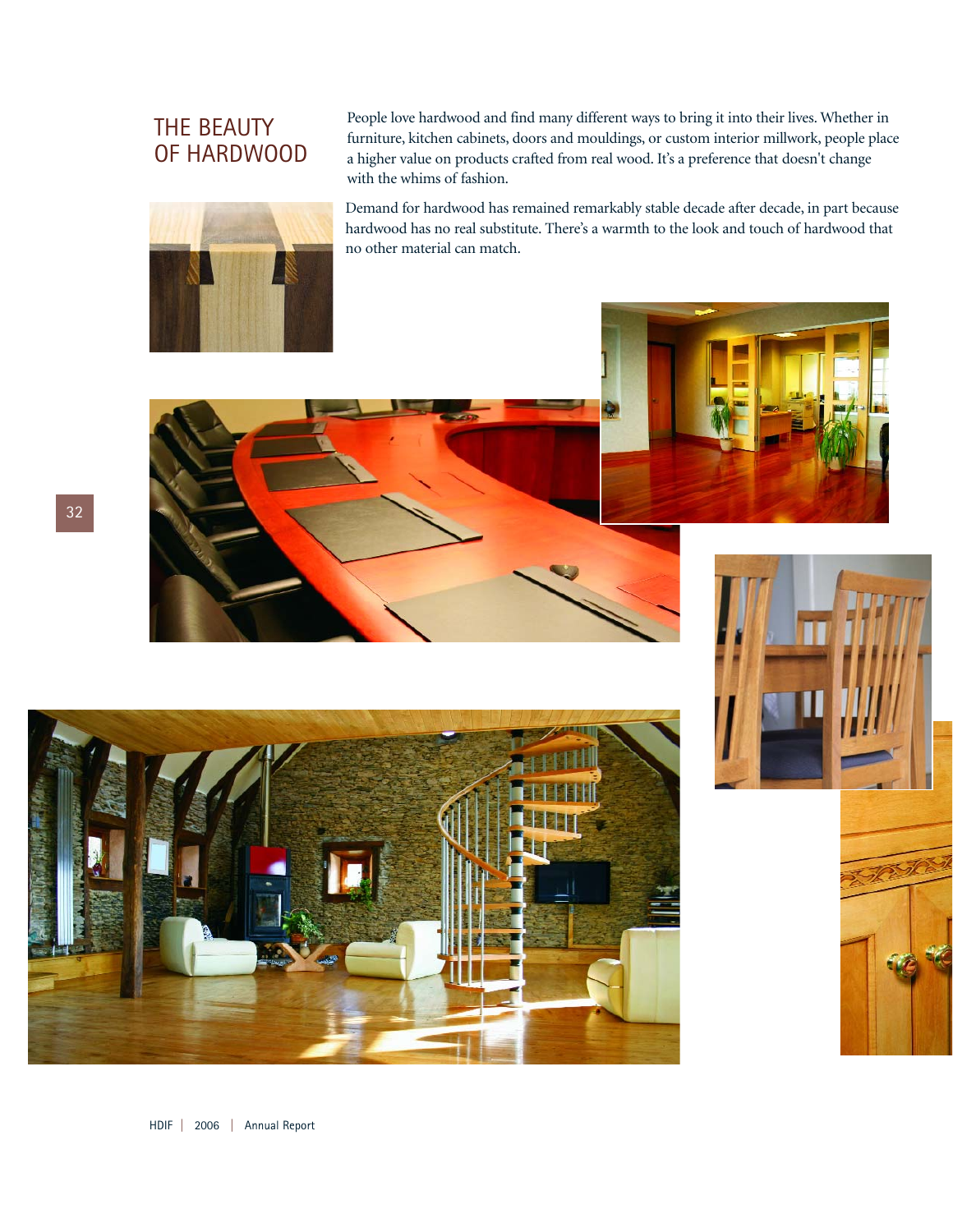